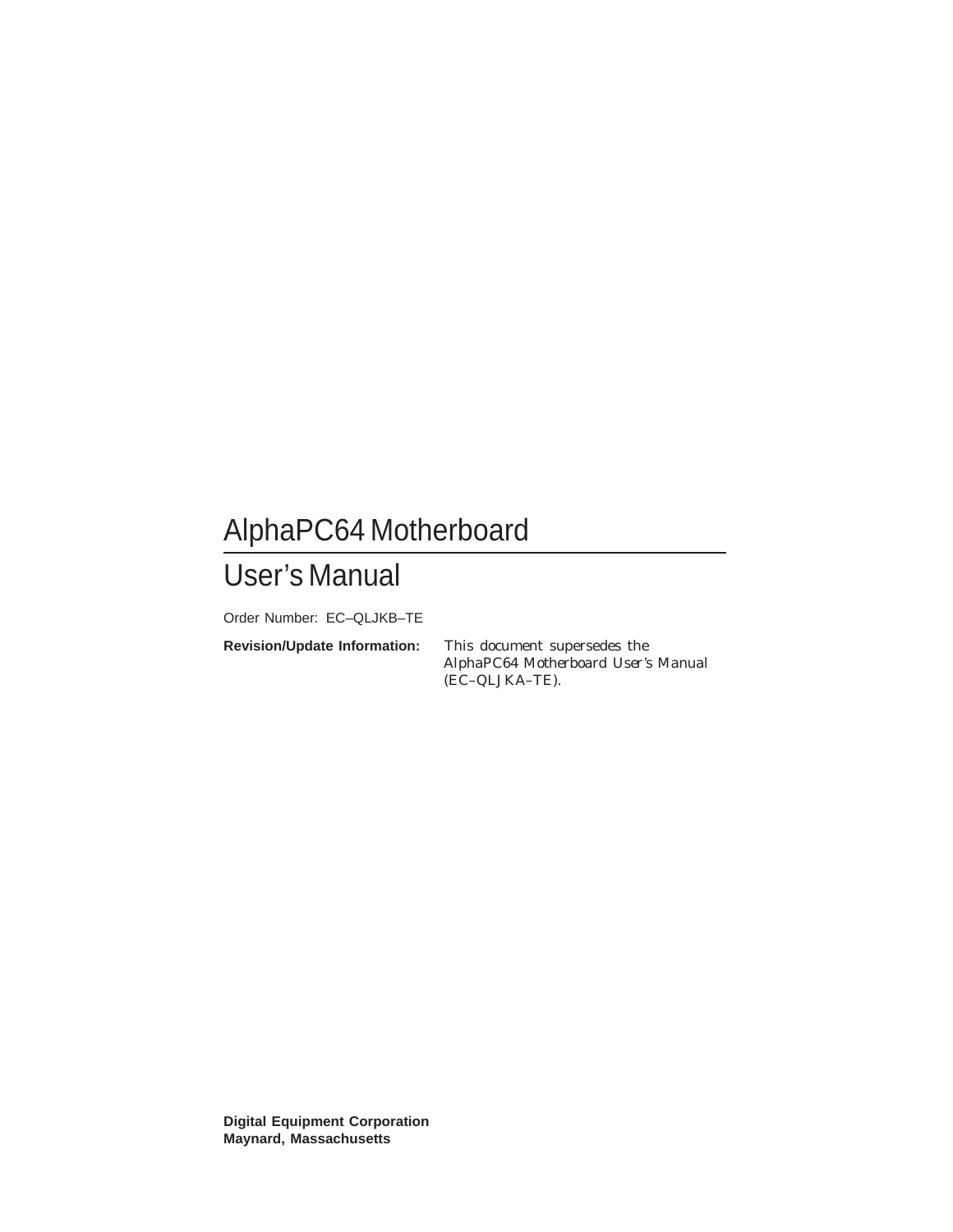#### **July 1995**

Possession, use, or copying of the software described in this publication is authorized only pursuant to a valid written license from Digital or an authorized sublicensor.

While Digital believes the information included in this publication is correct as of the date of publication, it is subject to change without notice.

Digital Equipment Corporation makes no representations that the use of its products in the manner described in this publication will not infringe on existing or future patent rights, nor do the descriptions contained in this publication imply the granting of licenses to make, use, or sell equipment or software in accordance with the description.

© Digital Equipment Corporation 1995.

All rights reserved. Printed in U.S.A.

AlphaGeneration, DEC, DECchip, DECladebug, Digital, OpenVMS, VAX, VAX DOCUMENT, VMS, the AlphaGeneration design mark, and the DIGITAL logo are trademarks of Digital Equipment Corporation.

Digital Semiconductor is a Digital Equipment Corporation business. Digital UNIX Version 3.2 for Alpha is a UNIX 93 branded product.

Centronics is a trademark of Genicom Corporation. CompuServe is a registered trademark of CompuServe, Inc. GRAFOIL is a registered trademark of Union Carbide Corporation. IEEE is a registered trademark of The Institute of Electrical and Electronics Engineers, Inc. Intel and UPI are trademarks of Intel Corporation. MACH is a trademark of Advanced Micro Devices, Inc. Micron is a registered trademark of Micron Corporation. Motorola is a registered trademark of Motorola, Inc. National is a registered trademark of National Semiconductor Corporation. Microsoft is a registered trademark, NT, and Windows NT are trademarks of Microsoft Corporation. OSF and OSF/1 are registered trademarks of Open Software Foundation, Inc. PHOENIX is a registered trademark of Phoenix Technologies, Ltd. PS/2 is a registered trademark of International Business Machines Corporation. SPEC is a trademark of Standard Performance Evaluation Corporation. TriQuint is a registered trademark of TriQuint Semiconductor, Inc. UNIX is a registered trademark in the United States and other countries, licensed exclusively through X/Open Company Ltd.

All other trademarks and registered trademarks are the property of their respective owners.

This document was prepared using VAX DOCUMENT Version 2.1.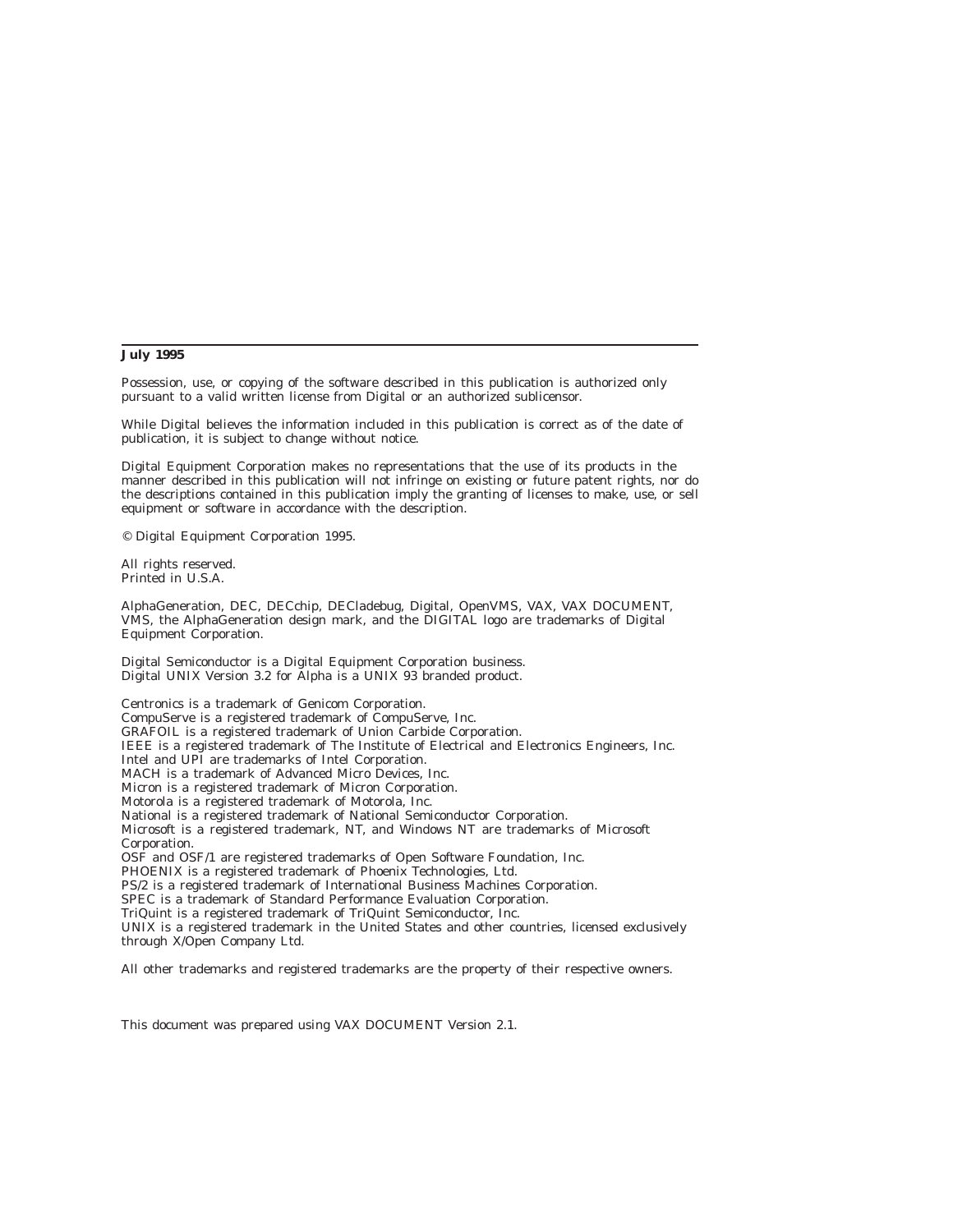# **Contents**

|                |        |                                                | vii     |
|----------------|--------|------------------------------------------------|---------|
| 1              |        | <b>AlphaPC64 Introduction</b>                  |         |
|                | 1.1    | The AlphaPC64 Motherboard                      | $1 - 1$ |
|                | 1.2    |                                                | $1 - 1$ |
|                | 1.2.1  |                                                | $1 - 1$ |
|                | 1.2.2  | DECchip 21072 Support Chipset                  | $1 - 4$ |
|                | 1.2.3  |                                                | $1 - 4$ |
|                | 1.2.4  |                                                | $1 - 4$ |
|                | 1.2.5  | Clock Subsystem Overview                       | $1 - 5$ |
|                | 1.2.6  | PCI Interface Overview                         | $1 - 5$ |
|                | 1.2.7  | ISA Interface Overview                         | $1 - 5$ |
|                | 1.2.8  |                                                | $1 - 6$ |
|                | 1.2.9  |                                                | $1 - 6$ |
|                | 1.2.10 |                                                | $1 - 6$ |
| $\mathbf{2}$   |        | <b>System Jumpers and Connectors</b>           |         |
|                | 2.1    |                                                | $2 - 1$ |
|                | 2.1.1  | Software Configuration Jumpers                 | $2 - 1$ |
|                | 2.1.2  | Hardware Configuration Jumpers                 | $2 - 6$ |
|                | 2.2    | AlphaPC64 Board Connectors                     | $2 - 7$ |
| 3 <sup>1</sup> |        | <b>Starting and Using the AlphaPC64</b>        |         |
|                | 3.1    | Hardware Requirements                          | $3 - 1$ |
|                | 3.2    |                                                | $3 - 2$ |
|                | 3.3    | Hardware Configuration                         | $3 - 2$ |
|                | 3.4    | Software Configuration                         | $3 - 9$ |
|                | 3.4.1  | Starting Windows NT ARC Firmware               | $3 - 9$ |
|                | 3.4.2  | Going to the Debug Monitor from Windows NT ARC |         |
|                |        |                                                | $3 - 9$ |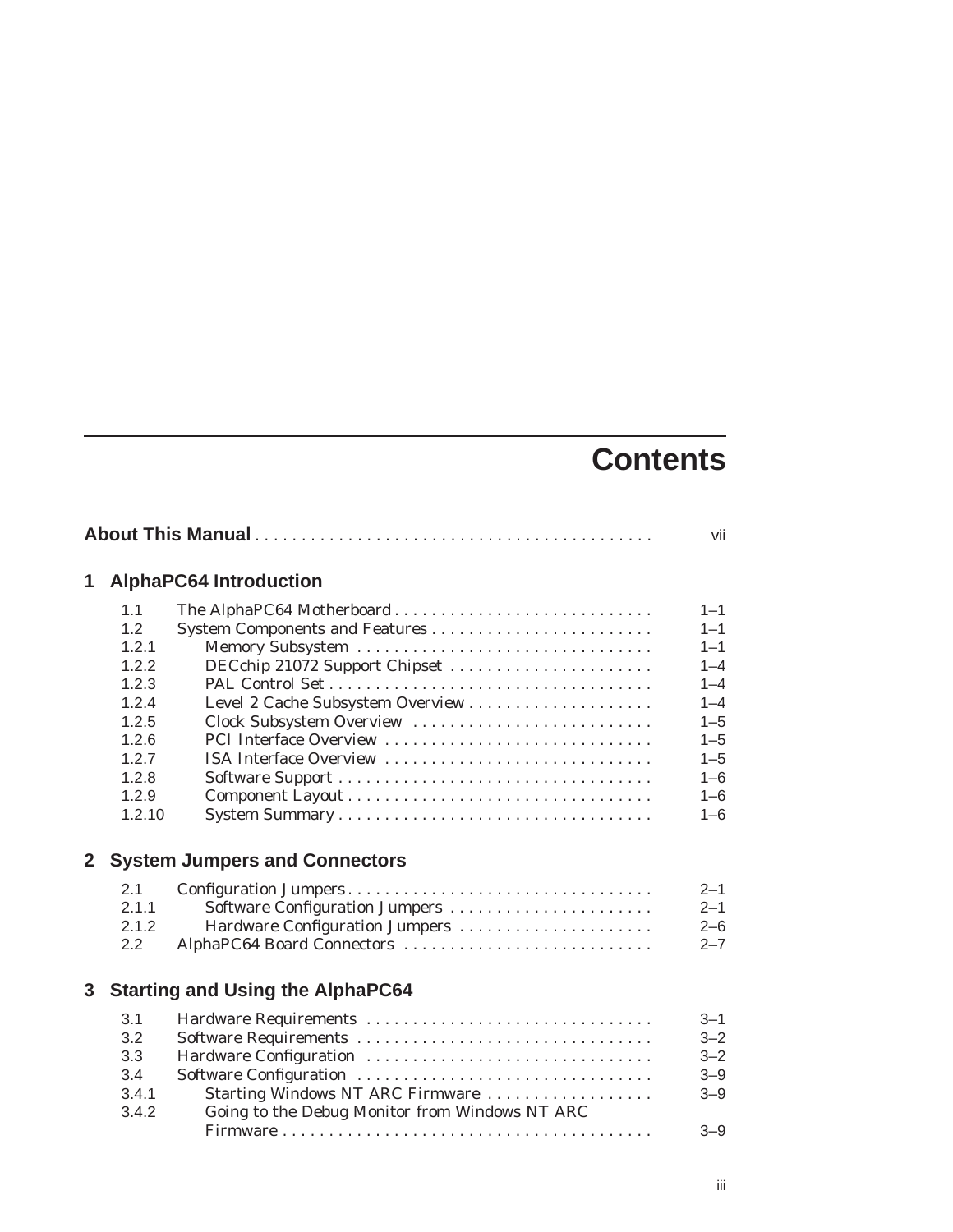|    | 3.4.3                                                                 | Returning to Windows NT ARC Firmware from the Debug                                                             | $3 - 10$                                                                                          |  |  |  |  |
|----|-----------------------------------------------------------------------|-----------------------------------------------------------------------------------------------------------------|---------------------------------------------------------------------------------------------------|--|--|--|--|
| 4  |                                                                       | <b>Functional Elements</b>                                                                                      |                                                                                                   |  |  |  |  |
|    | 4.1<br>4.1.1<br>4.1.2<br>4.2<br>4.3<br>4.4<br>4.4.1<br>4.4.2<br>4.4.3 | dc Power Distribution<br>Flash ROM (System ROM)<br>Special Flash ROM Headers<br>Flash ROM Structure             | $4 - 1$<br>$4 - 1$<br>$4 - 5$<br>$4 - 6$<br>$4 - 7$<br>$4 - 9$<br>$4 - 9$<br>$4 - 12$<br>$4 - 14$ |  |  |  |  |
| 5  | <b>Board Requirements and Parameters</b>                              |                                                                                                                 |                                                                                                   |  |  |  |  |
|    | 5.1<br>5.2<br>5.3                                                     | Environmental Characteristics<br>Physical Board Parameters                                                      | $5 - 1$<br>$5 - 2$<br>$5 - 2$                                                                     |  |  |  |  |
| A  |                                                                       | <b>Supporting Vendor Products</b>                                                                               |                                                                                                   |  |  |  |  |
|    | A.1<br>A.2                                                            | Products Not Included                                                                                           | $A-1$<br>$A-2$                                                                                    |  |  |  |  |
| B. |                                                                       | <b>Technical Support and Ordering Information</b>                                                               |                                                                                                   |  |  |  |  |
|    | B.1<br>B.2<br>B.3<br>B.4                                              | Ordering Digital Semiconductor Products<br>Ordering Associated Literature<br>Ordering Third-Party Documentation | $B-1$<br>$B-1$<br>$B-2$<br>$B-4$                                                                  |  |  |  |  |
|    |                                                                       | <b>C</b> Warranty Registration Information                                                                      |                                                                                                   |  |  |  |  |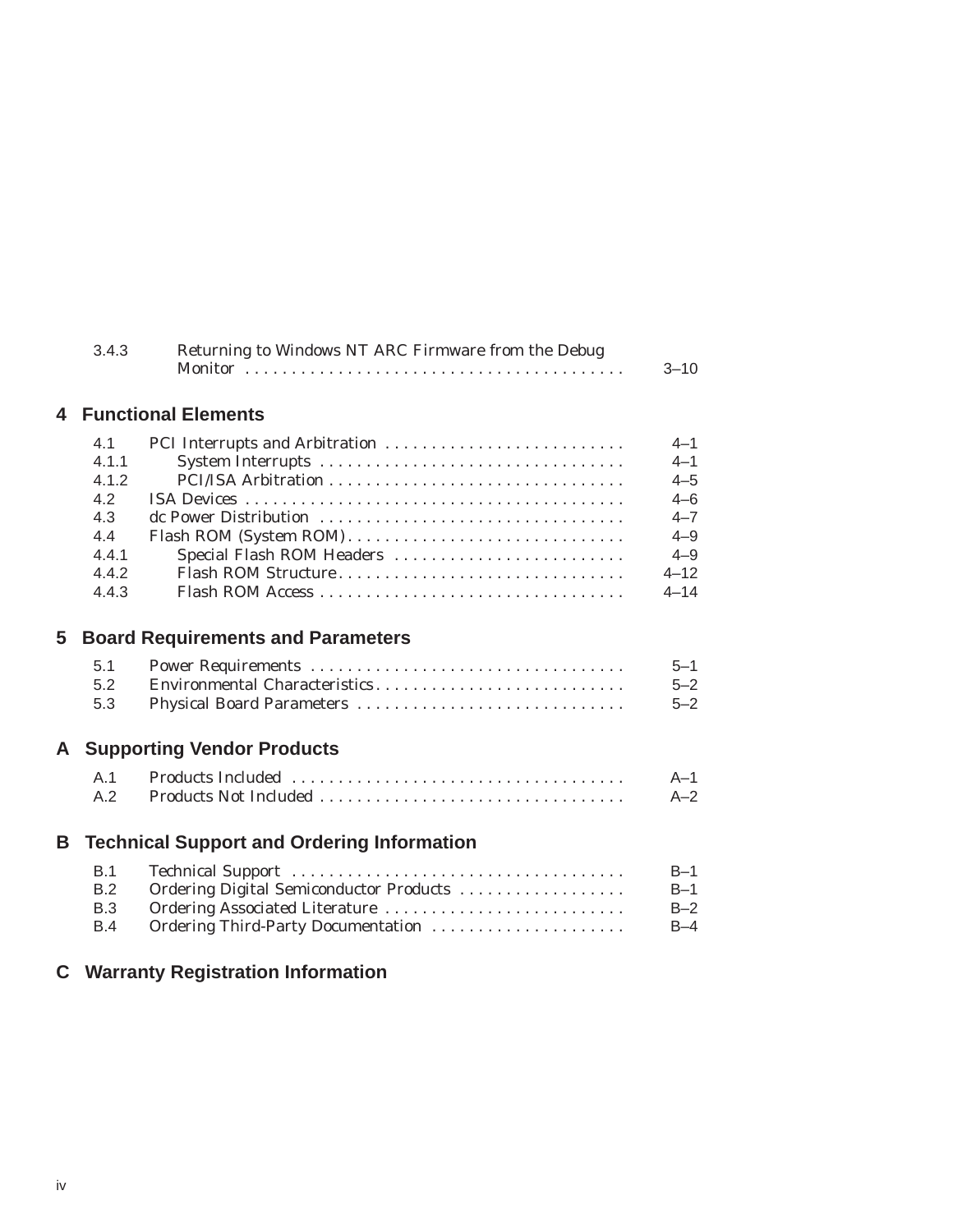# **Index**

# **Figures**

| $1 - 1$ | AlphaPC64 Functional Block Diagram              | $1 - 2$ |
|---------|-------------------------------------------------|---------|
| $1 - 2$ | Maximum and Minimum SIMM Bank Layouts           | $1 - 3$ |
| $1 - 3$ | AlphaPC64 Component Layout and Board Dimensions | $1 - 7$ |
| $2 - 1$ | AlphaPC64 Board Jumpers                         | $2 - 2$ |
| $2 - 2$ | J3 Jumpers/Connectors                           | $2 - 3$ |
| $2 - 3$ | AlphaPC64 Board Connectors                      | $2 - 8$ |
| $3 - 1$ | Fan/Heat Sink Assembly                          | $3 - 4$ |
| $3 - 2$ | AlphaPC64 Power Connectors                      | $3 - 7$ |
| $4 - 1$ | Interrupt Control and PCI Arbitration           | $4 - 2$ |
| $4 - 2$ | Interrupt and Interrupt Mask Registers          | $4 - 5$ |
| $4 - 3$ |                                                 | 4–6     |
| $4 - 4$ |                                                 | $4 - 8$ |
| $4 - 5$ |                                                 | $4 - 9$ |
| $5 - 1$ | Board Component Layout                          | $5 - 3$ |
|         |                                                 |         |

# **Tables**

| $1 - 1$ | L2 Cache SIMM Sizes                            | $1 - 5$  |
|---------|------------------------------------------------|----------|
| $1 - 2$ | AlphaPC64 Summary                              | $1 - 8$  |
| $2 - 1$ | Jumper Position Descriptions                   | $2 - 4$  |
| $2 - 2$ | AlphaPC64 Board Jumpers                        | $2 - 6$  |
| $2 - 3$ | Module Connector Descriptions                  | $2 - 9$  |
| $4 - 1$ | CPU Interrupt Assignment                       | $4 - 3$  |
| $4 - 2$ | Special Header Entry Descriptions              | $4 - 10$ |
| $4 - 3$ | Higher 512KB Flash ROM Image Selection         | $4 - 12$ |
| $5 - 1$ | Power Supply dc Current Requirements (275 MHz) | $5 - 1$  |
| $5 - 2$ |                                                | $5 - 4$  |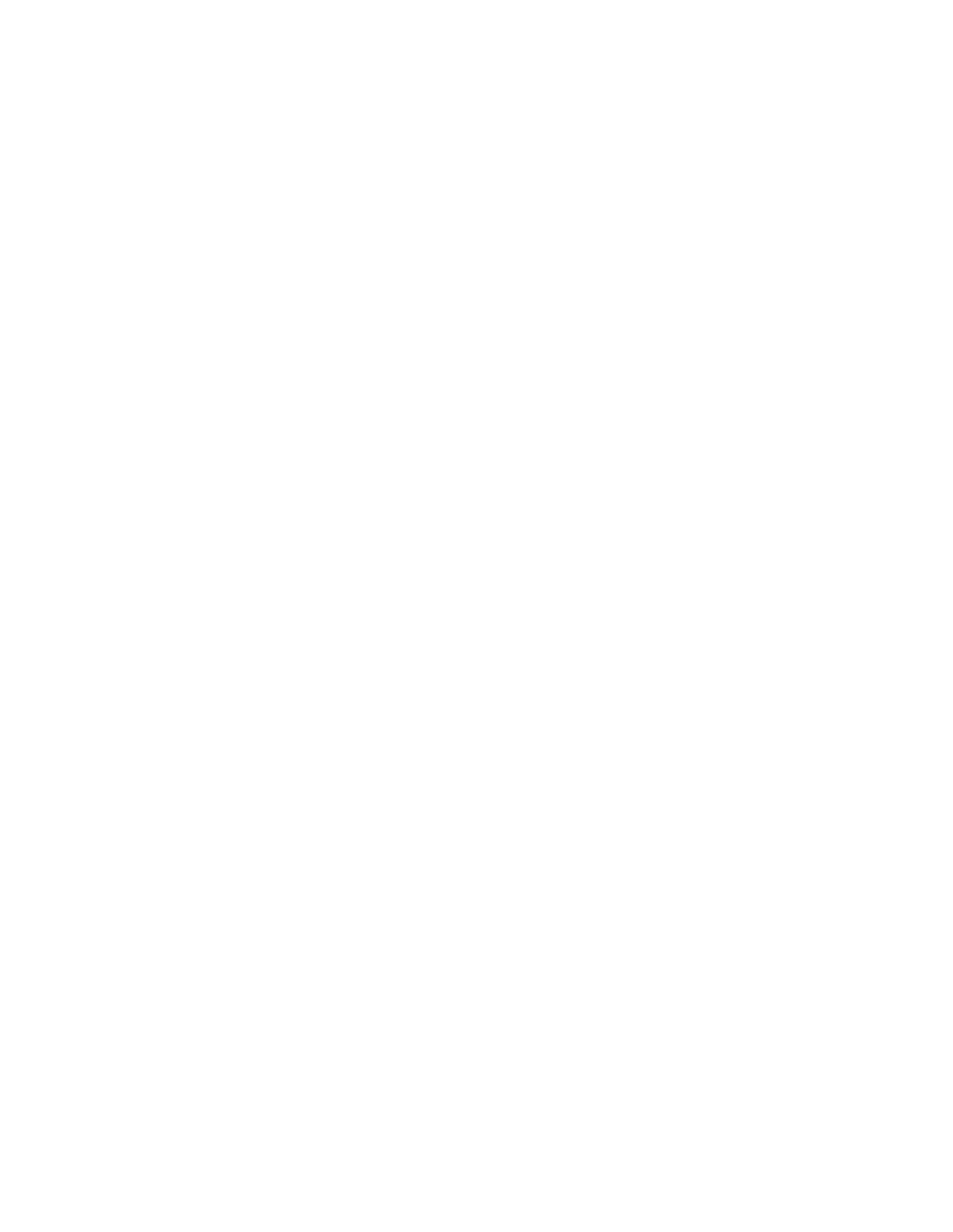# **About This Manual**

This manual describes Digital's AlphaPC64 motherboard, a module for computing systems based on the Alpha 21064A microprocessor and the DECchip 21072 chipset.

### **Audience**

This guide is intended for users of the AlphaPC64 to assist them in installing the board and populating it with memory modules and peripheral cards.

### **Scope**

This guide describes the features, configuration, and installation of the AlphaPC64. This guide does not include specific bus specifications (for example, PCI or ISA buses). Additional information is available in the appropriate vendor and IEEE specifications. See Appendix B for information about how to obtain additional technical support and how to order additional documentation.

# **Content**

This guide contains the following chapters and appendixes:

- Chapter 1, AlphaPC64 Introduction, is an overview of the AlphaPC64, including its components, uses, and features.
- Chapter 2, System Jumpers and Connectors, describes the user environment configuration; board connectors and functions; jumper functions; and identifies jumper and connector locations.
- Chapter 3, Starting and Using the AlphaPC64, lists additional hardware and software requirements, provides information on how to configure the hardware and software, and describes the board startup procedures.
- Chapter 4, Functional Elements, describes some of the functional elements of the AlphaPC64, such as, interrupt assignments, flash ROM contents, and power distribution.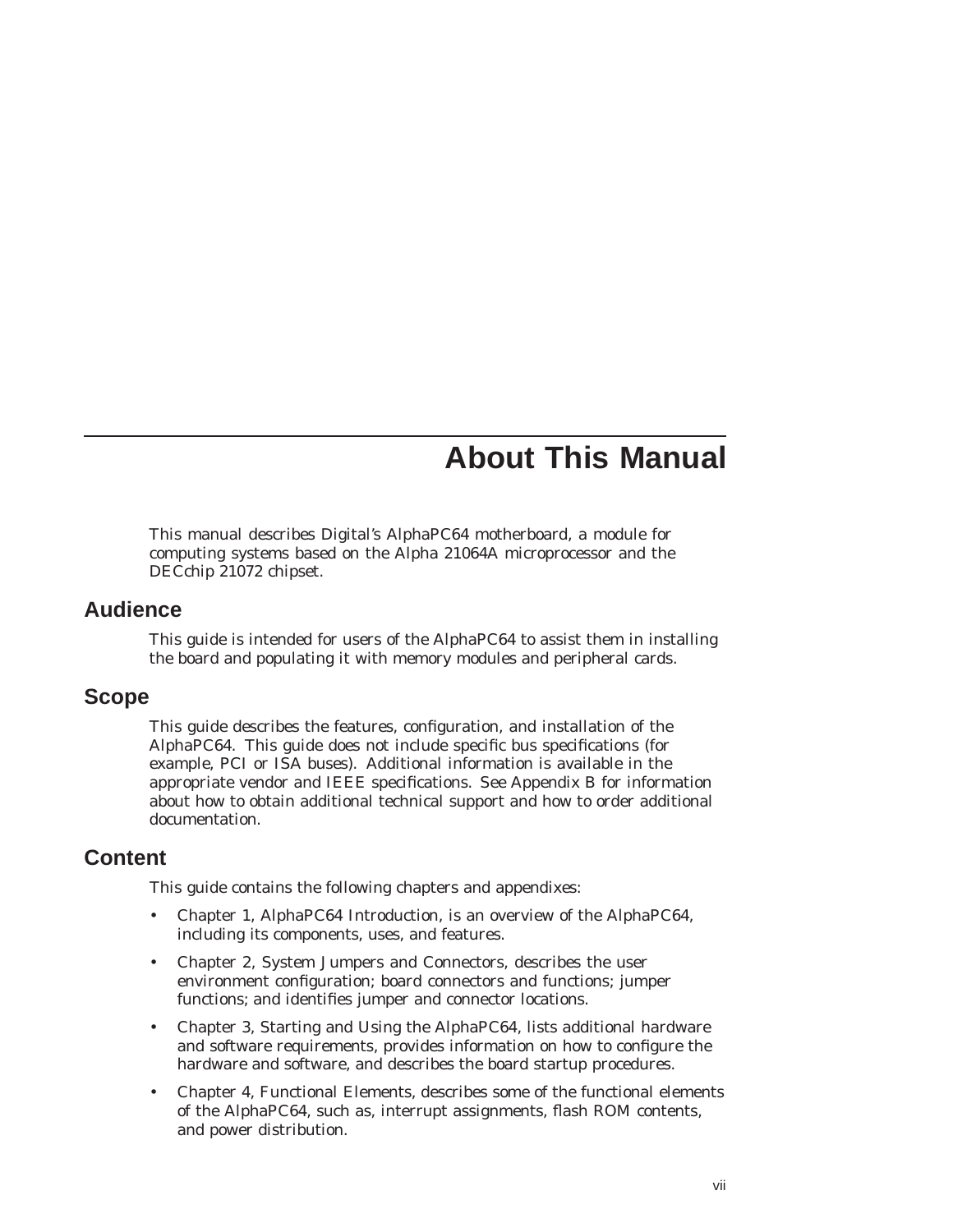- Chapter 5, Board Requirements and Parameters, describes the AlphaPC64 power and environmental requirements, and identifies major board components.
- Appendix A, Supporting Vendor Products, lists suggested vendor sources for supporting components, such as, power supply, SIMMs, enclosure, and so forth.
- Appendix B, Technical Support and Ordering Information, describes how to obtain Digital Semiconductor information and technical support, and how to order Digital Semiconductor products and associated literature.
- Appendix C, Warranty Registration Information, provides information on how to register your AlphaPC64 motherboard and be notified of changes and updates.

### **Document Conventions**

This section provides the conventions used in this document.

**Caution:** Cautions indicate potential damage to equipment or data.

**Note:** Notes provide additional information.

**Numbering:** All numbers are decimal or hexadecimal unless otherwise indicated. In case of ambiguity, a subscript indicates the radix of nondecimal numbers. For example, 19 is a decimal number, but  $19_{16}$  and 19A are hexadecimal numbers.

**Extents:** Extents are specified by a single number, or a pair of numbers in angle brackets  $\left( \langle \rangle \right)$  separated by a colon  $\left( \cdot \right)$  and are inclusive. For example, bits <7:3> specify an extent including bits 7, 6, 5, 4, and 3. Multiple bit fields are shown as extents.

**Register Figures:** Register figures have bit and field position numbering starting at the right (low-order) and increasing to the left (high-order).

**Signal Names:** Signal names in text are printed in boldface lowercase type. For example, '' . . . bits **data<127:0>** are delivered to the Bcache SIMM connectors . . . ''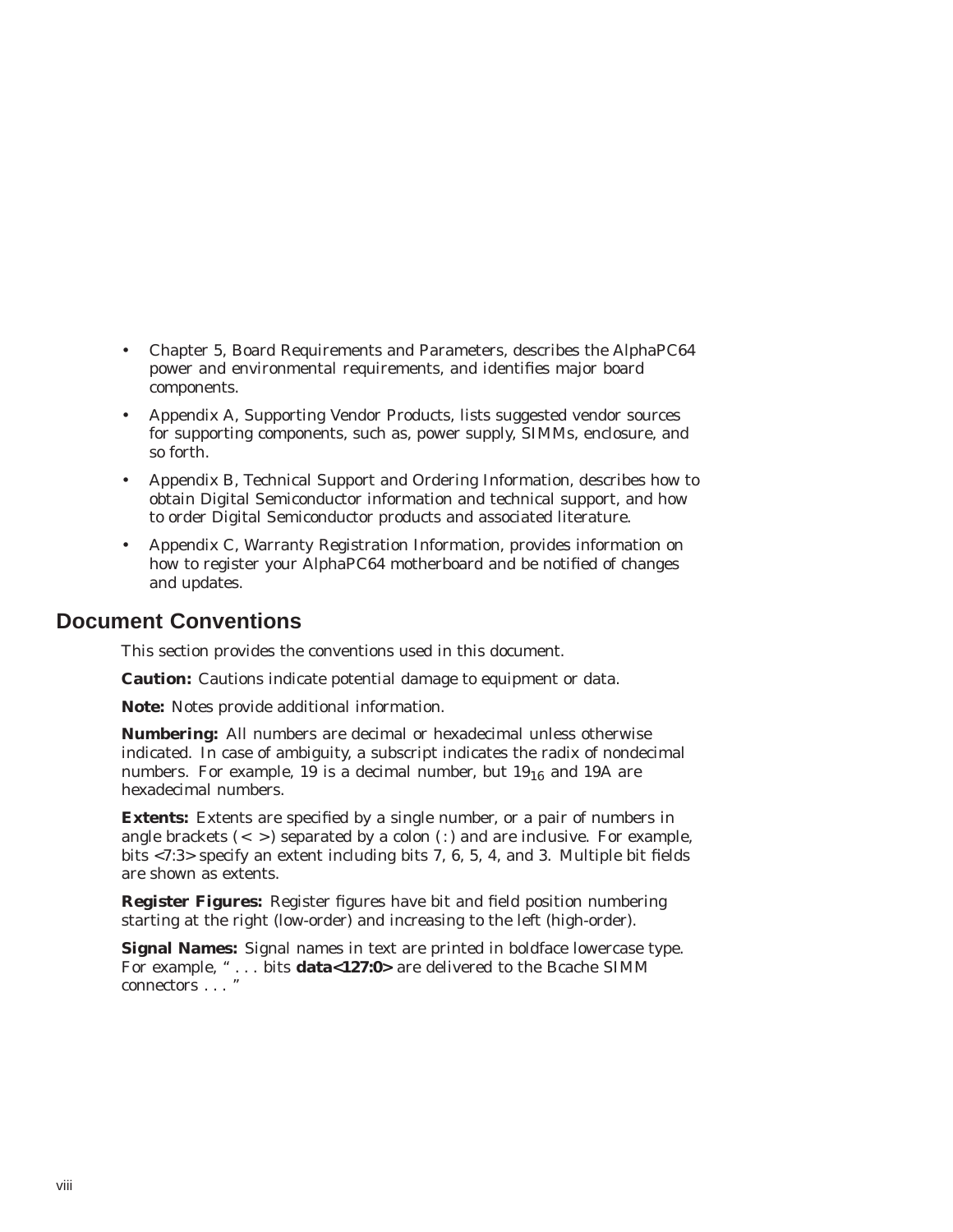# **AlphaPC64 Introduction**

**1**

This chapter provides an overview of the AlphaPC64, its components, features, and uses.

## **1.1 The AlphaPC64 Motherboard**

The AlphaPC64 Motherboard (AlphaPC64) is a module for computing systems, based on the Alpha 21064A microprocessor and the DECchip 21072 chipset. The AlphaPC64 runs the Windows NT operating system. For information on Digital UNIX or OpenVMS operating system support, contact your local distributor or your Digital sales representative.

# **1.2 System Components and Features**

The AlphaPC64 is implemented in industry-standard parts and uses a 21064A microprocessor (CPU) running at 200 MHz to 275 MHz. The functional components are shown in Figure 1–1 and are introduced in the following subsections.

### **1.2.1 Memory Subsystem**

The AlphaPC64 memory subsystem supports DRAM memory arrays of 16MB to 512MB with a 128-bit data bus. The memory is contained in two banks of four commodity single inline memory modules (SIMMs). Each SIMM is 36 bits wide, with 32 data bits, 1 parity bit, and 3 unused bits with 70-ns or less access. Figure 1–2 shows the maximum and minimum SIMM bank layouts. The following SIMM sizes are supported:

1M x 36 2M x 36 4M x 36 8M x 36 16M x 36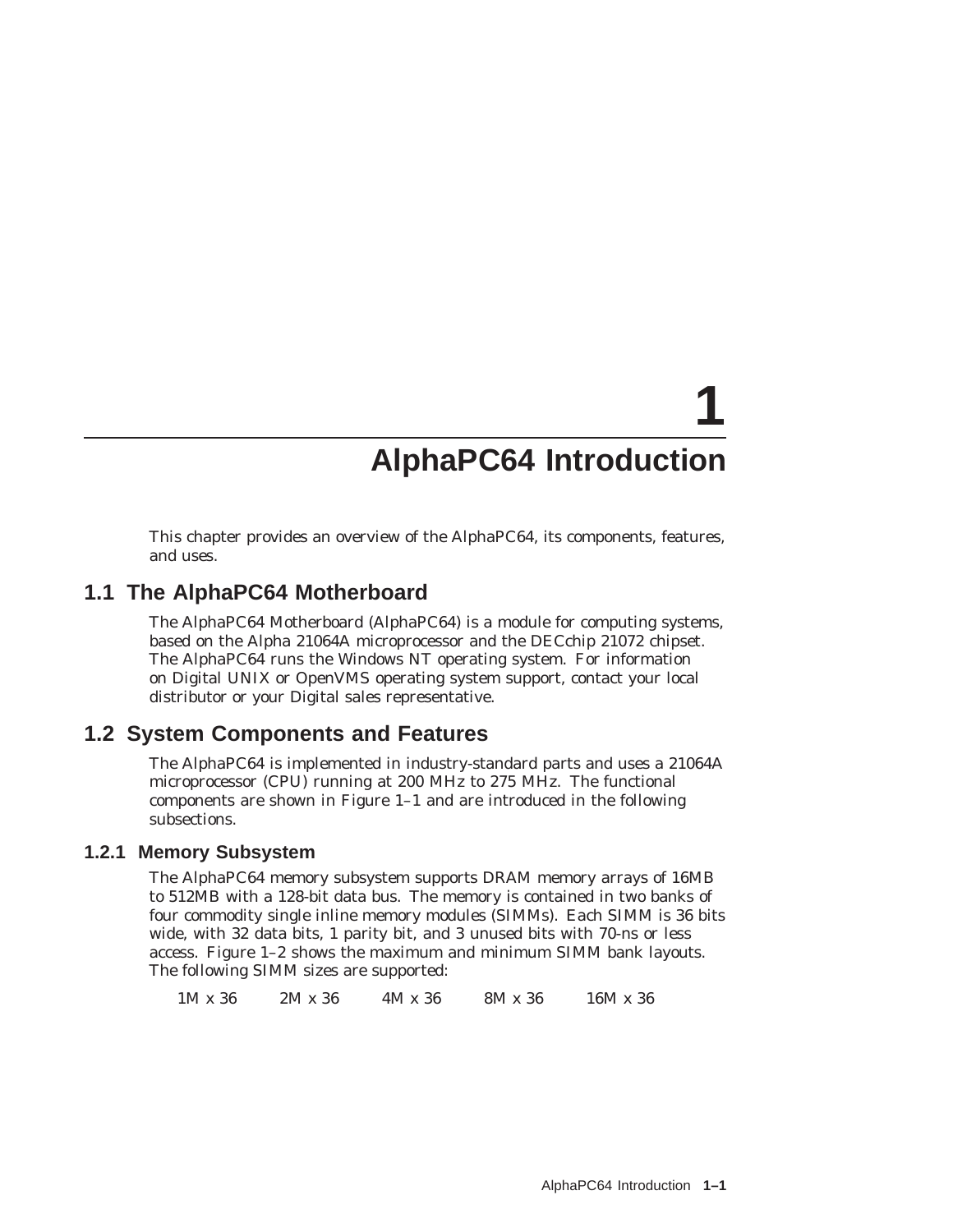



**1–2** AlphaPC64 Introduction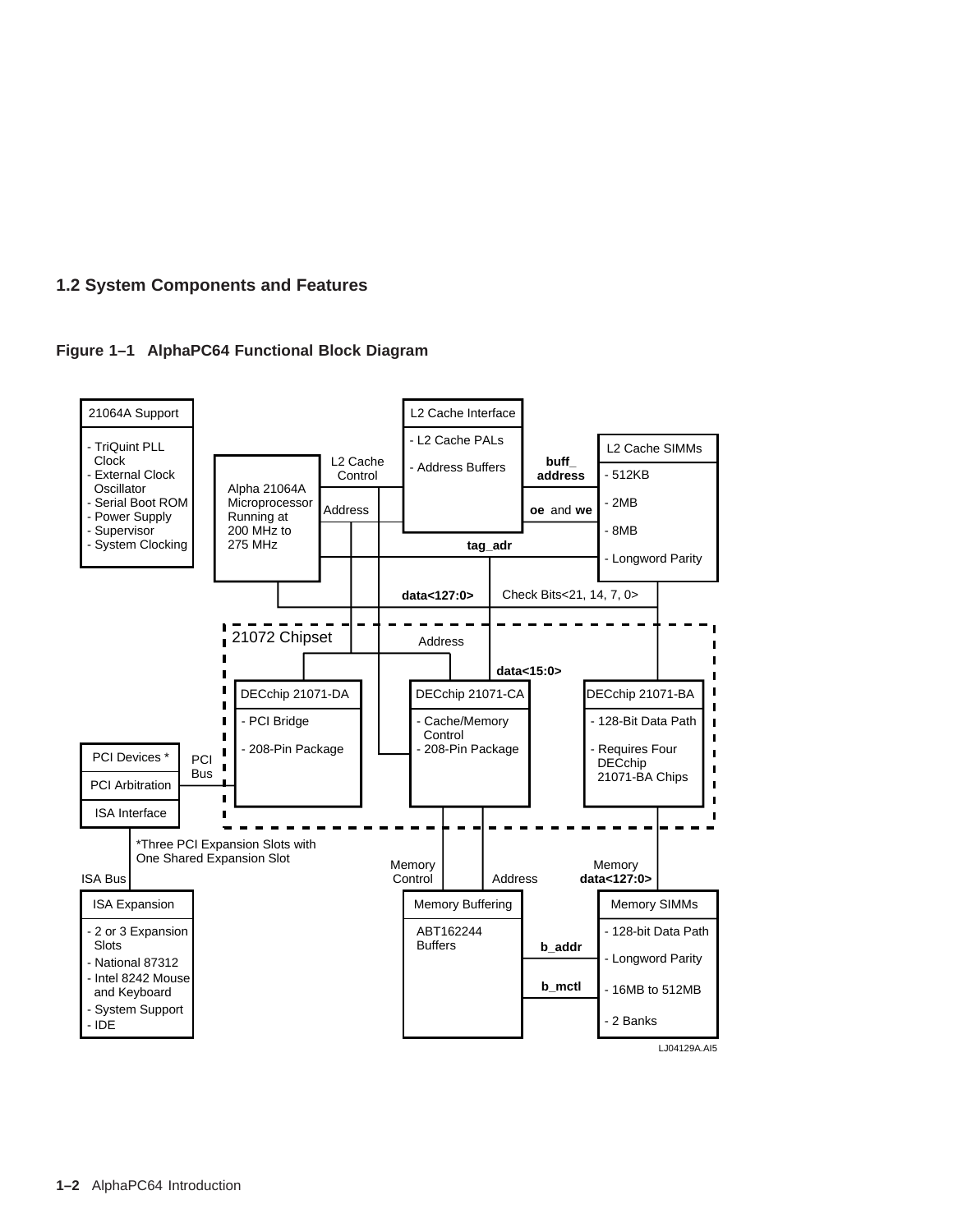#### **Figure 1–2 Maximum and Minimum SIMM Bank Layouts**

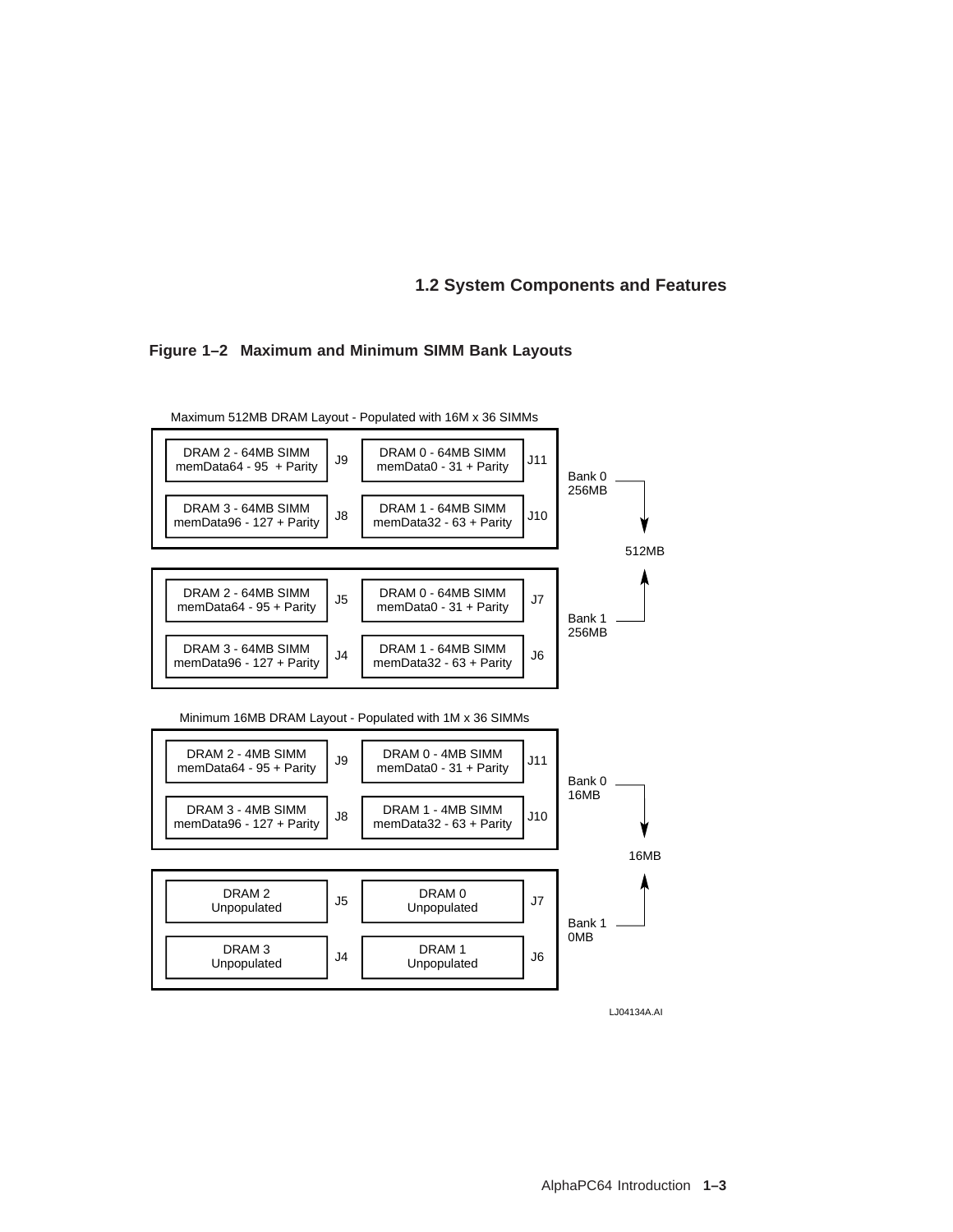### **1.2.2 DECchip 21072 Support Chipset**

The 21064A is supported by a DECchip 21072 ASIC chipset (21072), with a 128-bit memory interface. The chipset consists of the following three chips:

- DECchip 21071-CA (21071-CA) provides the interface from the CPU to cache and main memory, and includes the cache and memory controller.
- DECchip 21071-BA (21071-BA) provides a 32-bit data path from the CPU to memory and I/O. Four chips provide the 128-bit interface.
- DECchip 21071-DA (21071-DA) provides an interface from the CPU to the peripheral component interconnect (PCI) bus.

The chipset includes the majority of functions required for a high-performance PC or workstation, requiring minimum discrete logic on the motherboard. The chipset provides flexible and generic functions to allow its use in a wide range of systems.

For more information on the DECchip 21072 chipset, see the *DECchip 21071 and DECchip 21072 Core Logic Chipsets Data Sheet*.

### **1.2.3 PAL Control Set**

The AlphaPC64 contains a 4-PAL control set and includes the following:

- Two 16V8-5 PALs provide L2 cache output-enable and write-enable functions.
- One 22V10-25 PAL provides interrupt address decode functions and utility bus (Ubus) control.
- One MACH210-20 PAL provides the PCI and ISA interrupts.

### **1.2.4 Level 2 Cache Subsystem Overview**

The external level 2 (L2) cache subsystem supports 512KB, 2MB, or 8MB cache sizes by using a 128-bit data bus. The L2 cache size can be reconfigured through onboard hardware and software jumpers.

The AlphaPC64 supports the L2 cache SIMM sizes shown in Table 1–1. SIMM types currently available and supported are 512KB @15 ns and 2MB @12 ns. Two SIMMs are required per system. See Appendix A for ordering information.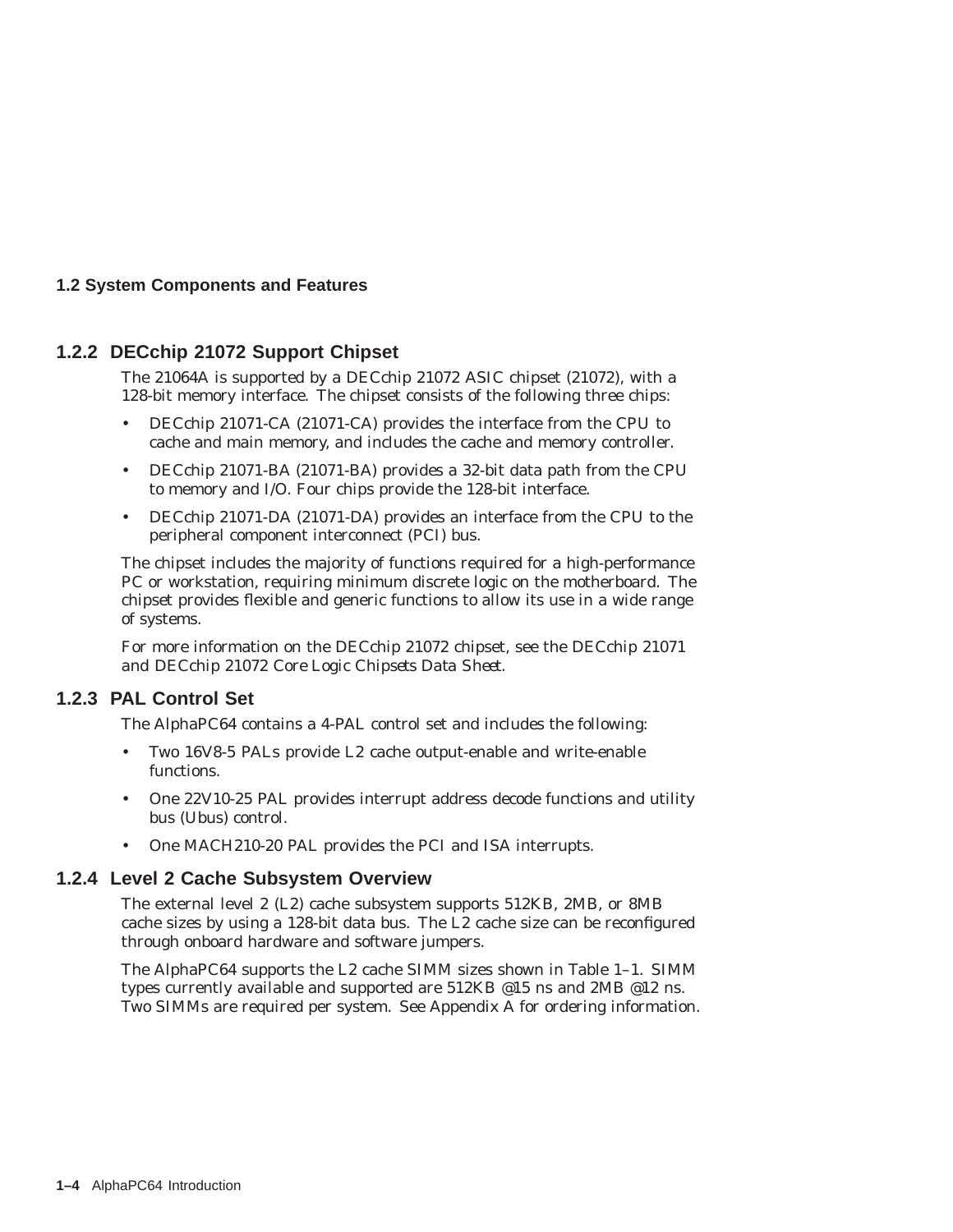| L <sub>2</sub> Cache Size | <b>Static RAM Access Times</b>  |
|---------------------------|---------------------------------|
| 512KB                     | 6 ns, 8 ns, 10 ns, 12 ns, 15 ns |
| 2MB                       | 6 ns. 8 ns. 10 ns. 12 ns. 15 ns |
| 8MB                       | 6 ns. 8 ns. 10 ns. 12 ns. 15 ns |

**Table 1–1 L2 Cache SIMM Sizes**

### **1.2.5 Clock Subsystem Overview**

The clock subsystem provides clocks to the 21072 chipset and PCI devices. Two oscillators provide clocks for the ISA and combination chip functions.

### **1.2.6 PCI Interface Overview**

The PCI interface provides a selectable PCI speed between 25 MHz and 33 MHz (based on the 21064A clock divisor). An Intel 82378ZB Saturn IO (SIO) chip provides a PCI-to-ISA bridge.

The PCI has three dedicated slots and one shared slot with the ISA.

### **1.2.7 ISA Interface Overview**

The ISA provides an expansion bus and the following system support functions:

- Mouse and keyboard controller functions provided through an Intel 8242 chip
- A National 87312 chip used as the combination chip providing a diskette controller; two universal asynchronous receiver–transmitters (UARTs); an integrated device electronics (IDE) interface; a bidirectional parallel port; and an interface to the utility bus (Ubus) for ISA interrupts and jumper status
- A time-of-year (TOY) function provided by a Dallas Semiconductor DS1287 chip
- A 1MB flash ROM memory using the Intel 28F008SA chip

The ISA has two dedicated expansion slots and one shared expansion slot with the PCI.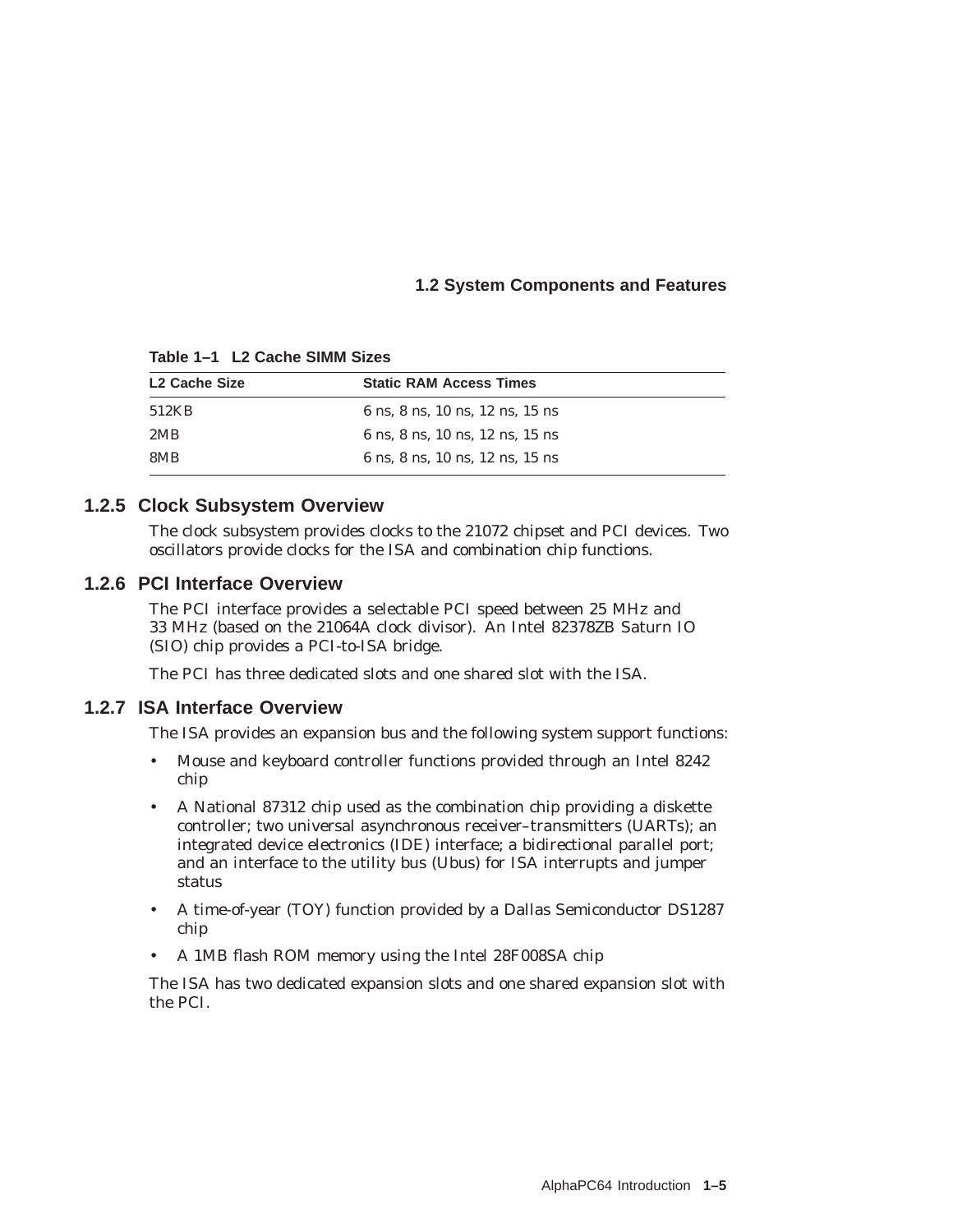### **1.2.8 Software Support**

Software support includes an industry-standard, 1MB flash ROM containing Windows NT ARC firmware and debug monitor code. The debug monitor allows you to:

- Download files through serial port, I/O diskette, and optional Ethernet port.
- Load data from the flash ROM through the debug monitor.
- Examine and deposit the AlphaPC64 system register, 21064A internal processor registers (IPRs), and I/O mapped registers.
- Examine and modify DRAM and I/O mapped memory.
- Disassemble CPU instructions in memory.
- Transfer control to programs in memory.
- Perform native debugging, including breakpoints and single stepping.
- Perform full source-level debugging, using DECladebug running on a host communicating through an Ethernet connection.

Development code can be generated on a host system and loaded into the AlphaPC64 through the serial line, optional Ethernet port, diskette, or flash ROM. Full design database and user documentation are provided.

A serial ROM (SROM) contains the 21064A initialization code. When **reset** is deasserted, the contents of the SROM are read into the Icache and are executed to perform initialization. During initialization, code is loaded from the flash ROM to memory. Following initialization, control is transferred to the code in memory.

### **1.2.9 Component Layout**

Figure 1–3 shows the AlphaPC64 board component layout and dimensions.

### **1.2.10 System Summary**

Table 1–2 lists the physical, performance, and operating characteristics of the AlphaPC64 motherboard.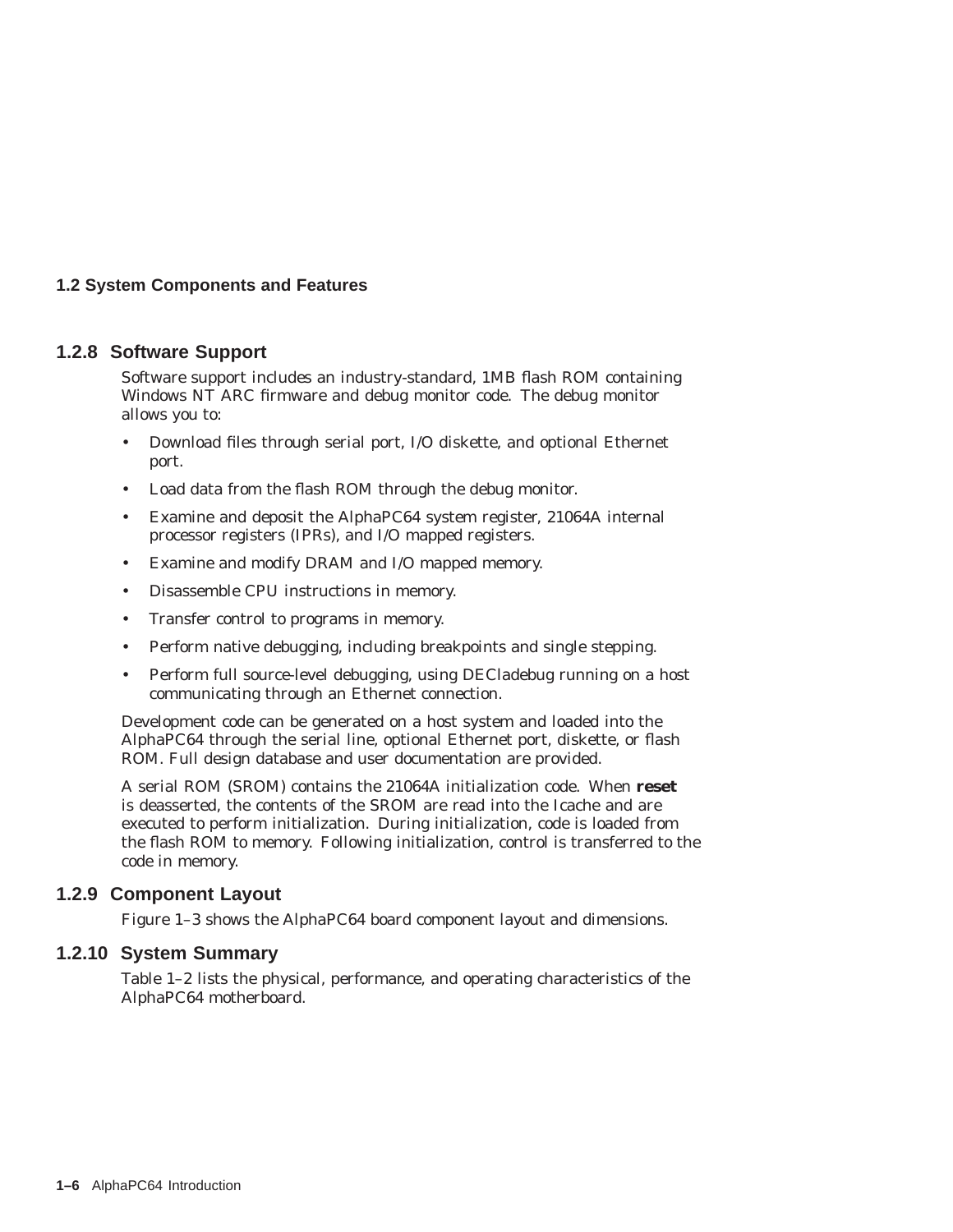**Figure 1–3 AlphaPC64 Component Layout and Board Dimensions**

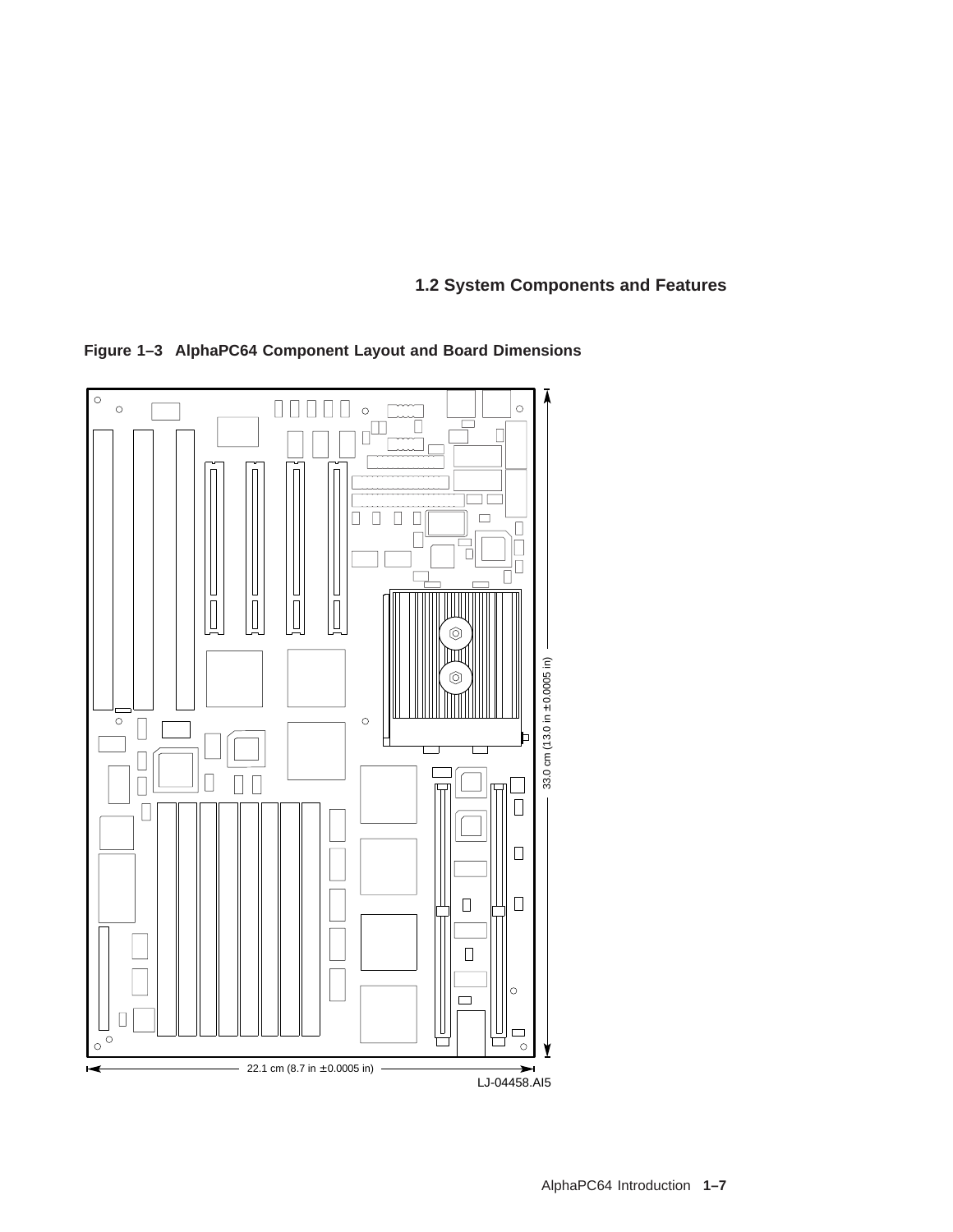**Characteristic Description Operating Systems** Supported operating systems Microsoft Windows NT. For information on Digital UNIX or OpenVMS operating system support, see your local distributor or your Digital sales representative. **System Characteristics** CPU and clock speed Alpha 21064A at 200 MHz, 233 MHz, or 275 MHz CPU upgradable ZIF socket for Alpha 21064A upgrade Instruction issue Up to 2 instructions issued per clock cycle Word size 64 bits Address size 34-bit physical address, 43-bit virtual address Floating-point format VAX (F and G) and IEEE (S and T) data types Memory  $(DRAM)^1$  Minimum DRAM 16MB plus parity Maximum DRAM 512MB plus parity Memory (ROM) 1MB flash ROM External L2 cache Configurable for 512KB, 2MB, 8MB (128-bit data) Memory bus width 128 bits plus parity Performance metrics Alpha 21064A running Alpha 21064A running<br>at 275 MHz<br>512KB @15 ns 176 217 512KB @15 ns 2MB @12 ns 193 259 2MB @8 ns 205 272

**Table 1–2 AlphaPC64 Summary**

1Minimum DRAM recommended: 16MB for Windows NT 32MB for Digital UNIX 32MB for OpenVMS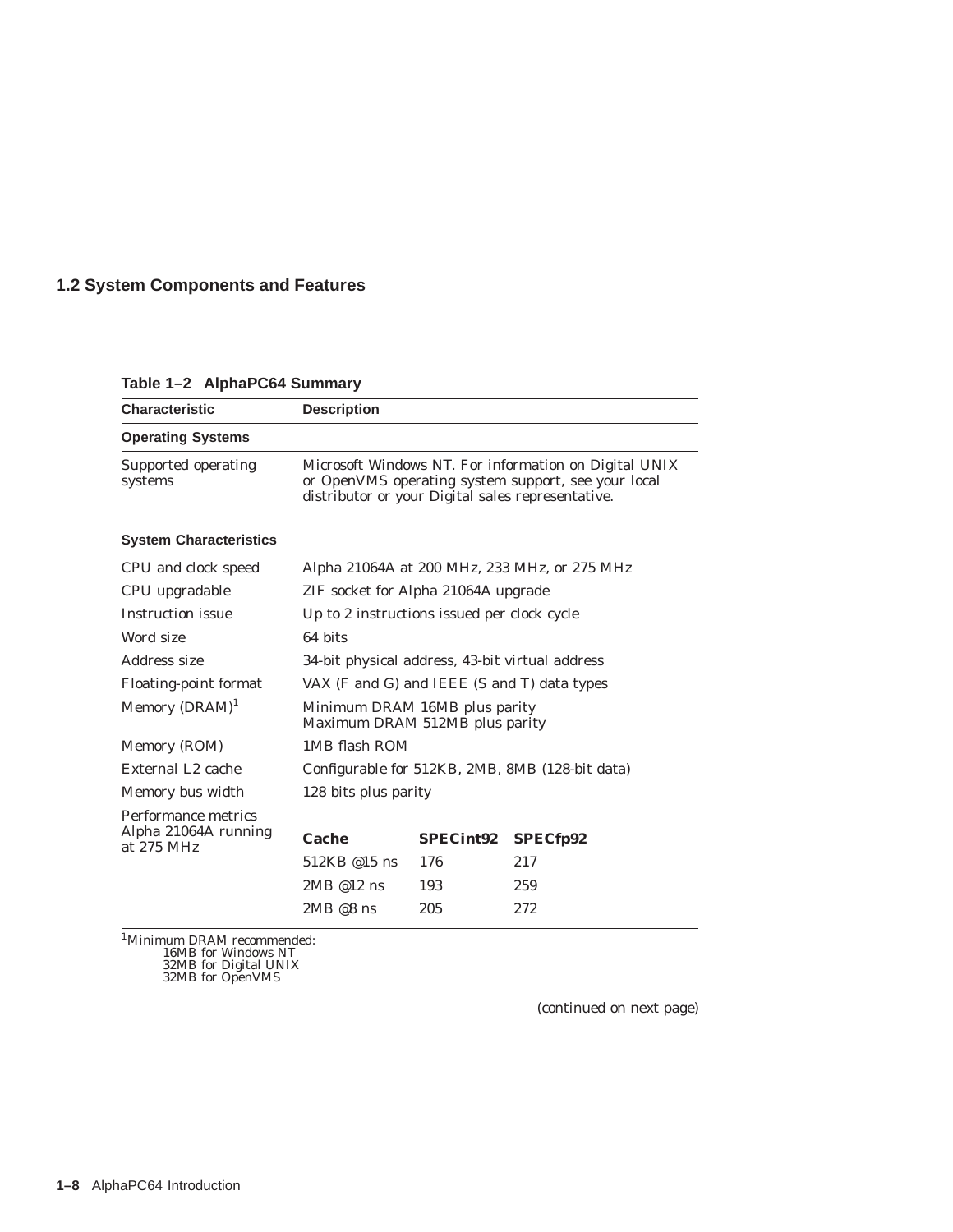| <b>Characteristic</b>           | <b>Description</b>                                                                                                                                                                               |  |  |  |  |
|---------------------------------|--------------------------------------------------------------------------------------------------------------------------------------------------------------------------------------------------|--|--|--|--|
| <b>Graphics</b>                 |                                                                                                                                                                                                  |  |  |  |  |
| Graphics options                | Refer to the Microsoft <i>Hardware Compatibility List</i> for<br>Windows NT to determine which graphics cards are<br>supported. See Section B.4 for information on how to obtain<br>the listing. |  |  |  |  |
| Input/Output                    |                                                                                                                                                                                                  |  |  |  |  |
| Input device interfaces         | PS/2 style keyboard and mouse                                                                                                                                                                    |  |  |  |  |
| <b>Serial</b>                   | Two RS423-compatible (9-position) serial communications<br>ports                                                                                                                                 |  |  |  |  |
| Parallel                        | One parallel (Centronics compatible) communications port                                                                                                                                         |  |  |  |  |
| <b>Bus options</b>              | Total of 6 option slots                                                                                                                                                                          |  |  |  |  |
| <b>PCI</b> bus                  | Supports four 5-V/32-bit PCI option slots at 33 MHz<br>maximum-one long and three short cards                                                                                                    |  |  |  |  |
| <b>ISA</b> bus                  | Supports three 16-bit ISA option slots                                                                                                                                                           |  |  |  |  |
| <b>IDE</b>                      | One IDE interface supporting up to 2 drives                                                                                                                                                      |  |  |  |  |
| <b>Diskette</b>                 | One 82077-compatible diskette controller supporting up to 2<br>drives with 1.44MB and 2.88MB formats                                                                                             |  |  |  |  |
| <b>Physical Characteristics</b> |                                                                                                                                                                                                  |  |  |  |  |
| Form factor                     | Baby-AT-size system board                                                                                                                                                                        |  |  |  |  |
| Width/depth                     | 22.1 cm $(8.7 \text{ in}) \times 33.0 \text{ cm}$ (13.0 in)                                                                                                                                      |  |  |  |  |
| Weight                          | 840 grams (1.85 lb) with high-profile heat sink                                                                                                                                                  |  |  |  |  |
|                                 | (continued on next page)                                                                                                                                                                         |  |  |  |  |

### **Table 1–2 (Cont.) AlphaPC64 Summary**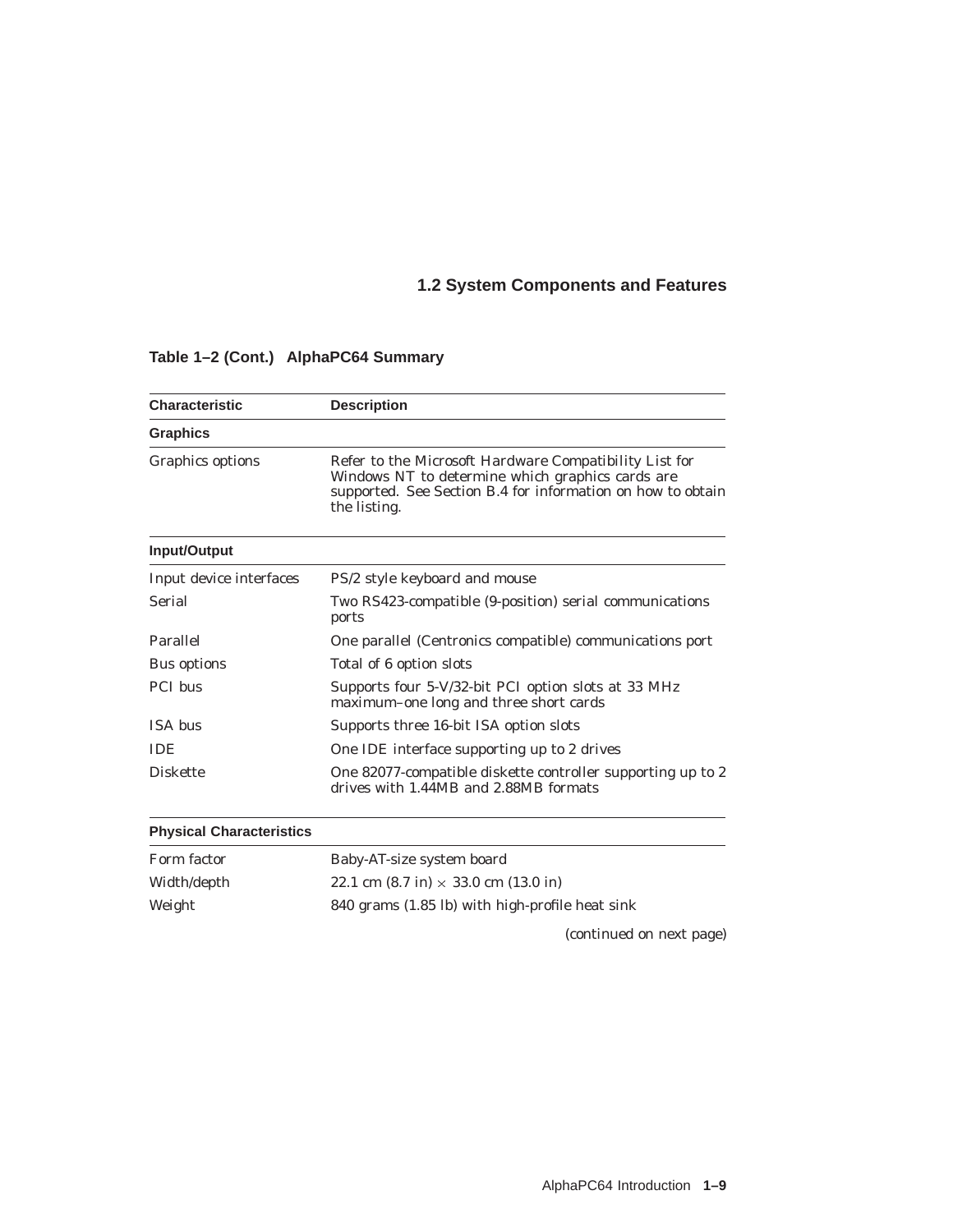| <b>Characteristic</b>                                      | <b>Description</b>                                                                                                                                                                                                                |
|------------------------------------------------------------|-----------------------------------------------------------------------------------------------------------------------------------------------------------------------------------------------------------------------------------|
| <b>Environmental Characteristics (Operating)</b>           |                                                                                                                                                                                                                                   |
| <b>Temperature</b>                                         | 10°C to 40°C (50°F to 104°F)                                                                                                                                                                                                      |
| Temperature change<br>rate (maximum)                       | $20^{\circ}$ C/hr $(36^{\circ}$ F/hr)                                                                                                                                                                                             |
| Relative humidity<br>Maximum wet bulb<br>Minimum dew point | 10%-90% noncondensing<br>$32^{\circ}$ C (90 $^{\circ}$ F)<br>$2^{\circ}$ C (36 $^{\circ}$ F)                                                                                                                                      |
| <b>EMC</b> compliance                                      | Compliance certification is the responsibility of the system<br>integrator. The AlphaPC64 was tested in industry-<br>representative enclosures to prove feasibility of emissions<br>compliance.                                   |
| Shock and vibration                                        | Passing of shock and vibration tests is dependent on the<br>method used to mount the system board, the design of the<br>enclosure, and how the enclosure is supported. Testing is<br>the responsibility of the system integrator. |

## **Table 1–2 (Cont.) AlphaPC64 Summary**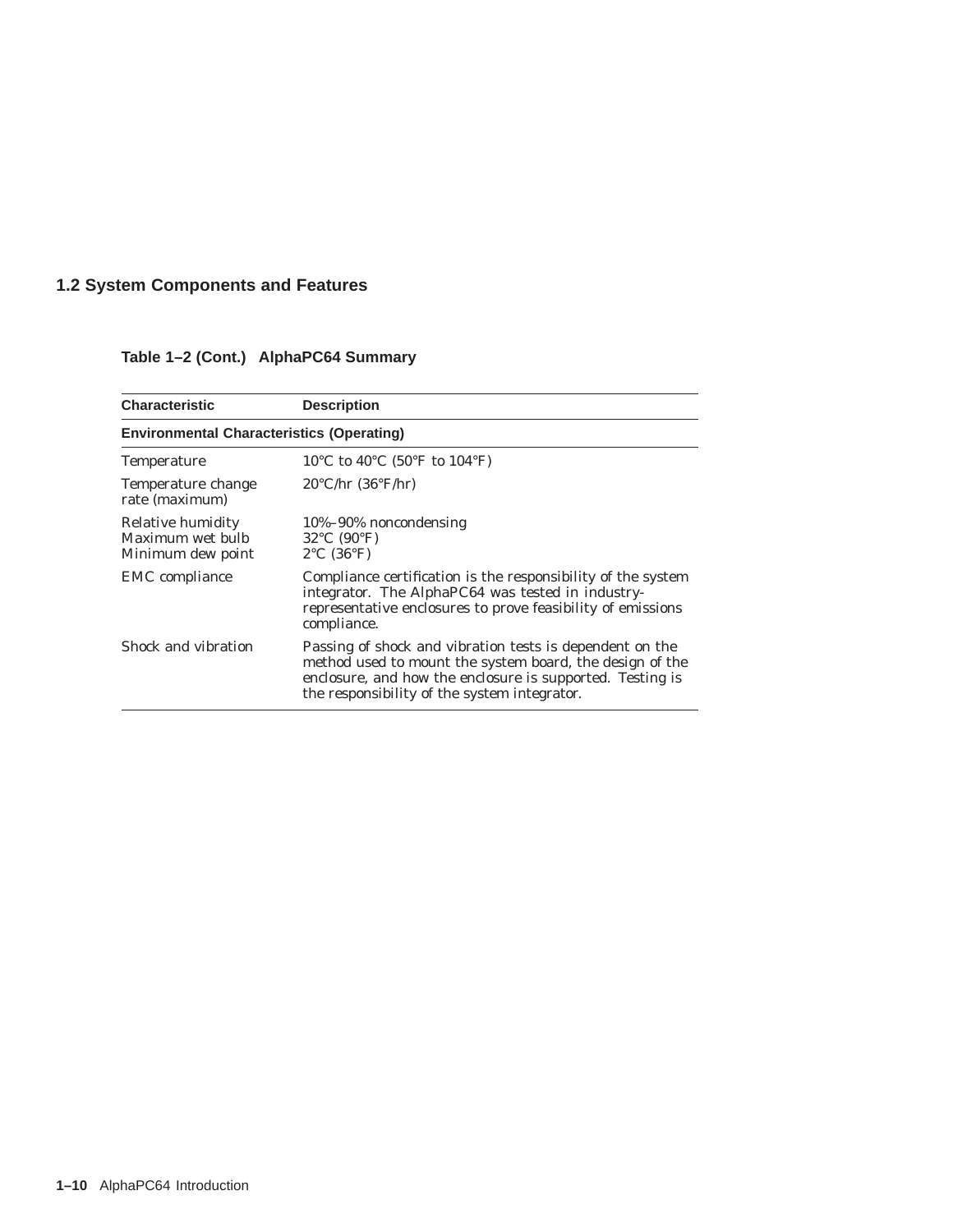# **2**

# **System Jumpers and Connectors**

The AlphaPC64 uses jumpers to implement variations in clock frequency and L2 cache size and speed. These jumpers must be configured for the user's environment. Onboard connectors are provided for the I/O, memory SIMMs, serial and parallel peripherals, integrated device electronics (IDE) devices, and L2 cache SIMMs.

After the module is configured, you can apply power and run the debug monitor. The debug monitor and its commands are described in the *Alpha Microprocessors Evaluation Board Debug Monitor User's Guide*. Appendix B provides information about other software design tools.

## **2.1 Configuration Jumpers**

The software and hardware configuration jumpers are identified in Figures 2–1 and 2–2, and are described in Tables 2–1 and 2–2.

### **2.1.1 Software Configuration Jumpers**

The software configuration jumpers are completely programmable. Each jumper position is described in Table 2–1.

The SROM code defines the software configuration jumpers **sp\_bit<7:0>**, as shown in Figure 2–2 (see also Chapter 4).

The board ships with the jumpers listed in Tables 2–1 and 2–2 in the default position.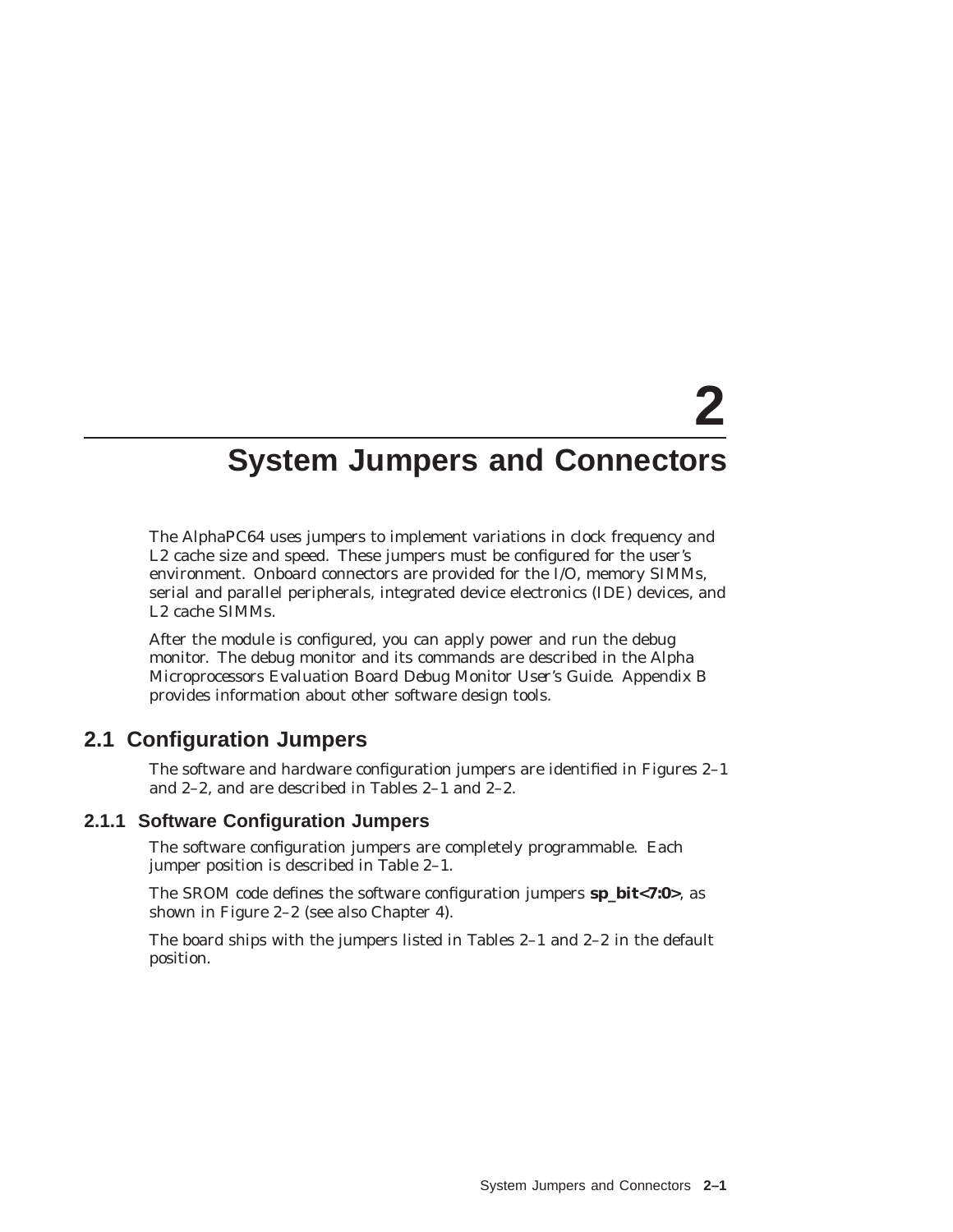**Figure 2–1 AlphaPC64 Board Jumpers**



LJ-04459.AI5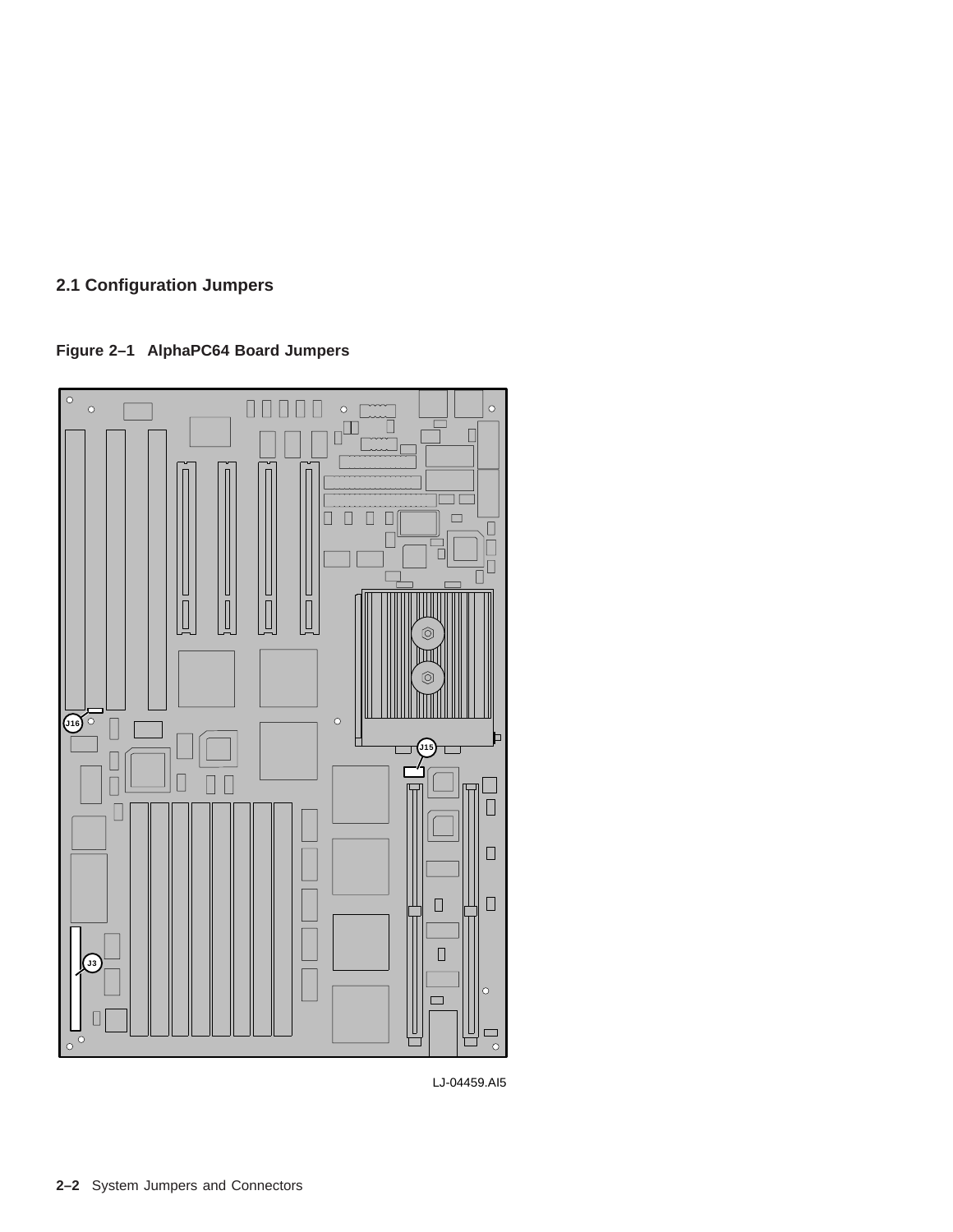

**Figure 2–2 J3 Jumpers/Connectors**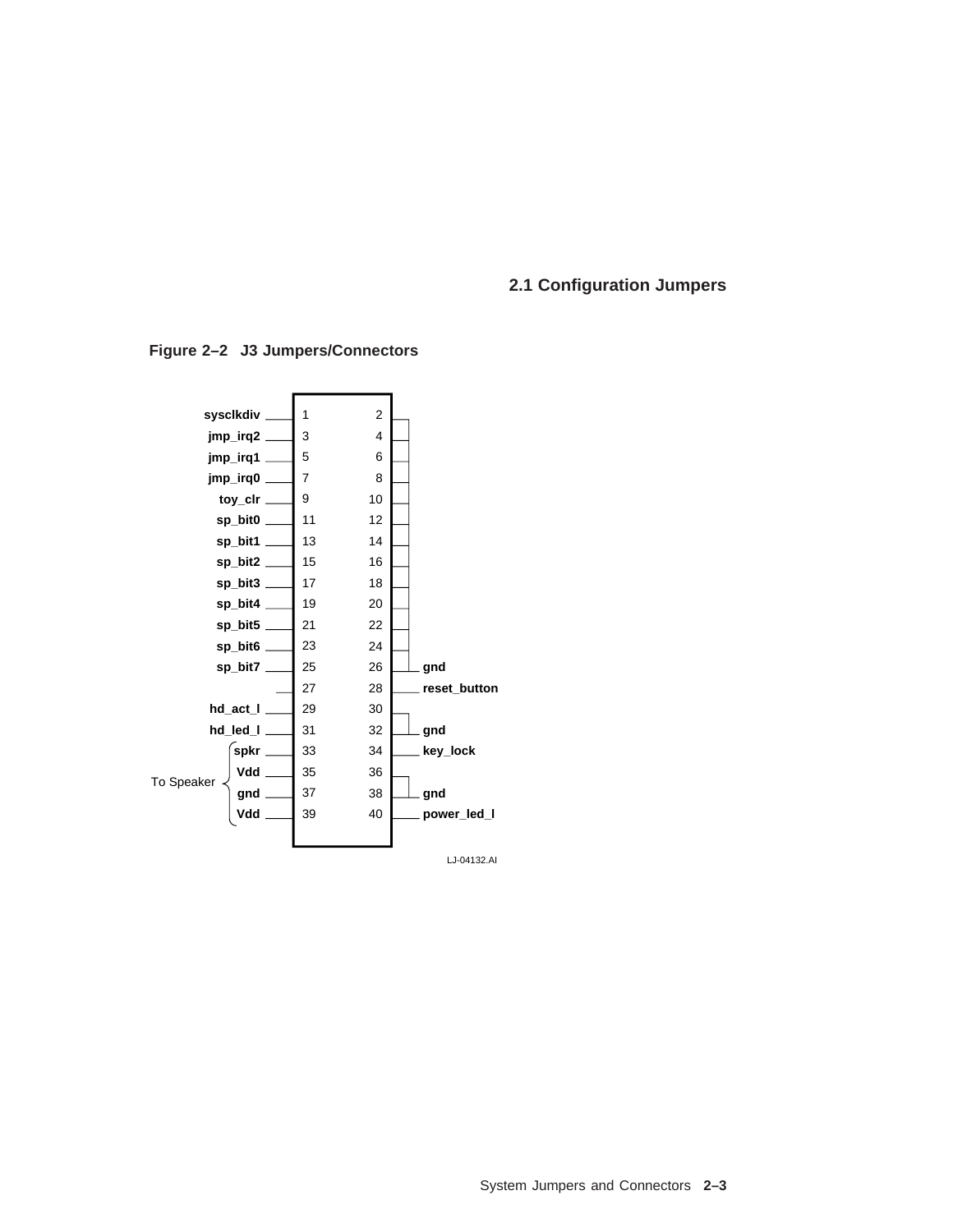| <b>Select Bit</b> | <b>Function</b> |                                                                                                                                                                                         |                 |                   |                                                      |  |
|-------------------|-----------------|-----------------------------------------------------------------------------------------------------------------------------------------------------------------------------------------|-----------------|-------------------|------------------------------------------------------|--|
| sp_bit7           | BOOT_OPTION     | Jumper out-Boot first image in flash ROM.<br>Jumper in (default)-Boot one of several alternate<br>images in flash ROM as specified by NVRAM<br>location 3F in TOY RAM. See Section 4.4. |                 |                   |                                                      |  |
| sp_bit6           | MINI_DEBUG      | Jumper out ( <b>default</b> )—Boot selected image in<br>flash ROM.<br>Jumper in—Trap to SROM debug port (J2).                                                                           |                 |                   |                                                      |  |
| $sp\_bit < 5:3>$  | $BC$ SPEED<2:0> |                                                                                                                                                                                         |                 |                   | L2 cache speed selection is shown here.              |  |
|                   |                 |                                                                                                                                                                                         | <b>BC SPEED</b> |                   |                                                      |  |
|                   |                 | $2$<br>$J3-21$                                                                                                                                                                          | 1><br>$J3-19$   | $<$ 0><br>$J3-17$ | <b>L2 Cache Period</b>                               |  |
|                   |                 | In <sup>1</sup>                                                                                                                                                                         | In              | In                | Reserved                                             |  |
|                   |                 | <b>In</b>                                                                                                                                                                               | In              | Out <sup>2</sup>  | 6 <sub>ns</sub>                                      |  |
|                   |                 | I <sub>n</sub>                                                                                                                                                                          | Out             | In                | 8 <sub>ns</sub>                                      |  |
|                   |                 | In                                                                                                                                                                                      | Out             | <b>Out</b>        | $10$ ns                                              |  |
|                   |                 | Out                                                                                                                                                                                     | In              | In                | 12 ns ( <b>default</b> for<br>21A02-A3 and 21A02-A4) |  |
|                   |                 | Out                                                                                                                                                                                     | In              | Out               | 15 ns (default for<br>$21A02 - A5$                   |  |
|                   |                 | Out                                                                                                                                                                                     | Out             | In.               | <b>Reserved</b>                                      |  |
|                   |                 | Out                                                                                                                                                                                     | Out             | Out               | Reserved                                             |  |

**Table 2–1 Jumper Position Descriptions**

 $1$ Jumper in (logical 0)

2Jumper out (logical 1)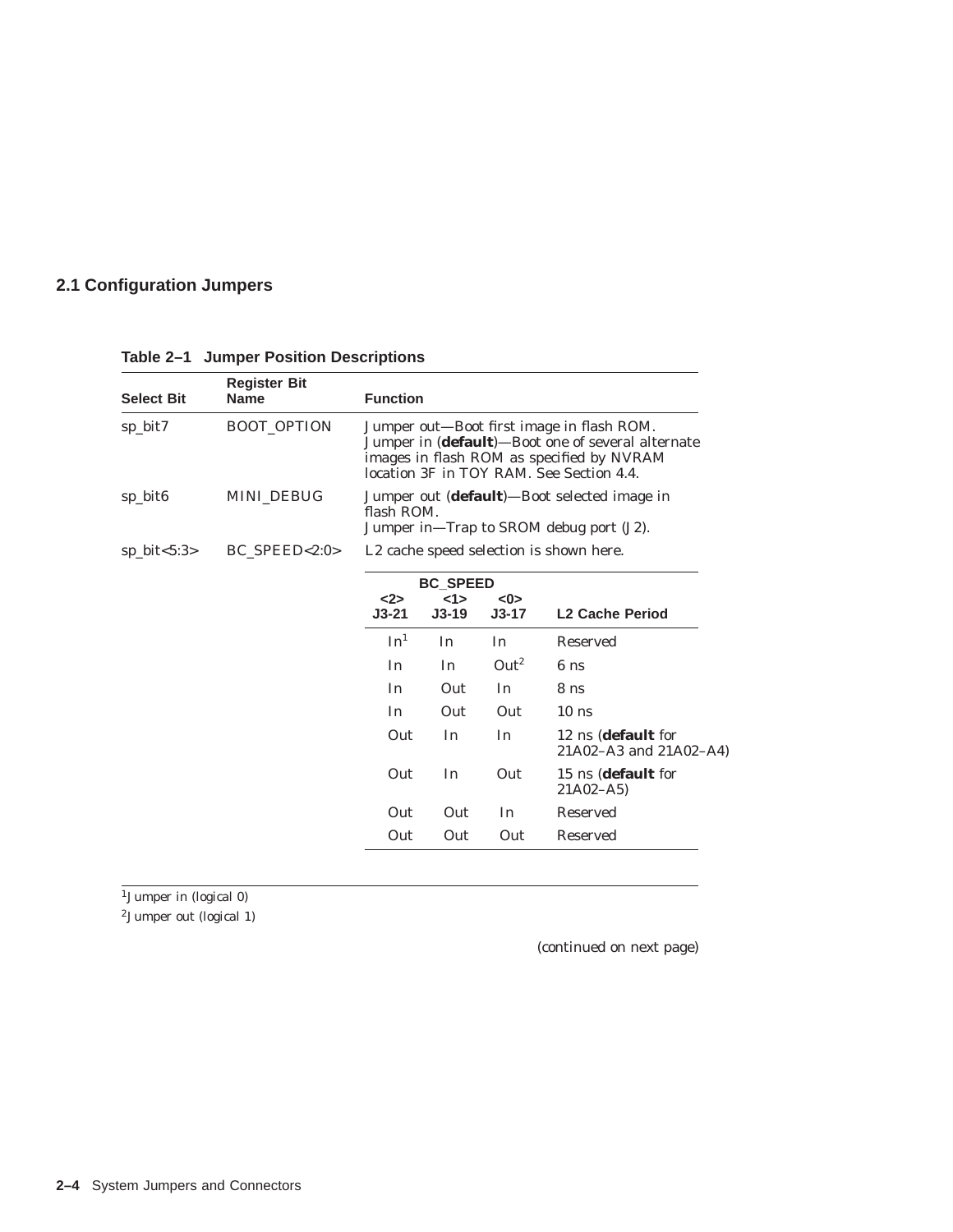| <b>Select Bit</b> | <b>Register Bit</b><br><b>Name</b> | <b>Function</b>                                    |                                |                  |                                            |  |  |
|-------------------|------------------------------------|----------------------------------------------------|--------------------------------|------------------|--------------------------------------------|--|--|
| $sp\_bit < 2:0 >$ | $BC\_SIZE < 2:0>$                  | L <sub>2</sub> cache size selection is shown here. |                                |                  |                                            |  |  |
|                   |                                    | $2$<br>$J3-15$                                     | <b>BC SIZE</b><br>1<br>$J3-13$ | < 0<br>$J3-11$   | <b>L2 Cache Size</b>                       |  |  |
|                   |                                    | In <sup>1</sup>                                    | In                             | In               | Disables L <sub>2</sub> cache              |  |  |
|                   |                                    | In                                                 | In                             | Out <sup>2</sup> | 512KB (default for<br>$21A02 - A5$         |  |  |
|                   |                                    | In                                                 | Out                            | In               | 1MB                                        |  |  |
|                   |                                    | In                                                 | Out                            | Out              | 2MB (default for<br>21A02-A3 and 21A02-A4) |  |  |
|                   |                                    | Out                                                | In                             | In               | 4MB                                        |  |  |
|                   |                                    | Out                                                | In                             | Out              | 8MB                                        |  |  |
|                   |                                    | Out                                                | Out                            | In               | Reserved                                   |  |  |
|                   |                                    | Out                                                | Out                            | Out              | <b>Reserved</b>                            |  |  |

### **Table 2–1 (Cont.) Jumper Position Descriptions**

1Jumper in (logical 0)

 $2$ Jumper out (logical 1)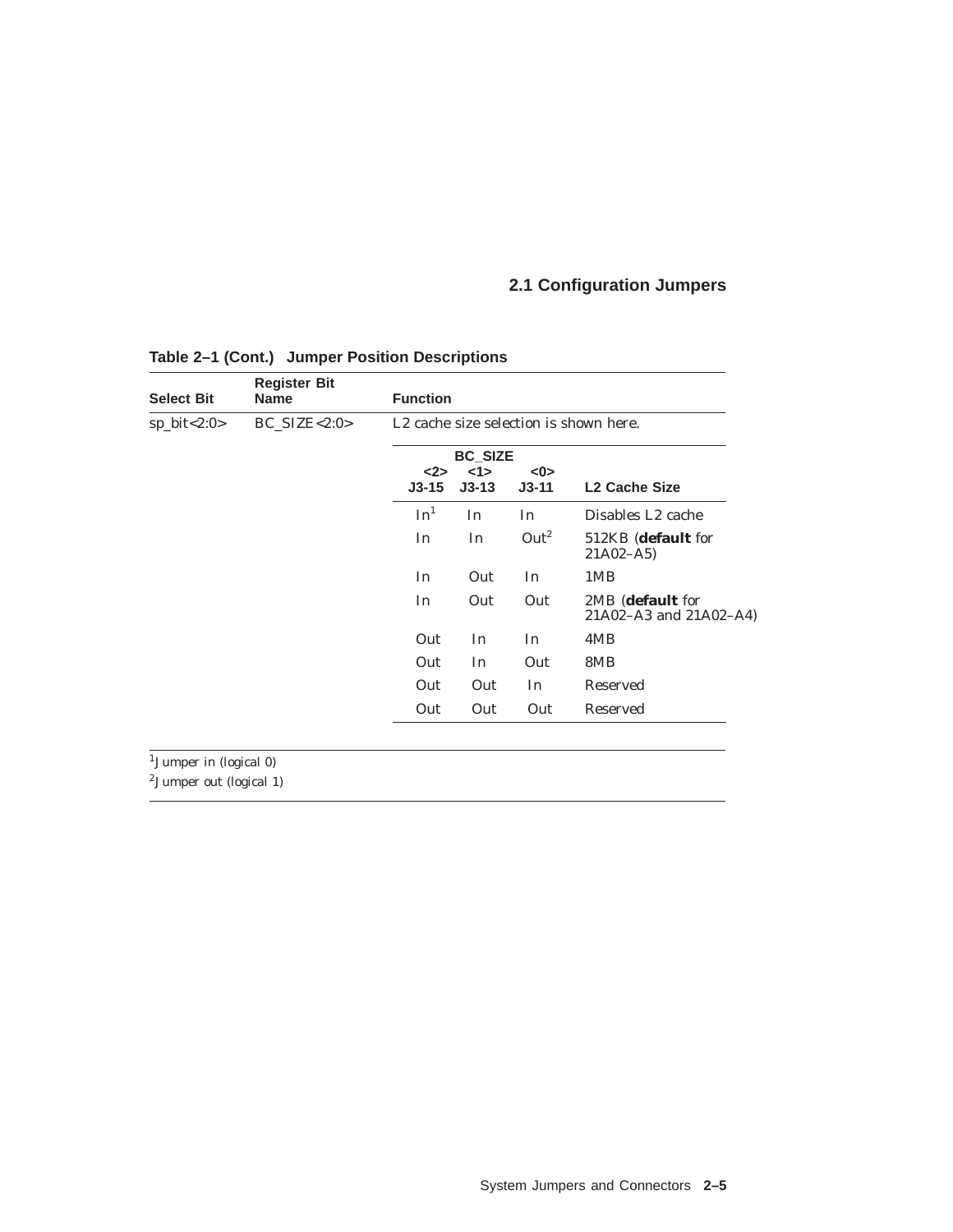### **2.1.2 Hardware Configuration Jumpers**

Hardware configuration jumpers are shown in Figure 2–1 and are described in Table 2–2.

| <b>Connector</b> | <b>Pins</b> | <b>Description</b> |                                 |                  |                    |                                                      |
|------------------|-------------|--------------------|---------------------------------|------------------|--------------------|------------------------------------------------------|
|                  |             |                    | <b>L2 Cache Address Lines</b>   |                  |                    |                                                      |
| J15              | 4           |                    | $Adr22:19$ L <sub>2</sub> cache |                  |                    |                                                      |
|                  |             | $J15-1$<br>Adr19   | $J15-2$<br>Adr20                | $J15-3$<br>Adr21 | $J15 - 4$<br>Adr22 | <b>Size</b>                                          |
|                  |             | Out <sup>2</sup>   | Out                             | Out              | Out                | 512KB (default for<br>$21A02 - A5$                   |
|                  |             | In <sup>1</sup>    | Out                             | Out              | Out                | 1MB                                                  |
|                  |             | In                 | In                              | Out              | Out                | 2MB (default for<br>$21A02 - A3$ and<br>$21A02 - A4$ |
|                  |             | In                 | In                              | In               | Out                | 4MB                                                  |
|                  |             | In                 | In                              | In               | In                 | 8MB                                                  |

**Table 2–2 AlphaPC64 Board Jumpers**

#### **Flash ROM**

J16 3 Flash ROM update enable/disable connector. Jumper from pin 1 to pin 2 disables flash ROM update. Jumper from pin 2 to pin 3 enables flash ROM update (**default**).

1Jumper in (logical 0)

2Jumper out (logical 1)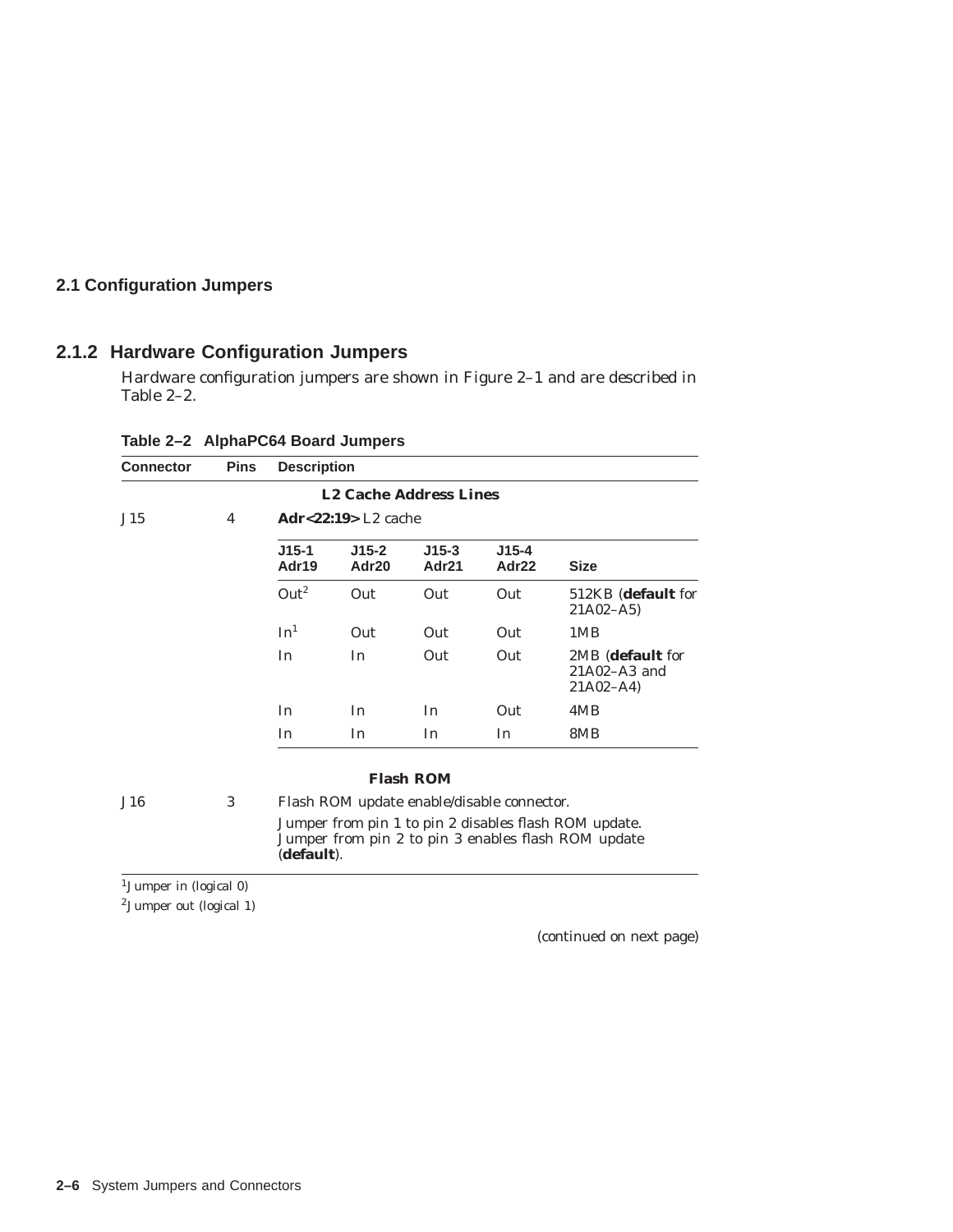| <b>Connector</b> | <b>Pins</b>                    | <b>Description</b>                       |                                     |                                |                    |                  |  |  |
|------------------|--------------------------------|------------------------------------------|-------------------------------------|--------------------------------|--------------------|------------------|--|--|
|                  |                                |                                          | <b>System Clock Functions</b>       |                                |                    |                  |  |  |
| J3               | $\overline{4}$                 |                                          | 21064A CPU clock divisor selection. |                                |                    |                  |  |  |
|                  |                                | $J3-1$<br>syscikdiv                      | $J3-3$<br>jmp_irq2                  | $J3-5$<br>jmp_irq1             | $J3-7$<br>jmp_irq0 | <b>Divisor</b>   |  |  |
|                  |                                | In                                       | In                                  | In                             | In                 | $\boldsymbol{2}$ |  |  |
|                  |                                | In                                       | In                                  | In                             | Out                | 3                |  |  |
|                  |                                | In                                       | In                                  | Out                            | In                 | 4                |  |  |
|                  |                                | In                                       | In                                  | Out                            | Out                | $\overline{5}$   |  |  |
|                  |                                | In                                       | Out                                 | In                             | In                 | 6                |  |  |
|                  |                                |                                          |                                     | Divisor 6 is used for 200 MHz. |                    |                  |  |  |
|                  |                                | In                                       | Out                                 | In                             | Out                | 7                |  |  |
|                  | Divisor 7 is used for 233 MHz. |                                          |                                     |                                |                    |                  |  |  |
|                  |                                | In                                       | Out                                 | Out                            | In                 | 8                |  |  |
|                  |                                | In                                       | Out                                 | Out                            | Out                | 9                |  |  |
|                  |                                | Divisor 9 is used for 275 MHz (default). |                                     |                                |                    |                  |  |  |
|                  |                                | Out                                      | In                                  | In                             | In                 | 10               |  |  |
|                  |                                | Out                                      | In                                  | In                             | Out                | 11               |  |  |
|                  |                                | Out                                      | In                                  | Out                            | In                 | 12               |  |  |
|                  |                                | Out                                      | In                                  | Out                            | Out                | 13               |  |  |
|                  |                                | Out                                      | Out                                 | In                             | In                 | 14               |  |  |
|                  |                                | Out                                      | Out                                 | In                             | Out                | 15               |  |  |
|                  |                                | Out                                      | Out                                 | Out                            | In                 | 16               |  |  |
|                  |                                | Out                                      | Out                                 | Out                            | Out                | 17               |  |  |

### **Table 2–2 (Cont.) AlphaPC64 Board Jumpers**

# **2.2 AlphaPC64 Board Connectors**

The module connectors are shown in Figure 2–3 and are described in Table 2–3.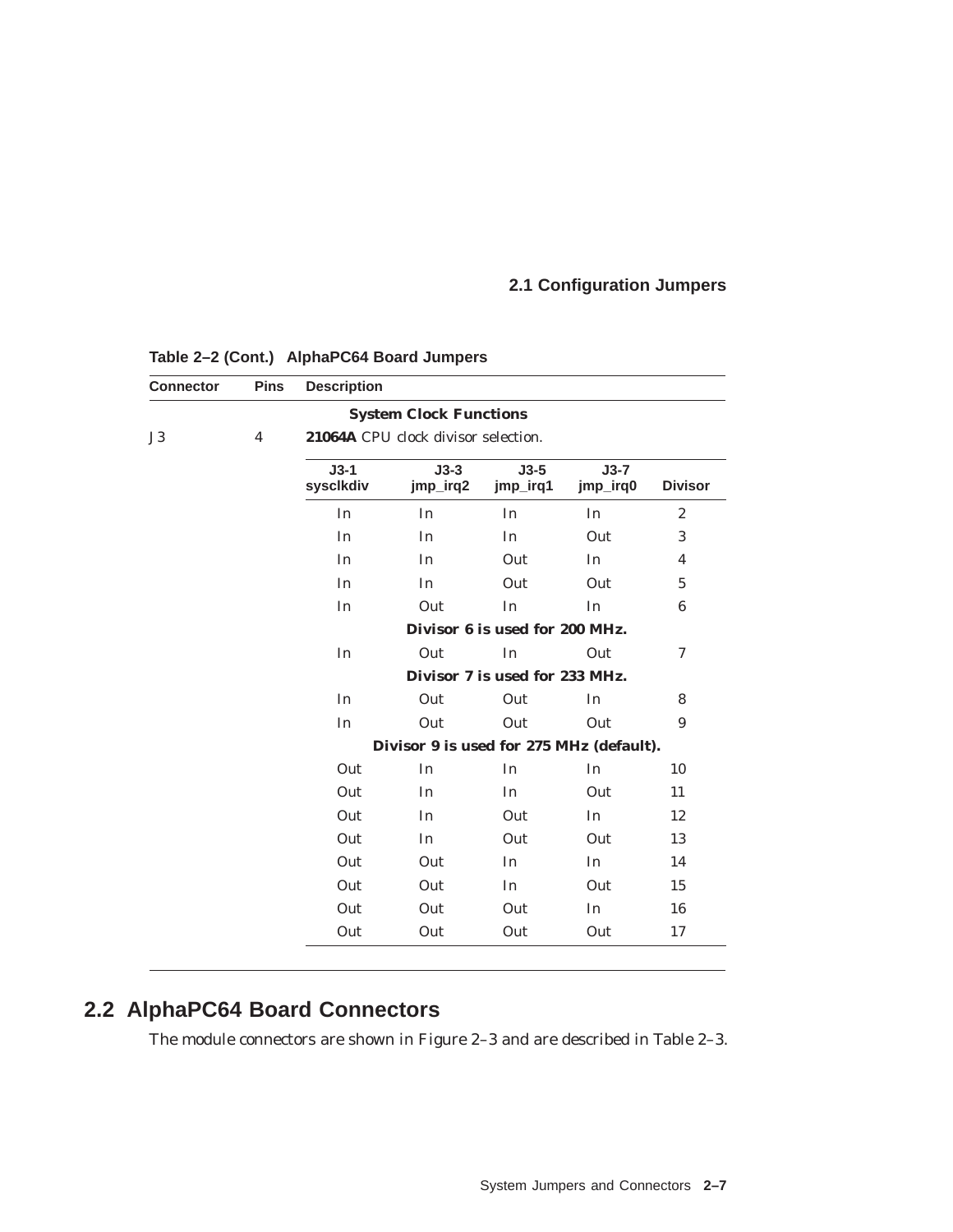**Figure 2–3 AlphaPC64 Board Connectors**



LJ-04457.AI5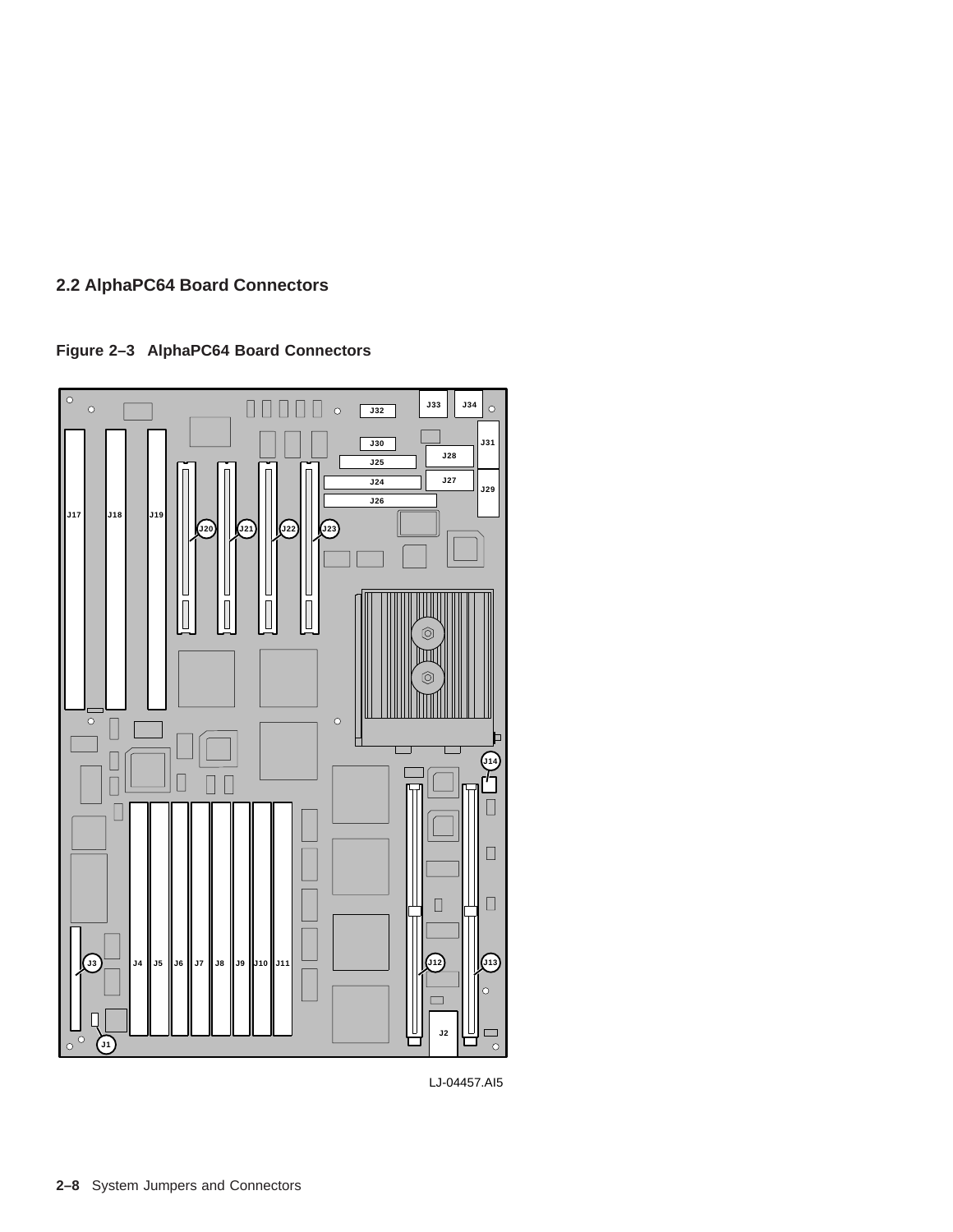| <b>Connector</b> | <b>Pins</b> | <b>Description</b>                       |
|------------------|-------------|------------------------------------------|
|                  |             | <b>PCI Connectors</b>                    |
| J23              | 124         | PCI expansion connector 3                |
| J22              | 124         | PCI expansion connector 2                |
| J21              | 124         | PCI expansion connector 1                |
| J20              | 124         | PCI expansion connector 0                |
|                  |             | <b>ISA Connectors</b>                    |
| J19              | 98          | ISA expansion connector 2                |
| J18              | 98          | ISA expansion connector 1                |
| J17              | 98          | ISA expansion connector 0                |
|                  |             | <b>L2 Cache SIMMs Connectors</b>         |
| J13              | 160         | L2 cache SIMMs connector 1, data<127:64> |
| J12              | 160         | L2 cache SIMMs connector 0, data<63:00>  |
|                  |             | <b>Keyboard Connector</b>                |
| J33              | 6           | Keyboard connector                       |
|                  |             | <b>Mouse Connector</b>                   |
| J34              | 6           | Mouse connector                          |
|                  |             | (continued on next page)                 |

**Table 2–3 Module Connector Descriptions**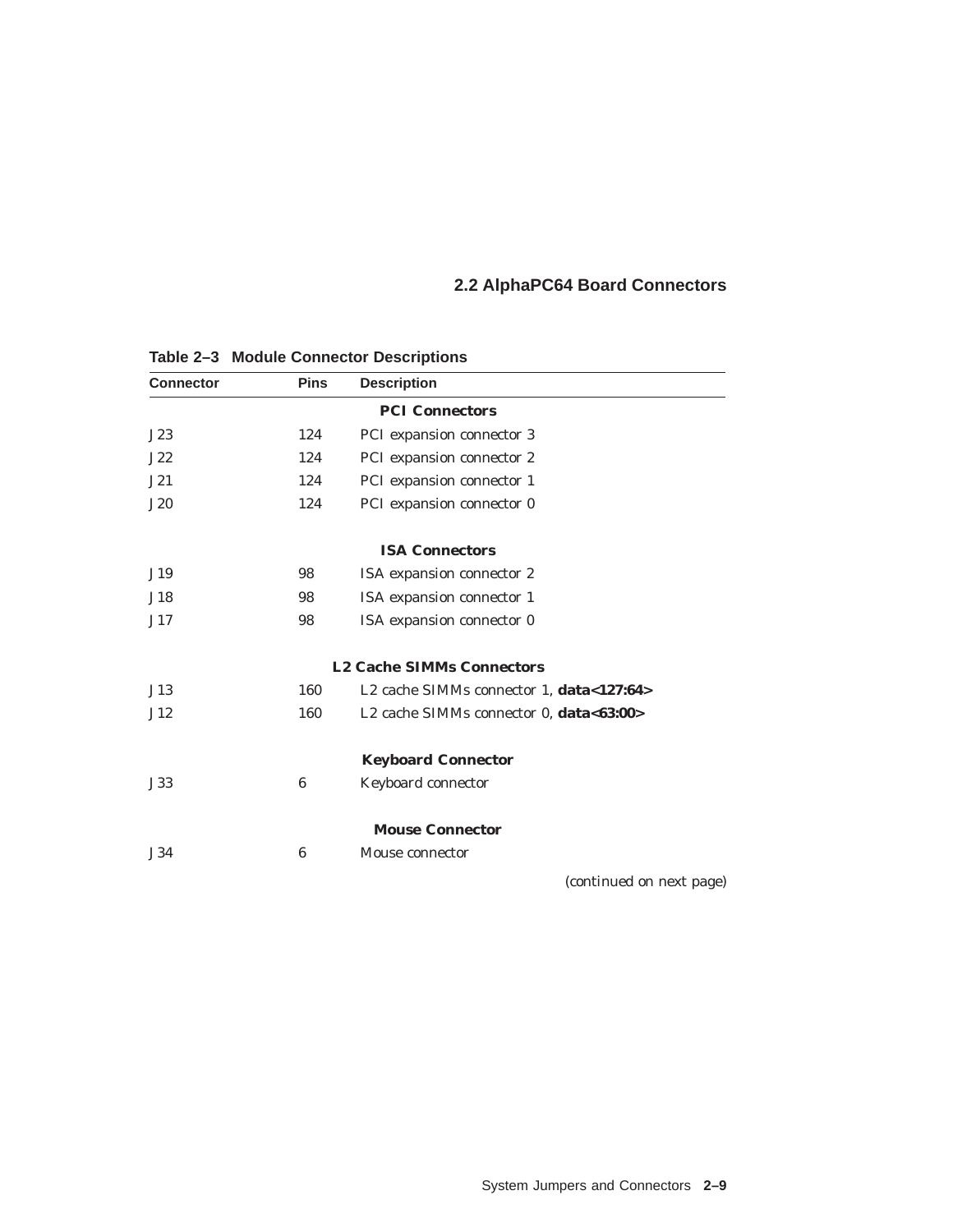| <b>Connector</b>    | <b>Pins</b> | <b>Description</b>                                                                   |  |  |  |  |
|---------------------|-------------|--------------------------------------------------------------------------------------|--|--|--|--|
| <b>Memory SIMMs</b> |             |                                                                                      |  |  |  |  |
| J11                 | 72          | Bank 0, DRAM 0 SIMM                                                                  |  |  |  |  |
| J10                 | 72          | Bank 0, DRAM 1 SIMM                                                                  |  |  |  |  |
| J9                  | 72          | Bank 0, DRAM 2 SIMM                                                                  |  |  |  |  |
| J8                  | 72          | Bank 0, DRAM 3 SIMM                                                                  |  |  |  |  |
| J7                  | 72          | Bank 1, DRAM 0 SIMM                                                                  |  |  |  |  |
| J <sub>6</sub>      | 72          | Bank 1, DRAM 1 SIMM                                                                  |  |  |  |  |
| J5                  | 72          | Bank 1, DRAM 2 SIMM                                                                  |  |  |  |  |
| J <sub>4</sub>      | 72          | Bank 1, DRAM 3 SIMM                                                                  |  |  |  |  |
|                     |             | <b>SROM Test</b>                                                                     |  |  |  |  |
| J2                  | 6           | SROM test data serial port input connector                                           |  |  |  |  |
|                     |             | <b>Note:</b> This connector can be used as a terminal port for<br>the Mini-Debugger. |  |  |  |  |
|                     |             | <b>National 87312 Connectors</b>                                                     |  |  |  |  |
| J25                 | 26          | Combination chip parallel port connector                                             |  |  |  |  |
| J26                 | 40          | IDE supports two devices.                                                            |  |  |  |  |
| J32                 | 10          | Combination chip serial communication port 1 (COM1)<br>connector                     |  |  |  |  |
|                     |             | Note: This connector can be used as a terminal port for<br>the Debug Monitor.        |  |  |  |  |
| J30                 | 10          | Combination chip serial communication port 2 (COM2)<br>connector                     |  |  |  |  |
| J24                 | 34          | Combination chip diskette drive connector                                            |  |  |  |  |

**Table 2–3 (Cont.) Module Connector Descriptions**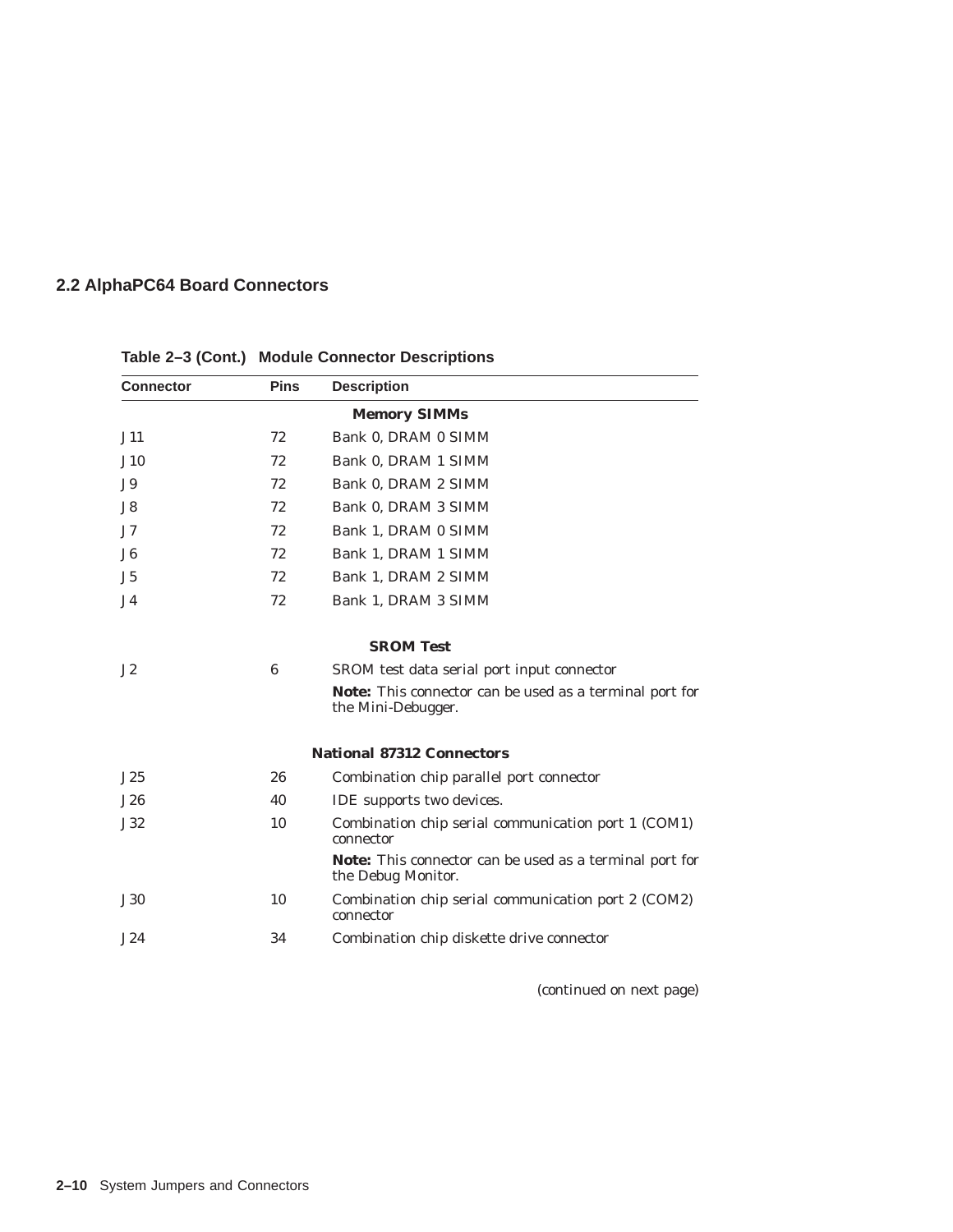| <b>Connector</b> | <b>Pins</b> | <b>Description</b>                   |                         |  |
|------------------|-------------|--------------------------------------|-------------------------|--|
|                  |             |                                      | <b>Power Connectors</b> |  |
| J27              | 6           | Module power connector (GND, +3.3 V) |                         |  |
|                  |             | Pin                                  | <b>Voltage/Signal</b>   |  |
|                  |             | 1                                    | Ground                  |  |
|                  |             | $\overline{2}$                       | Ground                  |  |
|                  |             | 3                                    | Ground                  |  |
|                  |             | 4                                    | $+3.3$ V                |  |
|                  |             | $\overline{5}$                       | $+3.3$ V                |  |
|                  |             | 6                                    | $+3.3$ V                |  |
| J28              | 6           | Module power connector (+3.3 V, GND) |                         |  |
|                  |             | Pin                                  | <b>Voltage/Signal</b>   |  |
|                  |             | $\mathbf{1}$                         | $+3.3$ V                |  |
|                  |             | $\overline{2}$                       | $+3.3$ V                |  |
|                  |             | 3                                    | $+3.3$ V                |  |
|                  |             | 4                                    | Ground                  |  |
|                  |             | $\overline{5}$                       | Ground                  |  |
|                  |             | 6                                    | Ground                  |  |

**Table 2–3 (Cont.) Module Connector Descriptions**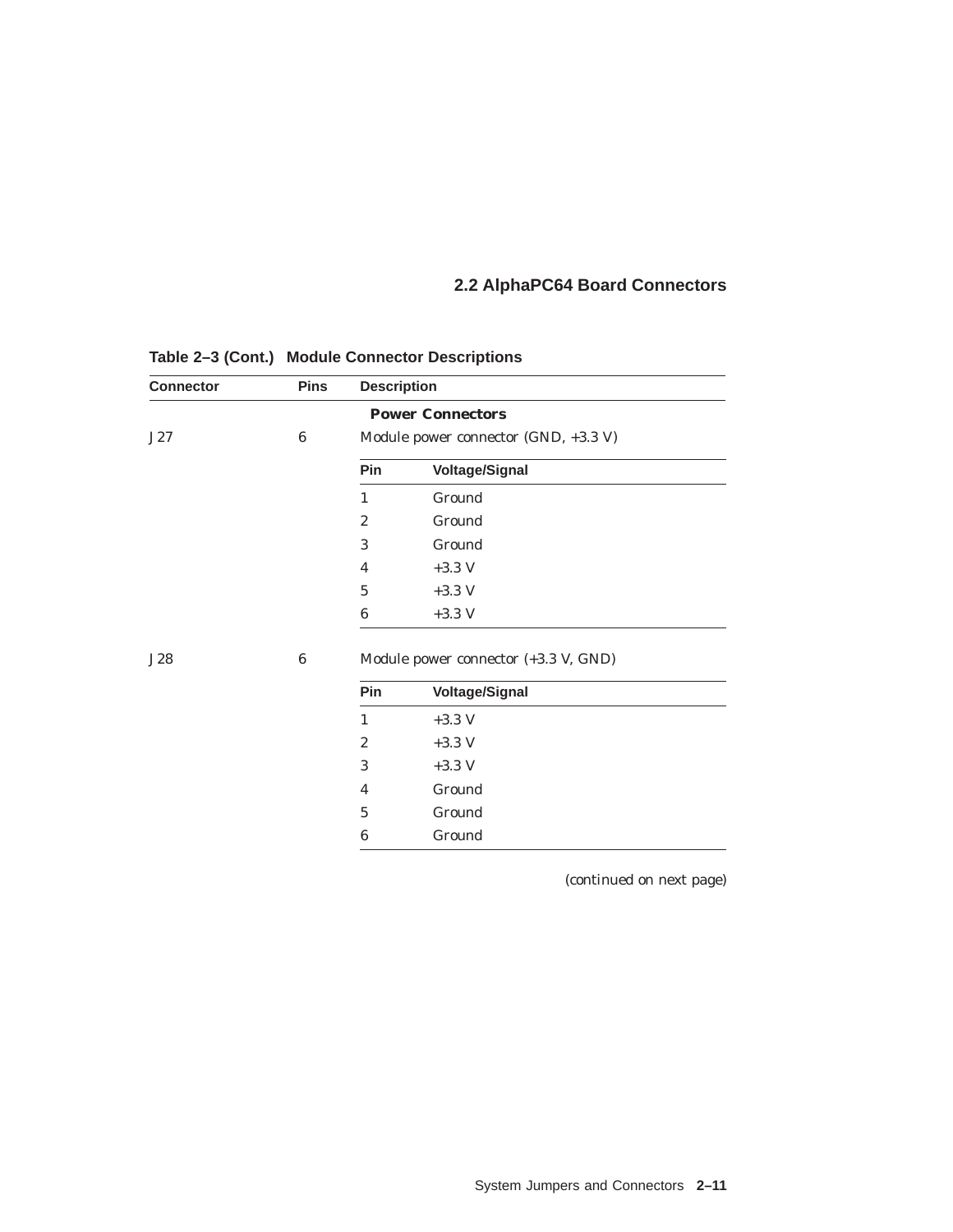| <b>Connector</b> | <b>Pins</b>                                                                                                                                                                                    | <b>Description</b>                                                      |                                                                                                                                                                          |  |
|------------------|------------------------------------------------------------------------------------------------------------------------------------------------------------------------------------------------|-------------------------------------------------------------------------|--------------------------------------------------------------------------------------------------------------------------------------------------------------------------|--|
| J29              | $6\phantom{1}6$                                                                                                                                                                                | Module power connector (GND, $-5$ V, $+5$ V [ <b>Vdd</b> ])             |                                                                                                                                                                          |  |
|                  |                                                                                                                                                                                                | Pin                                                                     | <b>Voltage/Signal</b>                                                                                                                                                    |  |
|                  |                                                                                                                                                                                                | 1                                                                       | Ground                                                                                                                                                                   |  |
|                  |                                                                                                                                                                                                | $\overline{2}$                                                          | Ground                                                                                                                                                                   |  |
|                  |                                                                                                                                                                                                | 3                                                                       | $-5$ V                                                                                                                                                                   |  |
|                  |                                                                                                                                                                                                | 4                                                                       | Vdd                                                                                                                                                                      |  |
|                  |                                                                                                                                                                                                | 5                                                                       | Vdd                                                                                                                                                                      |  |
|                  |                                                                                                                                                                                                | 6                                                                       | Vdd                                                                                                                                                                      |  |
| J31              | $6\phantom{1}6$                                                                                                                                                                                | Module power connector (GND, $+12$ V, $-12$ V, $+5$ V<br>[Vdd], p_dcok) |                                                                                                                                                                          |  |
|                  |                                                                                                                                                                                                | Pin                                                                     | <b>Voltage/Signal</b>                                                                                                                                                    |  |
|                  |                                                                                                                                                                                                | 1                                                                       | p_dcok                                                                                                                                                                   |  |
|                  |                                                                                                                                                                                                | $\mathbf{2}$                                                            | Vdd                                                                                                                                                                      |  |
|                  |                                                                                                                                                                                                | 3                                                                       | $+12$ V                                                                                                                                                                  |  |
|                  |                                                                                                                                                                                                | 4                                                                       | $-12$ V                                                                                                                                                                  |  |
|                  |                                                                                                                                                                                                | 5                                                                       | Ground                                                                                                                                                                   |  |
|                  |                                                                                                                                                                                                | 6                                                                       | Ground                                                                                                                                                                   |  |
|                  |                                                                                                                                                                                                |                                                                         | <b>Note:</b> Power for the AlphaPC64 is provided by a user-<br>supplied, standard PC power supply that includes<br>3.3 V dc. Digital does not provide this power supply. |  |
| J14              | 3                                                                                                                                                                                              | CPU fan power and sensor                                                |                                                                                                                                                                          |  |
|                  |                                                                                                                                                                                                | <b>Caution: Fan sensor required</b>                                     |                                                                                                                                                                          |  |
|                  | The fan <i>must</i> have a built-in sensor that drives a signal<br>if the airflow stops. The sensor is connected to J14. The<br>fan supplied with the AlphaPC64 includes an airflow<br>sensor. |                                                                         |                                                                                                                                                                          |  |

### **Table 2–3 (Cont.) Module Connector Descriptions**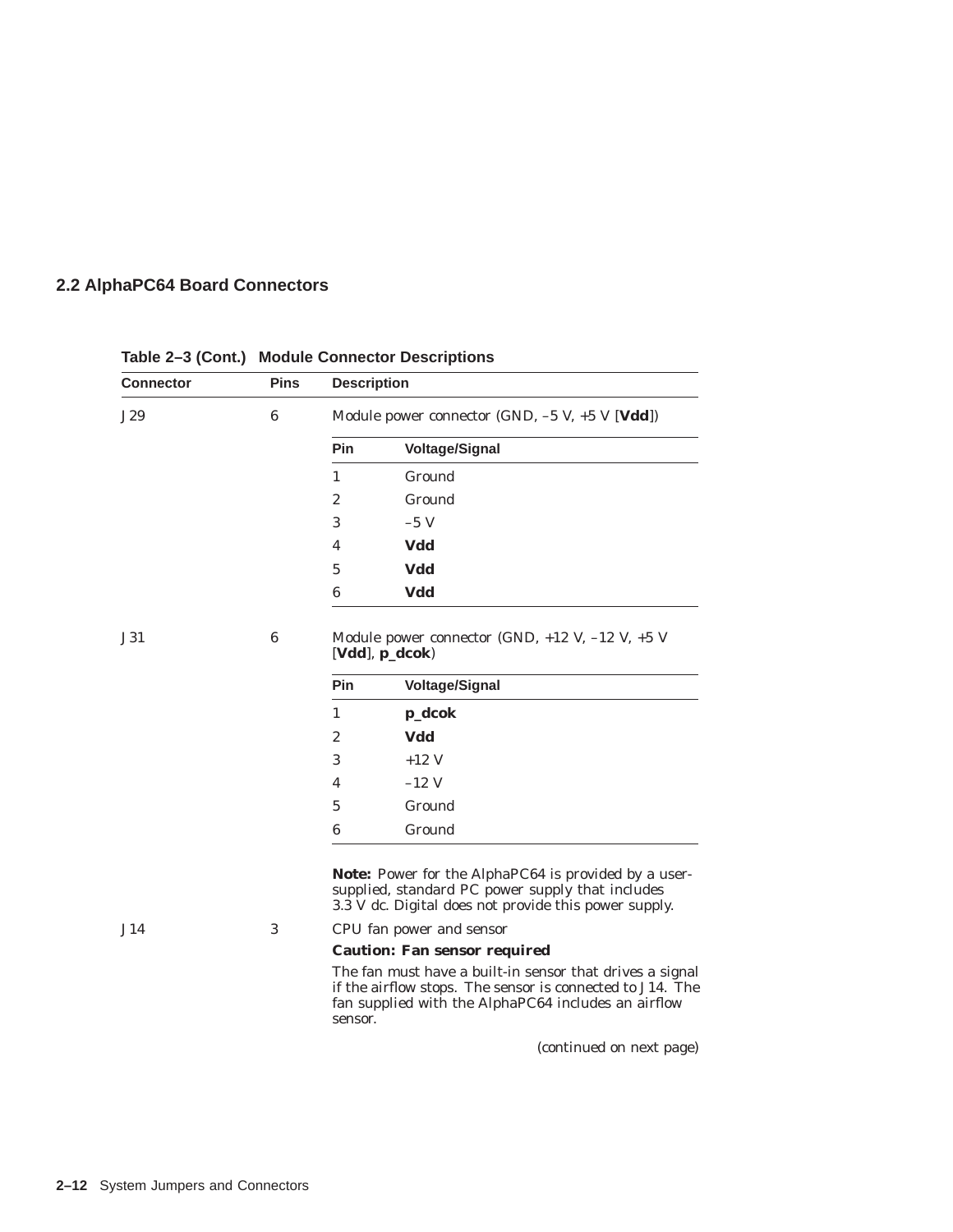| <b>Connector</b>            | <b>Pins</b> | <b>Description</b>                                      |  |  |  |  |  |
|-----------------------------|-------------|---------------------------------------------------------|--|--|--|--|--|
| <b>Enclosure Fan</b>        |             |                                                         |  |  |  |  |  |
| J <sub>1</sub>              | 3           | Enclosure fan connector $(+12 \text{ V}, \text{GND})$   |  |  |  |  |  |
|                             |             | <b>System Reset</b>                                     |  |  |  |  |  |
| J3 (Pins 28, 30)            | 2           | System reset switch connector                           |  |  |  |  |  |
|                             |             | <b>Speaker Connector</b>                                |  |  |  |  |  |
| J3 (Pins 33, 35,<br>37, 39) | 4           | Speaker should be connected to pins 33, 35, 37, and 39. |  |  |  |  |  |

**Table 2–3 (Cont.) Module Connector Descriptions**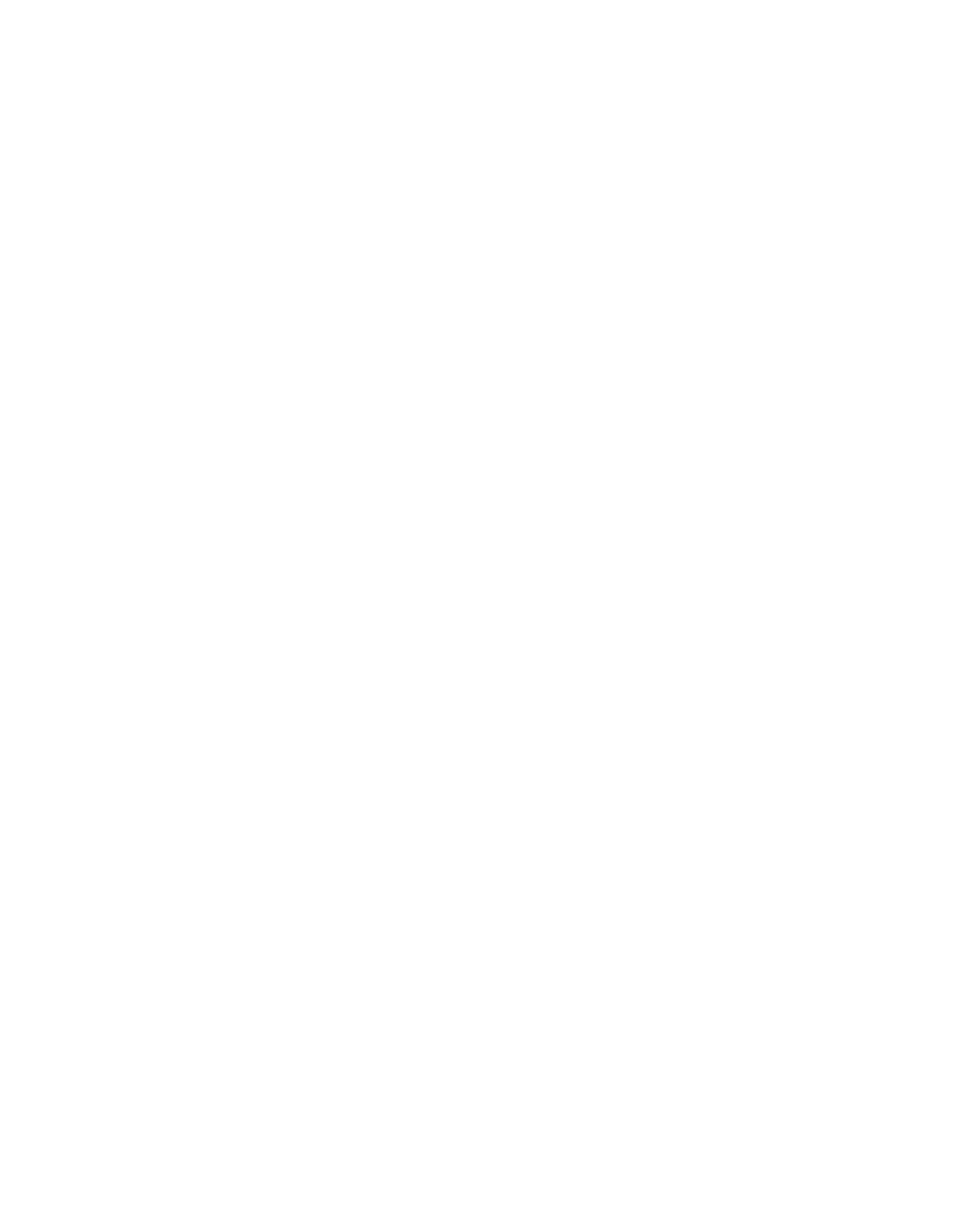# **3**

# **Starting and Using the AlphaPC64**

This chapter lists hardware, software, and accessories that users must obtain to completely furnish a functioning computer system. The chapter then describes how to configure the hardware and software. Finally, the chapter describes how to start and use the AlphaPC64.

### **3.1 Hardware Requirements**

Before turning on the power to your AlphaPC64, you must provide the following components in addition to those supplied with your board. The components listed here round out the complement of parts needed to run the Windows NT operating system on the AlphaPC64 motherboard.

- An Alpha 21064A microprocessor (200-MHz, 233-MHz, or 275-MHz speed).
- If a 200-MHz or 233-MHz microprocessor is used, the oscillator and PLL must be changed. Refer to Appendix A for part numbers and sources. The board ships with parts to complement a 275-MHz microprocessor.
- Four or eight, 72-pin, 36-bit, 5-V, DRAM SIMM memory modules (connectors J4 through J11). SIMMs must be installed in groups of four consisting of identical devices. Digital recommends that all SIMMs be purchased from the same vendor.
- Two Alpha L2 cache SRAM SIMMs (connectors J12 and J13). Part numbers for 512KB or 2MB cache sizes are listed in Appendix A.
- An industry-standard PC power supply that includes a 3.3-V dc output, rated at a minimum of 275 W (refer to Appendix A).
- A PS/2 compatible 101-key keyboard.
- A PS/2 compatible mouse.
- A supported PCI or ISA bus graphics card, cables, and a compatible monitor.
- A supported PCI bus SCSI controller card and cables.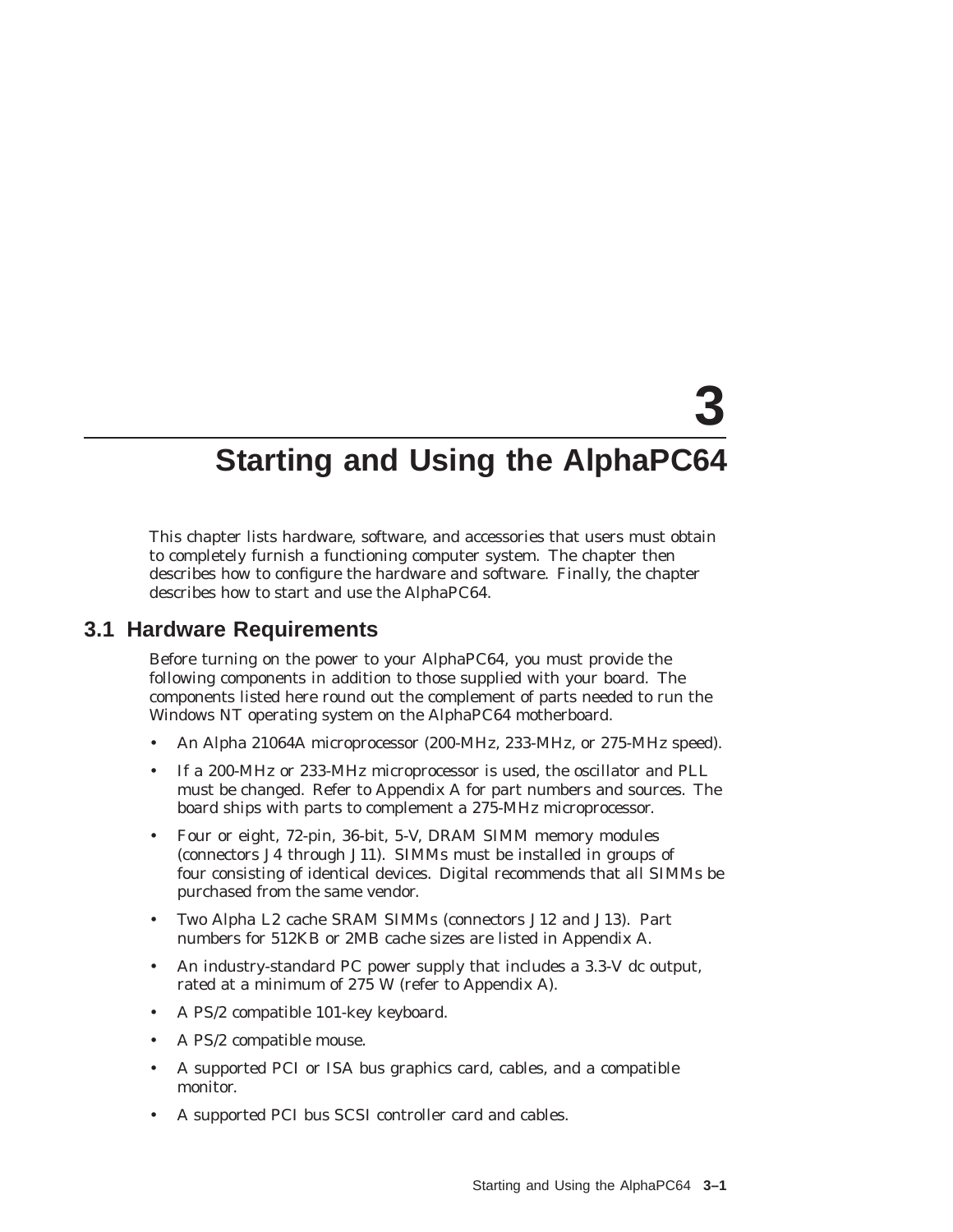### **3.1 Hardware Requirements**

- A SCSI CD–ROM drive.
- An IDE or SCSI hard drive.
- A 3.5-in diskette drive and cable.
- A 9-pin serial line cable.
- A terminal or a serial line connection to a host system with appropriate cables.

Refer to the *Alpha Microprocessors Evaluation Board Windows NT 3.51 Installation Guide* provided in the AlphaPC64 Windows NT 3.51 Installation Kit and the *Hardware Compatibility List* for Windows NT to determine which SCSI controllers and graphics cards are supported.

For more information about hardware requirements and for the location of board connectors and jumpers, see Chapter 2.

# **3.2 Software Requirements**

The following software media is required to install and run the Windows NT operating system:

- A Windows NT 3.5 or 3.51 CD–ROM
- An AlphaPC64 Windows NT 3.5 or 3.51 installation diskette

# **3.3 Hardware Configuration**

Once you have acquired the necessary hardware, it must be assembled into a system. This section lists the necessary steps. The system does not have to be assembled in the order presented. However, if you are installing the motherboard into an enclosure, Digital recommends that you install the microprocessor and heat sink first.

### **Caution: Static-Sensitive Component**

Due to the sensitive nature of electronic components to static electricity, Digital strongly advises that anyone handling the Alpha 21064A wear a properly grounded antistatic wrist strap. Use of antistatic mats, ESD approved workstation, or exercising other good ESD practices is recommended.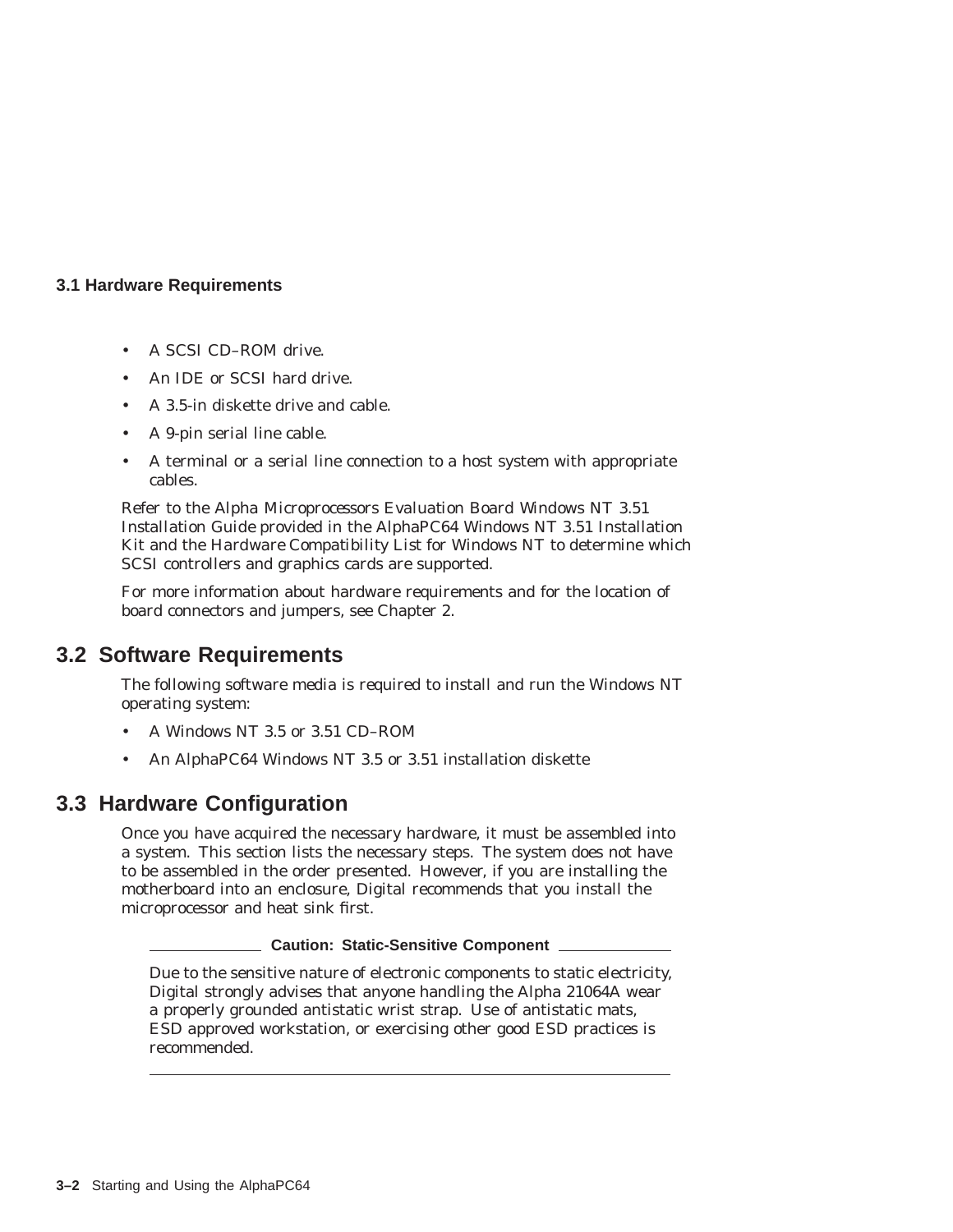### **3.3 Hardware Configuration**

1. Install the Alpha 21064A microprocessor in ZIF socket U36.

#### a. **Observe antistatic precautions.**

- b. Lift the ZIF socket actuator handle to a full 90° angle.
- c. Make sure that all the pins on the Alpha 21064A are straight.
- d. The ZIF socket and Alpha 21064A are keyed to allow for proper installation. Align the Alpha 21064A, with its missing AD01 pin, with the corresponding plugged AD01 position on the ZIF socket. Gently lower into position.
- e. Close the ZIF socket actuator handle to its locked position.
- 2. If you are installing a 275-MHz microprocessor, you do not need to change any other components or associated jumper settings.

If you are installing a 200-MHz or 233-MHz microprocessor, you must replace oscillator U41 and PLL U40 with the appropriate parts. Refer to Appendix A for part listings. You must also reconfigure the clock divisor jumpers on header J3, as described in Table 2–2.

3. Install the heat sink and heat sink fan as directed in the following steps. Heat sinks and accompanying fans are available from Digital in kit form, or from recommended vendors as kits or component piece parts.

A TS30 manual nut/torque driver with the following attachments is required to affix the heat sink and fan to an Alpha 21064A:

- $1/4$ -in hex bit
- 3/8-in socket with 1/4-in hex drive
- #2 Phillips screwdriver bit

**Note** \_\_\_\_\_

Install the heat sink only after the Alpha 21064A has been assembled to the board ZIF socket.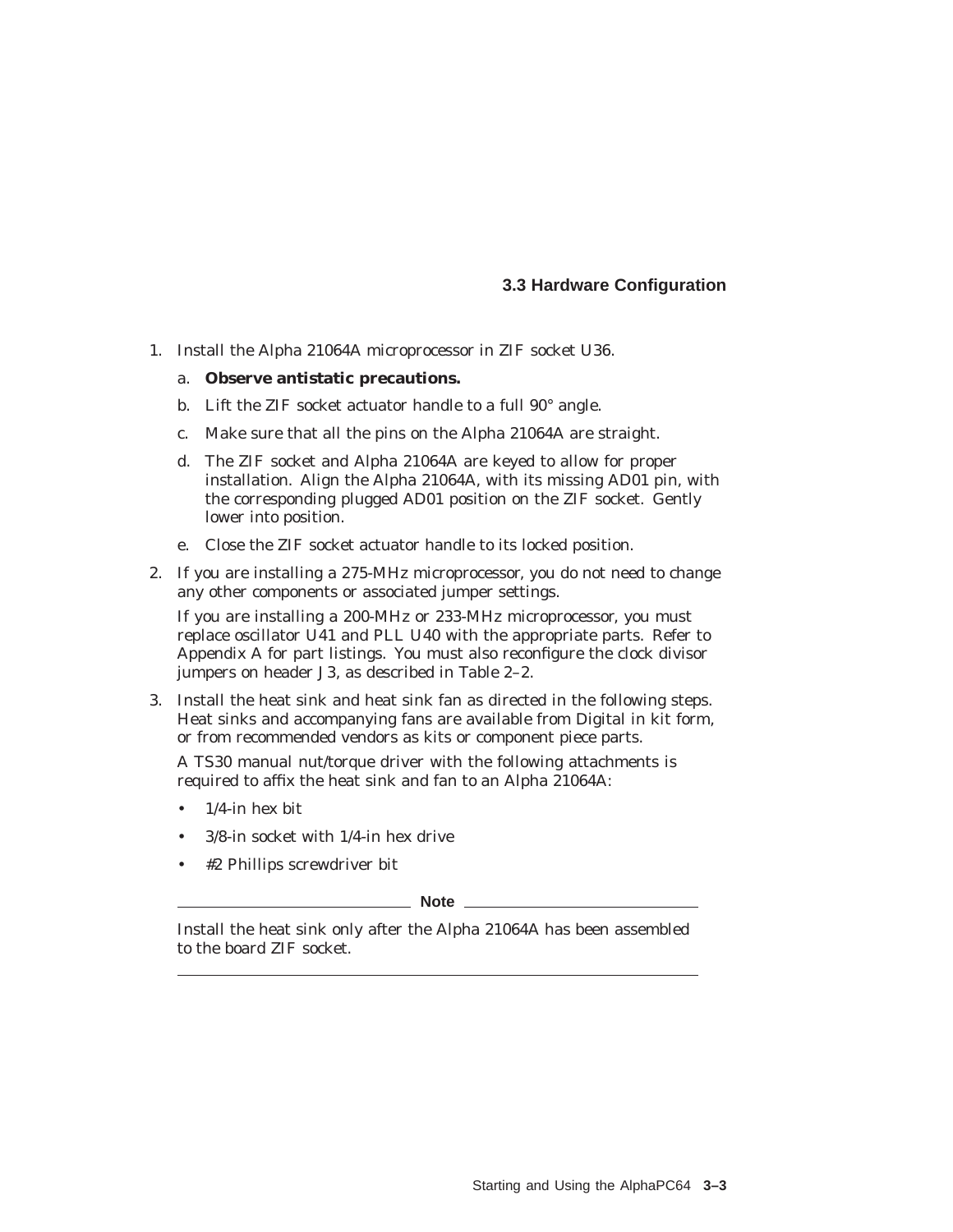### **3.3 Hardware Configuration**

Refer to Figure 3–1 for heat sink and fan assembly details.



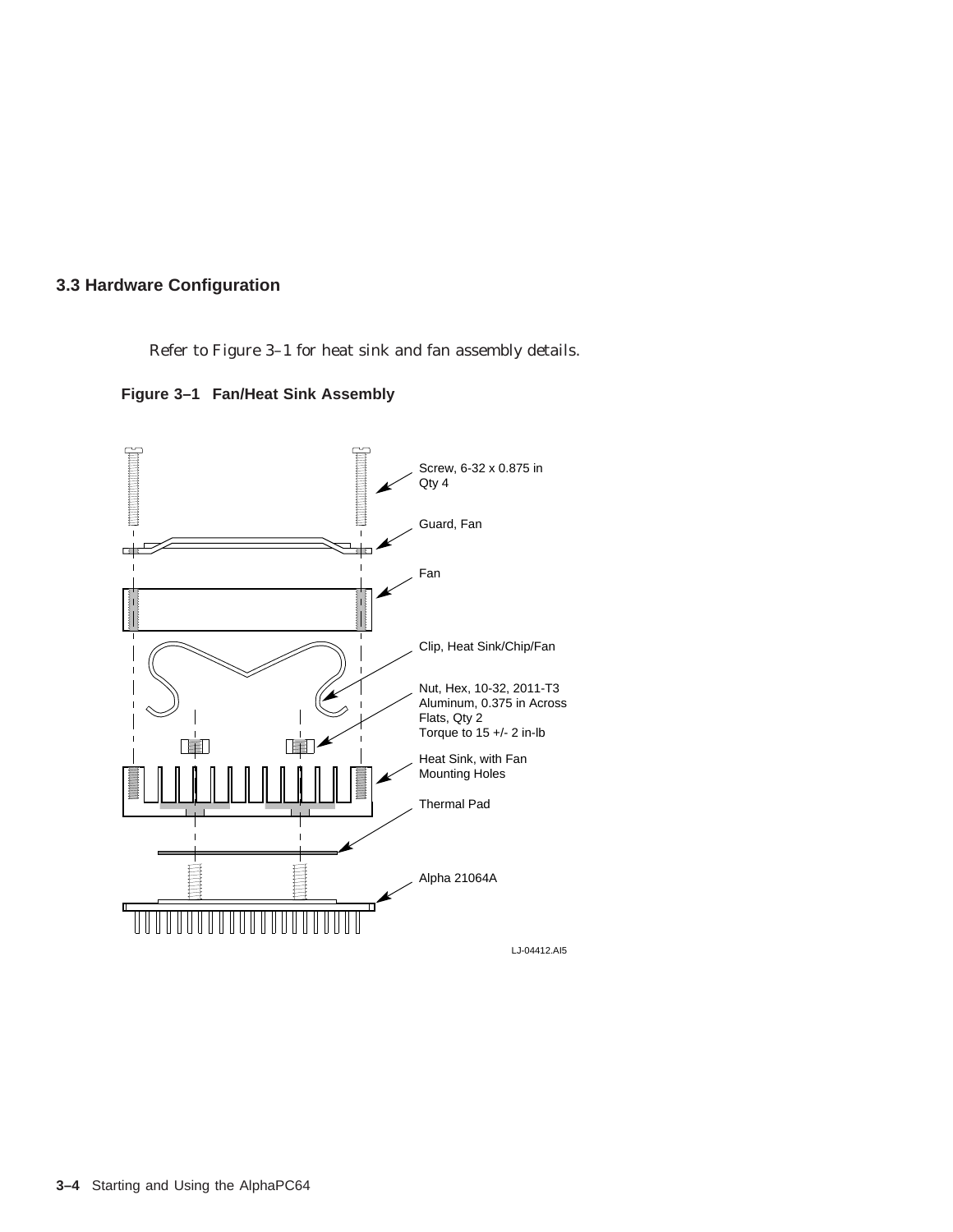- a. Put the GRAFOIL thermal pad in place. The GRAFOIL pad is used to improve the thermal conductivity between the chip package and the heat sink by replacing micro air pockets with a less insulative material. Perform the following steps to position the GRAFOIL pad:
	- 1) Perform a visual inspection of the package slug to ensure that it is free of contamination.
	- 2) Wearing clean gloves, pick up the GRAFOIL pad. Do *not* do this with bare hands because skin oils can be transferred to the pad.
	- 3) Place the GRAFOIL pad on the gold-plated slug surface and align it with the threaded studs.
- b. Attach the microprocessor heat sink. The heat sink material is clear anodized, hot-water-sealed, 6061-T6 aluminum. The nut material is 2011-T3 aluminum (this grade is critical). Perform the following steps to attach the heat sink:
	- 1) **Observe antistatic precautions.**
	- 2) Align the heat sink holes with the threaded studs on the ceramic package.
	- 3) Handle the heat sink by the edges and lower it on to the chip package, taking care not to damage the stud threads.
	- 4) Set a calibrated torque driver to 15 in-lb,  $\pm 2$  in-lb, (1.7 N m,  $\pm 0.2$  N m). The torque driver should have a mounted 3/8-in socket.
	- 5) Insert a nut into the 3/8-in socket, place on one of the studs, and tighten to the specified torque. Repeat for second nut.
	- 6) If the sink/chip/fan clip is used, install it properly by positioning it over the assembly and hooking its ends around the ZIF socket retainers.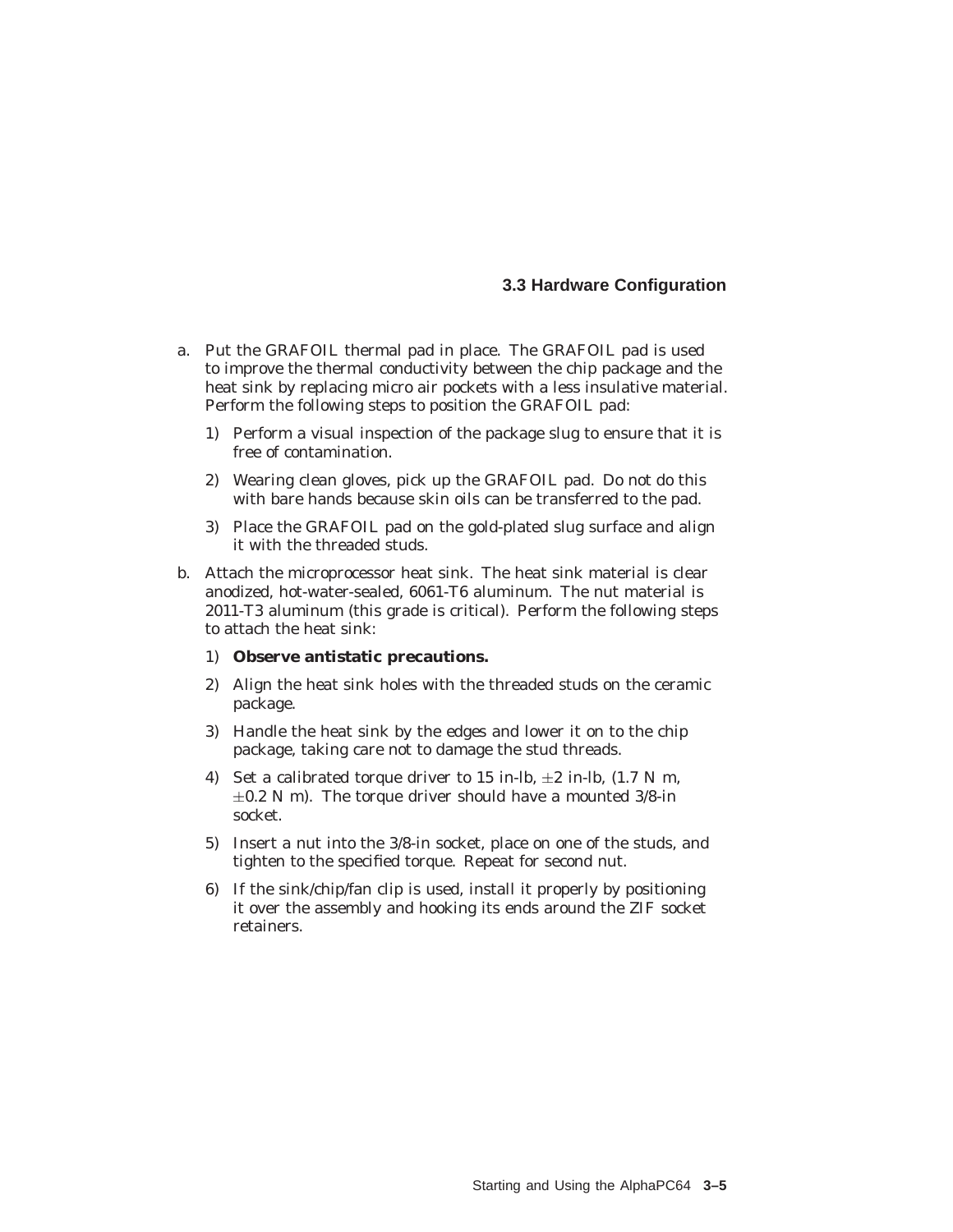- c. Perform the following steps to attach the heat sink fan assembly:
	- 1) Place the fan assembly on top of the heat sink, aligning the fan mounting holes with the corresponding threaded heat sink holes. Align the fan so that the fan power/sensor wires exit the fan closest to connector J14 (see Figure 2–3). Fan airflow must be directed into the heat sink (fan label facing down toward the heat sink).
	- 2) Place the fan guard on top of the fan. Orient the guard so that the corner mounting areas lay flush against the heat sink.
	- 3) Secure the fan and fan guard to the heat sink with four  $6-32 \times 0.875$ -in screws.
	- 4) Plug the fan power/sensor cable into connector J14 (see Figure 2–3).
- 4. Install the two L2 cache SRAM SIMMs into sockets J12 and J13. Refer to Table 2–3 for socket locations.
- 5. Install either four or eight system memory DRAM SIMMs. Refer to Section 1.2.1 for configuration information and Table 2–3 for socket locations.
	- a. **Observe antistatic precautions.** Handle SIMMs at the edges only to prevent damage.
	- b. SIMMs must be installed in groups of four consisting of identical devices.
	- c. Hold the SIMM at an angle with the notch facing the key in the socket.
	- d. Firmly push the module into the connector and stand the module upright.
	- e. Make sure that the SIMM snaps into the metal locking clips on both ends.
- 6. If you intend to mount the motherboard in a system enclosure, do so now. Install the power supply into the enclosure first, then the motherboard. Appendix A lists a suggested enclosure and a suggested power supply. The enclosure you use should be able to accept a standard baby-AT-size motherboard.
- 7. Connect the power supply to the motherboard, as shown in Figure 3–2, with standard power to J29 and J31 and with 3.3-V dc power to J27 and J28.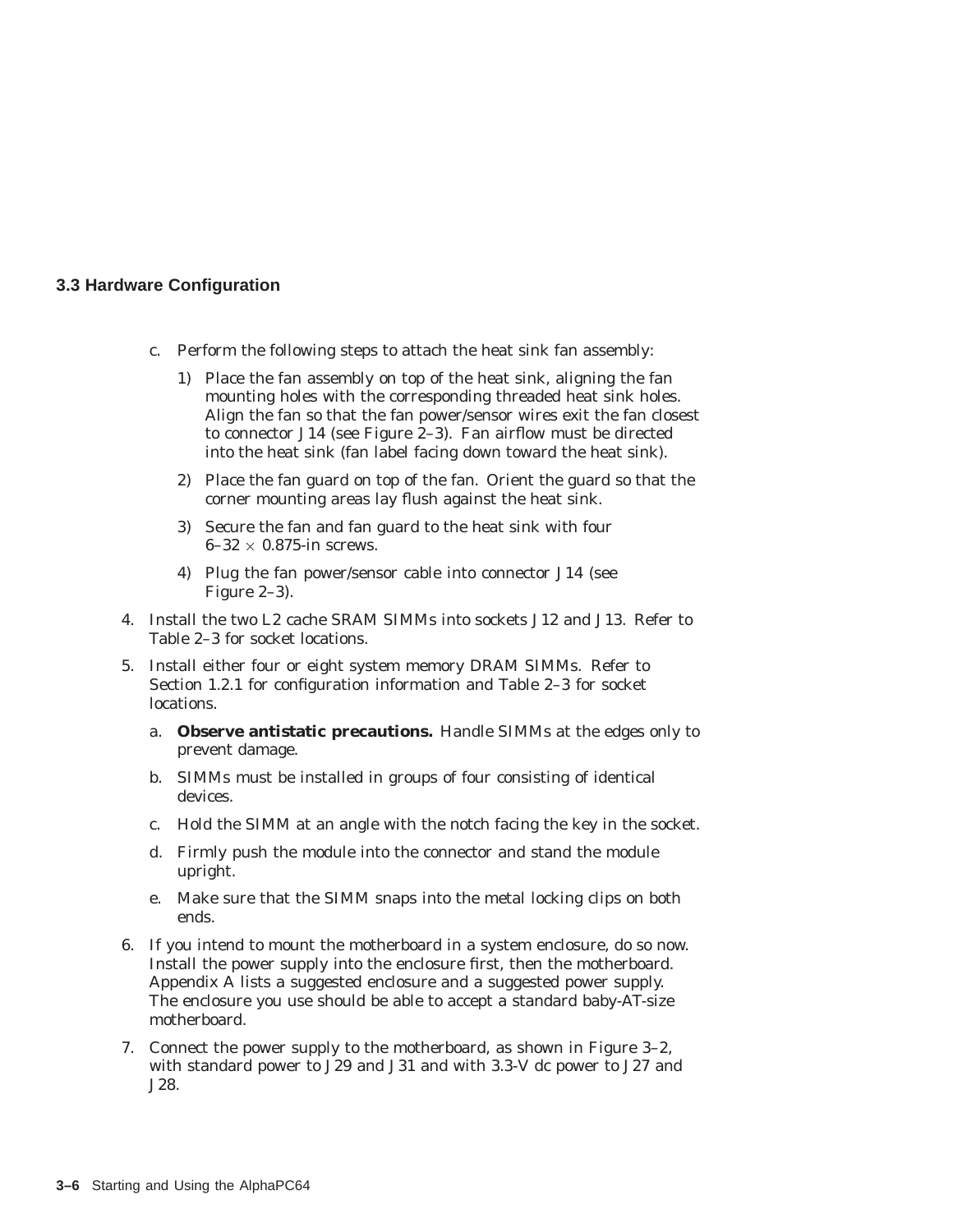#### .......... **J27 Pin Voltage/Signal J31 AlphaPC64 Board** 1 Ground<br>2 Ground  $\begin{array}{c}\n\hline\n1 \\
\hline\n\end{array}$ 2 Ground<br>3 Ground 1 **J28** 3 Ground<br>4  $+3.3$  V  $+3.3 V$  $100000$  $5 +3.3 \text{ V}$ <br>6  $+3.3 \text{ V}$ 1 **J27**  $+3.3$  V **J29 J28 Pin Voltage/Signal** 1  $+3.3 \text{ V}$  $2 +3.3 \text{ V}$ <br>3  $+3.3 \text{ V}$ <br>4 Ground 2 +3.3 V 4 Ground<br>5 Ground<br>6 Ground Ground **Ground Alpha 21064A J29 Pin Voltage/Signal** 1 Ground<br>2 Ground **Microprocessor** 2 Ground<br>3  $-5$  V  $3 -5 \nV$ <br>
4 Vdd (<br>
5 Vdd (<br>
6 Vdd ( 4 **Vdd**  $(+5 V)$ **Vdd** 5 **Vdd**  $(+5 V)$ **Vdd** 6 **Vdd** (+5 V) **J31 p\_dcok Pin Voltage/Signal**  $\begin{array}{c} 1 \\ 2 \\ 3 \end{array}$ 2 **Vdd** (+5 V)  $3 +12V$ <br>  $4 -12V$ <br>  $5$  Ground 4 −12 V 5 Ground<br>6 Ground **Ground** İ MK−2306−33

#### **Figure 3–2 AlphaPC64 Power Connectors**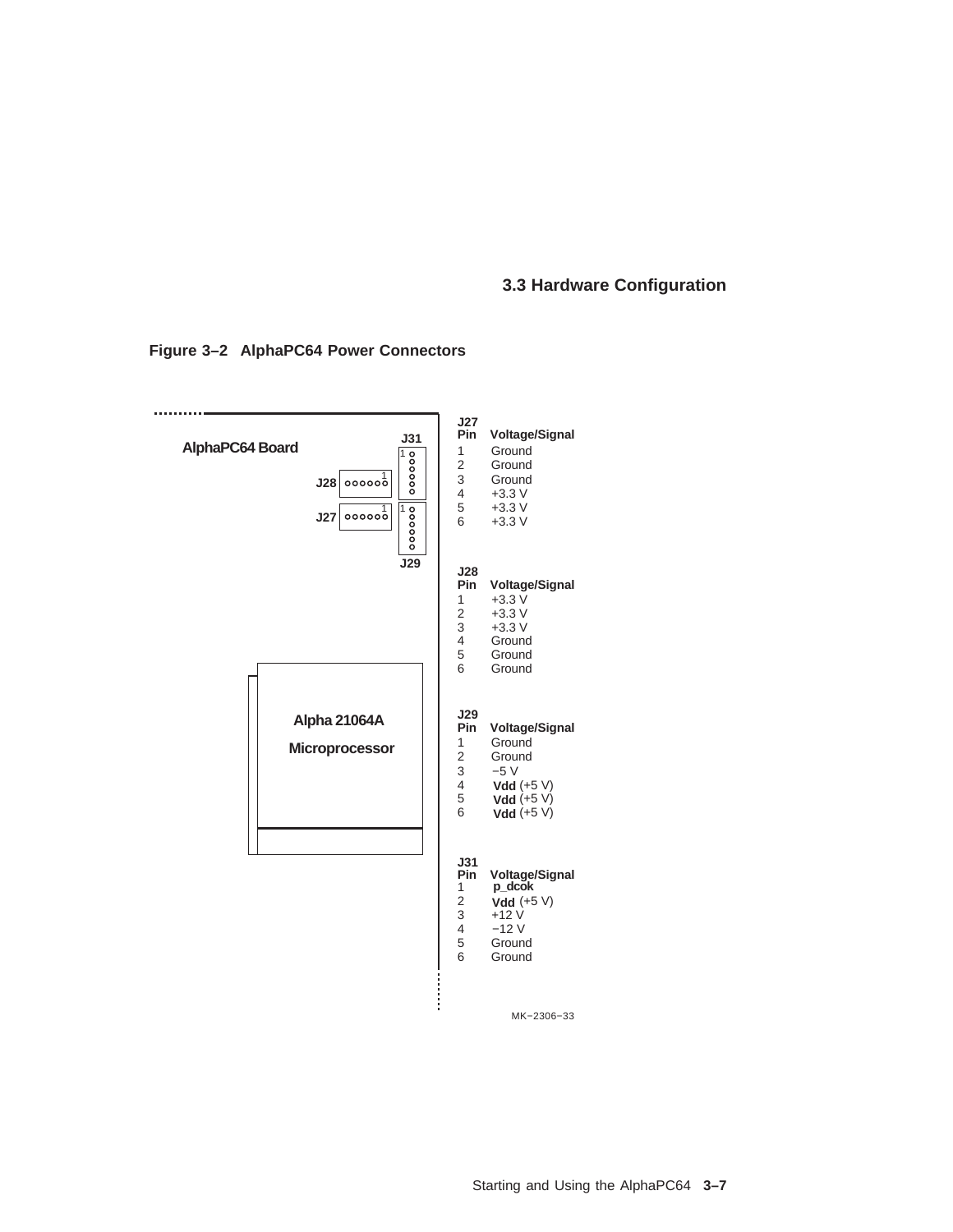- 8. If you are using an enclosure, mount the 3.5-in diskette drive, hard drive, and CD–ROM drive. Refer to the manufacturer's instructions for installing these devices.
- 9. Connect the 3.5-in diskette drive. The 34-pin diskette drive cable goes from connector J24 on your AlphaPC64 to the diskette drive. The drive should be connected at the very end of the cable closest to the twist in the cable. Make sure to insert the connector in the proper orientation so that pin 1 on the cable matches pin 1 on the board header (as indicated on the board). Attach a power connector to the drive.
- 10. Attach a SCSI cable to the SCSI controller card and install the card in a free PCI or ISA connector, depending on the card you are using. Attach the opposite end of the cable to the CD–ROM drive. If you will be using an IDE hard drive, attach a SCSI bus terminator at the CD–ROM drive.

If you will be using a SCSI hard drive, daisy-chain a SCSI cable from the CD–ROM drive to the hard drive. Attach a SCSI bus terminator to the hard drive. Verify that a unique SCSI ID is assigned to each device you attach to the SCSI bus.

- 11. If you will be using an IDE hard drive, attach your IDE cable to connector J26 in the proper orientation and at the opposite end to your hard drive. The disk should be configured as the primary device on the IDE bus. Refer to the manufacturer's instructions for setting up the hard drive.
- 12. Install the graphics card into either a PCI or ISA connector, depending on the card you are using. Connect the graphics card to a compatible monitor, following the graphics card manufacturer's instructions.
- 13. Connect the keyboard cable to connector J33.
- 14. Connect the mouse cable to connector J34.
- 15. Connect a 9-pin serial port adapter cable to the COM1 connector at J32. Insert the connector in the proper orientation, so that pin 1 on the cable matches pin 1 on the board header (as indicated on the board).
- 16. Connect your host system or terminal to the COM1 port by using an appropriate cable arrangement. Set the host system communications port or terminal to 9600 baud, 8 data bits, 1 stop bit, no parity.
- 17. Connect miscellaneous items such as, enclosure fans, reset button, speaker, power indicator, hard drive active indicator (if using an IDE drive), keyboard lock switch, and so forth.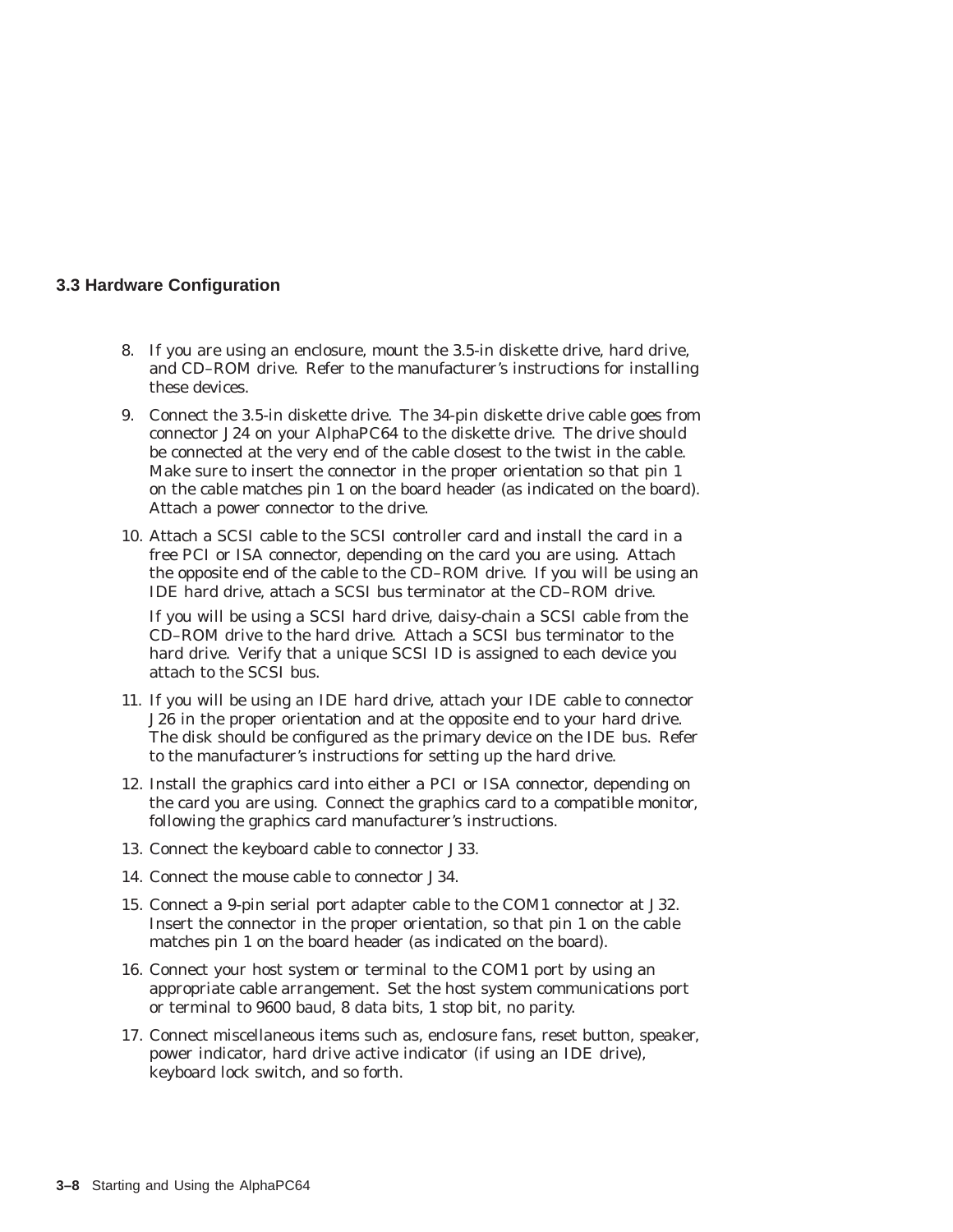#### **3.4 Software Configuration**

# **3.4 Software Configuration**

Two firmware programs have been loaded into the AlphaPC64 1MB flash ROM. They are the debug monitor and the Windows NT ARC firmware. The debug monitor is a serial line monitor program used to perform software and hardware debug functions. The Windows NT ARC firmware is used to load and boot Windows NT. The AlphaPC64 system has been configured to start the Windows NT ARC firmware by default.

The serial ROM firmware uses a value stored in the nonvolatile RAM of the real-time clock to determine which firmware image to load. Once the Windows NT ARC firmware is running, you can switch to the debug monitor firmware.

#### **3.4.1 Starting Windows NT ARC Firmware**

Start the Windows NT ARC firmware using the following procedure:

- 1. Verify that the jumper from J16–2 to J16–3 is inserted, allowing the flash ROM to be written. If the Windows NT ARC firmware is unable to write to flash ROM, it prints the device error message and stops.
- 2. Verify that the jumper from J3–25/26 is installed (see SP7 on the board). The presence of the jumper at J3–25/26 forces the serial ROM firmware to load the alternate image selected by the value in the nonvolatile TOY RAM. The absence of this jumper overrides the value stored in the TOY RAM and causes the first image, the debug monitor, to be loaded.
- 3. Turn on the power to the AlphaPC64. After the power-up diagnostics are run, the ARC console boot menu appears on the graphics display.

If the ARC console boot menu does not appear, check the output of COM1 for error messages and review your hardware configuration.

You are ready for software installation. Refer to the *Alpha Microprocessors Evaluation Board Windows NT 3.51 Installation Guide* for instructions.

#### **3.4.2 Going to the Debug Monitor from Windows NT ARC Firmware**

You may use either of these two methods to access the debug monitor from the Windows NT ARC firmware.

- A. Use the ARC firmware menus to choose the debug monitor.
	- 1. At the Boot menu, choose **Supplementary menu...**.
	- 2. At the Supplementary menu, choose **Setup the system...**.
	- 3. At the Setup the system menu, choose **Machine specific setup...**.
	- 4. At the Machine specific setup menu, choose **Debug Monitor**.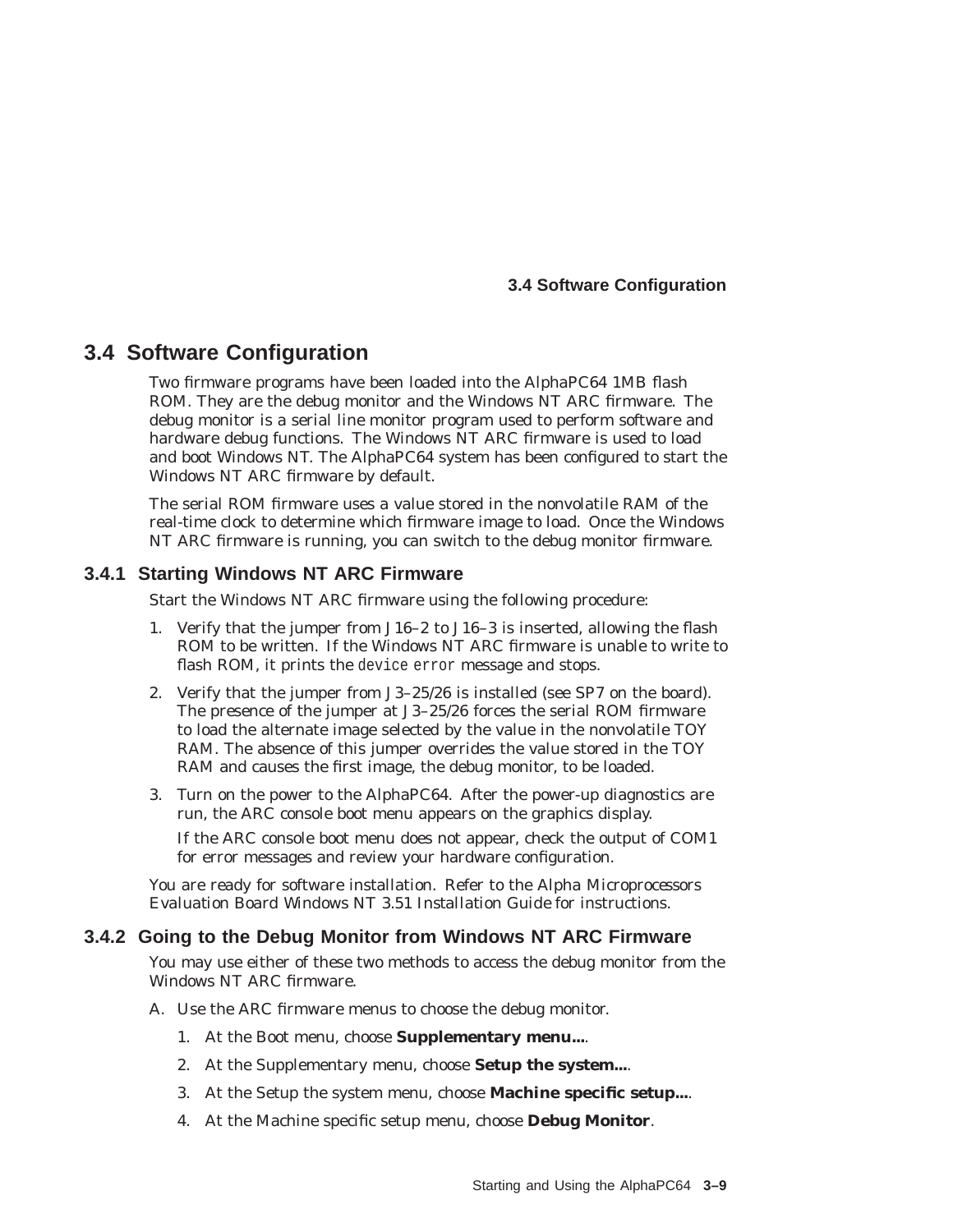#### **3.4 Software Configuration**

- 5. Turn off the power to the AlphaPC64, and then turn the power back on.
- B. Turn off the power to the AlphaPC64, remove the jumper from J3-25/26 (SP7 on the board), and then turn on the power to the AlphaPC64.

#### **3.4.3 Returning to Windows NT ARC Firmware from the Debug Monitor**

The following methods may be used to return to the Windows NT ARC firmware from the debug monitor.

A. If you used item A in Section 3.4.2 to enter the debug monitor, then use this procedure to return to Windows NT ARC firmware.

The firmware contained in the the serial ROM on your AlphaPC64 determines which firmware image is loaded from the flash ROM at power-up. The serial ROM firmware uses a value stored in the nonvolatile RAM of the real-time clock to determine which firmware image to load. At this point, you want the serial ROM to load the Windows NT ARC firmware.

1. Use the following debug monitor commands to select Windows NT ARC firmware, by writing the value 1 to the TOY RAM, and to verify the selection:

AlphaPC64> **bootopt nt**

```
O/S type selected: "The Windows NT Operating System"
....Firmware type: "Windows NT Firmware"
AlphaPC64> bootopt
Predefined bootoptions are...
  "0" "Alpha Evaluation Board Debug Monitor" "DBM"
  "1" "The Windows NT Operating System" "NT"
  "2" "OpenVMS" "VMS"
  "3" "Digital UNIX" "UNIX"
O/S type selected: "The Windows NT Operating System"
....Firmware type: "Windows NT Firmware"
AlphaPC64>
```
- 2. Turn off the power to the AlphaPC64. Verify the presence of a jumper at J3-25/26 (see SP7 on the board).
- 3. Turn on the power to the AlphaPC64. After the power-up diagnostics are run, the ARC console boot menu appears on the graphics display.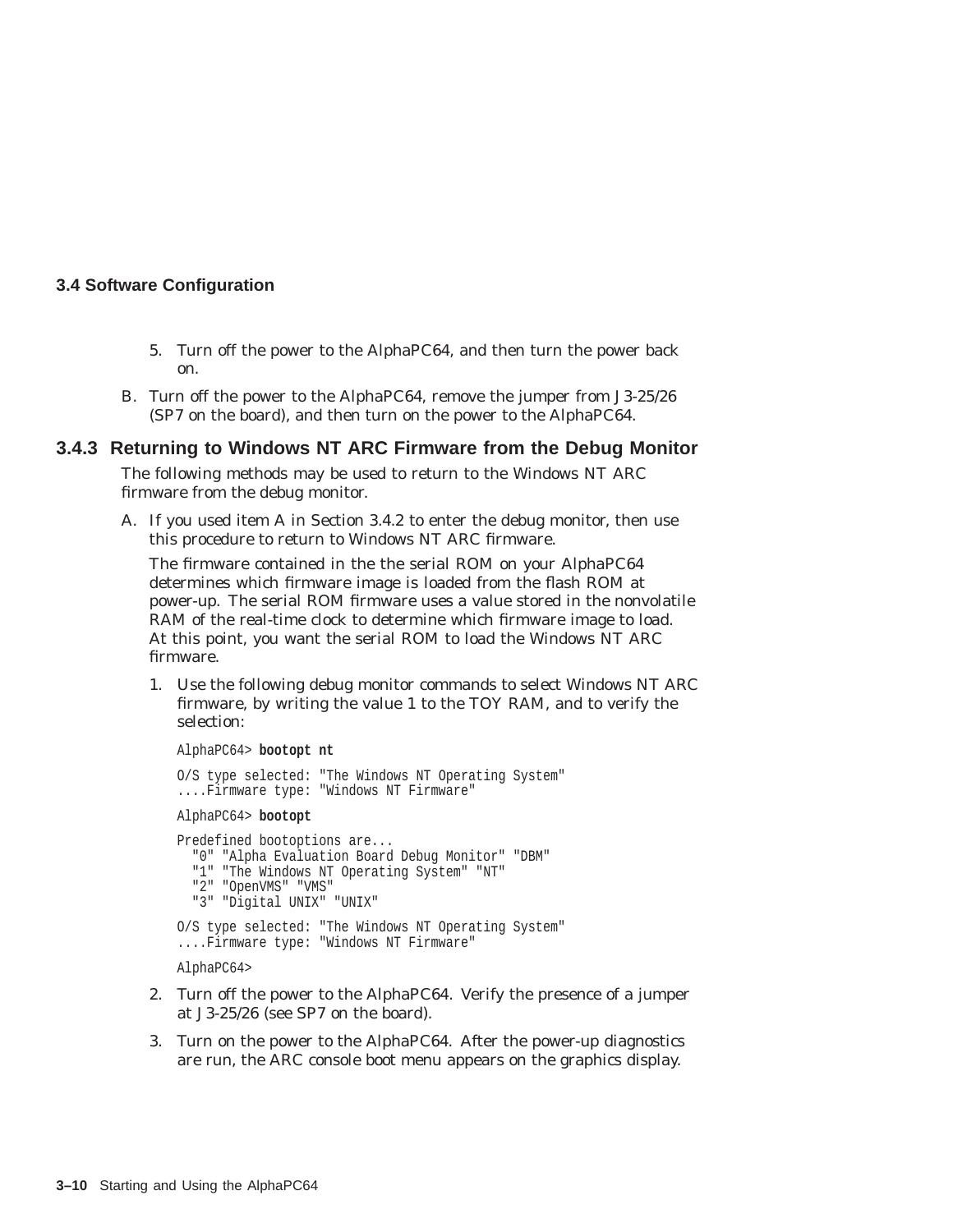#### **3.4 Software Configuration**

- B. If you used item B in Section 3.4.2 to enter the debug monitor, then use this procedure to return to Windows NT ARC firmware:
	- 1. Turn off the power to the AlphaPC64 and install the jumper at J3-25/26 (see SP7 on the board).
	- 2. Turn on the power to the AlphaPC64. After the power-up diagnostics are run, the ARC console boot menu appears on the graphics display. If the ARC console boot menu does not appear, check the output of COM1 for error messages and review your hardware configuration.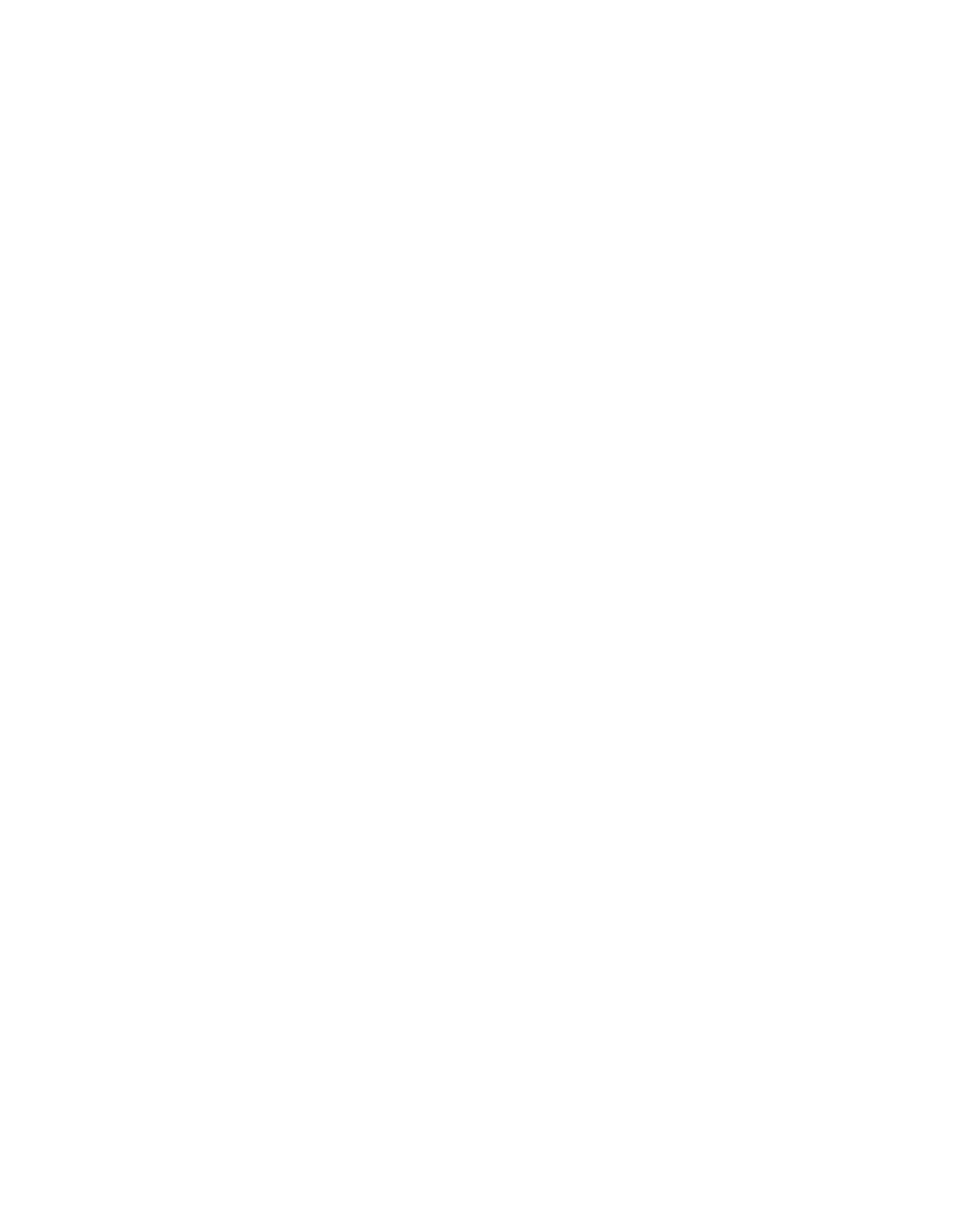# **4 Functional Elements**

This chapter describes some of the functional elements of the AlphaPC64. Information, such as bus timing and protocol, found in other specifications, data sheets, and reference documentation is not duplicated. Appendix B provides a list of supporting documents and order numbers.

**Note**

For a detailed description of the Alpha 21064A, refer to the *Alpha 21064 and Alpha 21064A Microprocessors Hardware Reference Manual*.

For detailed descriptions of chipset logic, operations, and transactions, refer to the *DECchip 21071 and DECchip 21072 Core Logic Chipsets Data Sheet*.

For details of the PCI interface, refer to the *PCI System Design Guide* and the *PCI Local Bus Specification*.

# **4.1 PCI Interrupts and Arbitration**

The following subsections describe the PCI interrupt and arbitration (arbiter) logic.

#### **4.1.1 System Interrupts**

Figure 4–1 shows the AlphaPC64 interrupt logic. Interrupt logic is implemented in two programmable logic devices (PLDs), MACH210–20 and 22V10–25. The PLDs allow each PCI and PCI-to-ISA bridge chip interrupt to be individually masked. The PLDs also allow the current state of the interrupt lines to be read.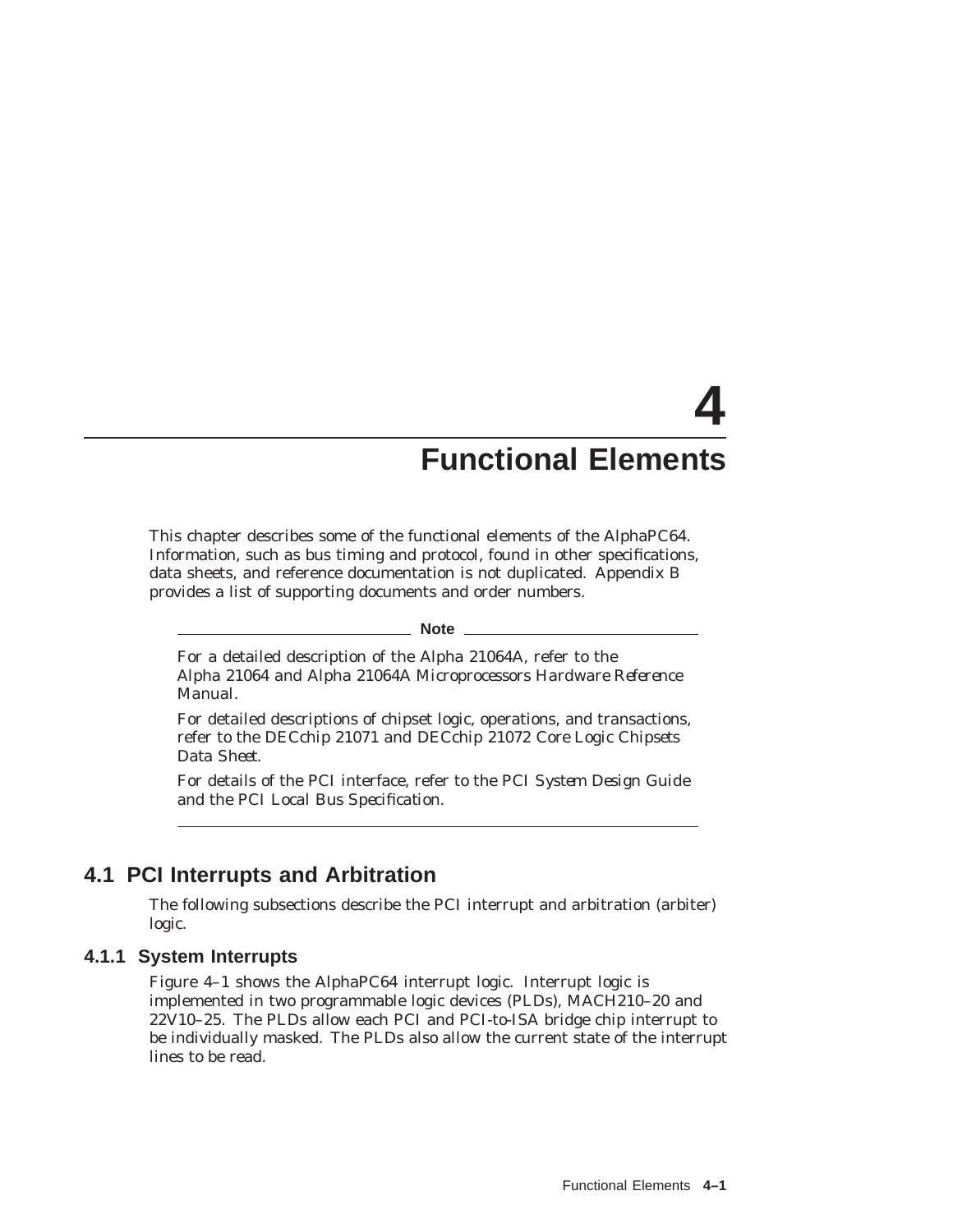



LJ04140A.AI5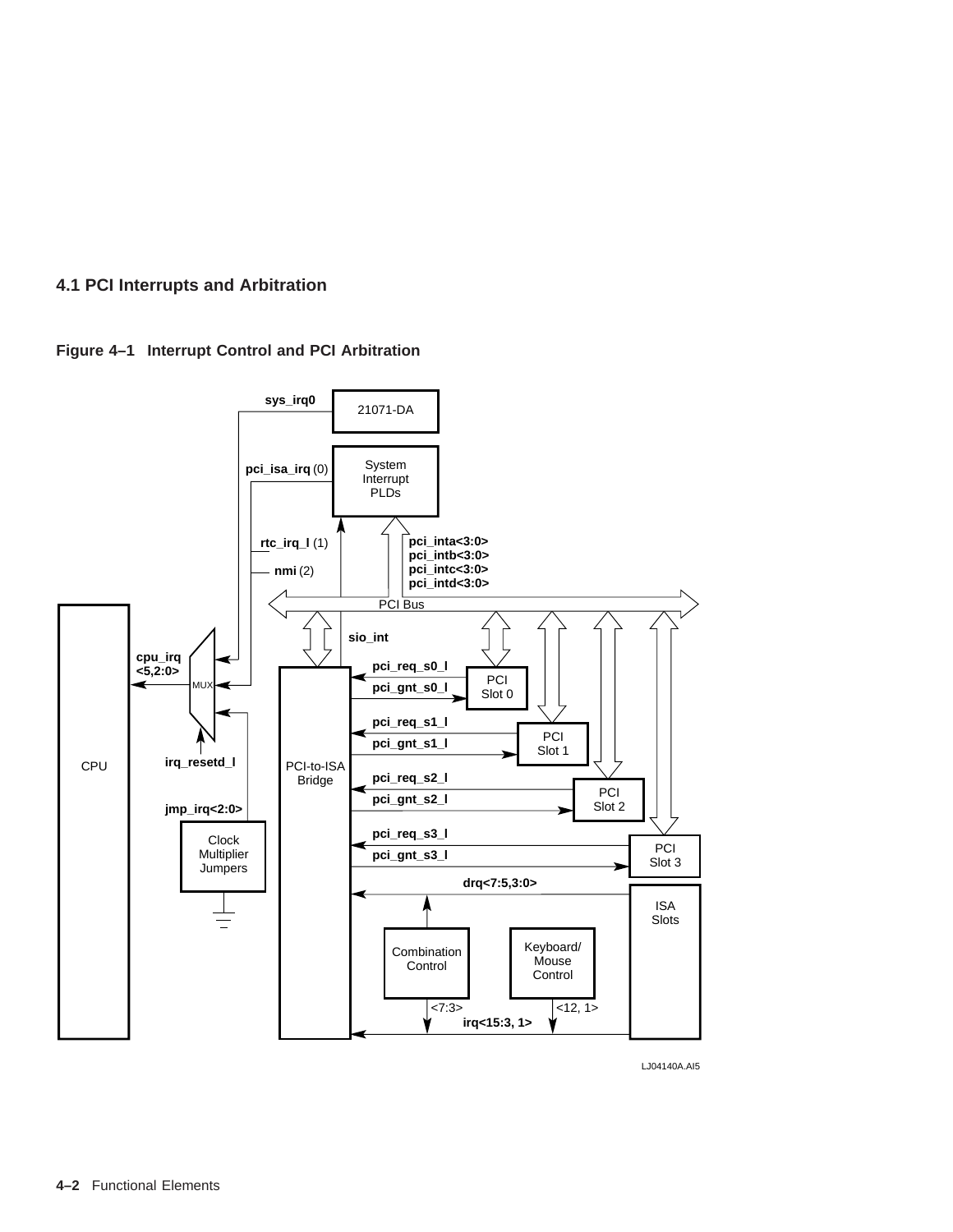The AlphaPC64 interrupt controller has 17 interrupts: four from each of the four PCI slots (16) and one from the SIO bridge.

All PCI interrupts are combined in the PLD and drive a single output signal, **pci\_isa\_irq**. This signal drives CPU input **cpu\_irq0** through a multiplexer. There is also a memory controller error interrupt and an I/O controller error interrupt within the CPU.

Table 4–1 lists the CPU interrupt assignment during normal operation.

| Interrupt<br><b>Source</b> | <b>CPU</b><br>Interrupt | <b>Description</b>                                            |
|----------------------------|-------------------------|---------------------------------------------------------------|
| pci_isa_irq                | cpu_irq0                | Combined output of the interrupt PLD                          |
| $rtc$ <sub>irq</sub> $l$   | cpu_irq1                | Real-time clock interrupt from DS1287                         |
| nmi                        | cpu_irq2                | Nonmaskable interrupt from the SIO bridge                     |
|                            | cpu_irq3,<br>cpu_irq4   | Not used; tied to ground                                      |
| sys_irq0                   | cpu_irq5                | Hardware interrupt from the PCI host bridge<br>$(21071 - CA)$ |

**Table 4–1 CPU Interrupt Assignment**

Three jumpers (J3-3, J3-5, and J3-7) connect to one side of the multiplexer. The jumper configuration sets the CPU clock multiplier value through the **cpu\_irq***n* inputs during reset.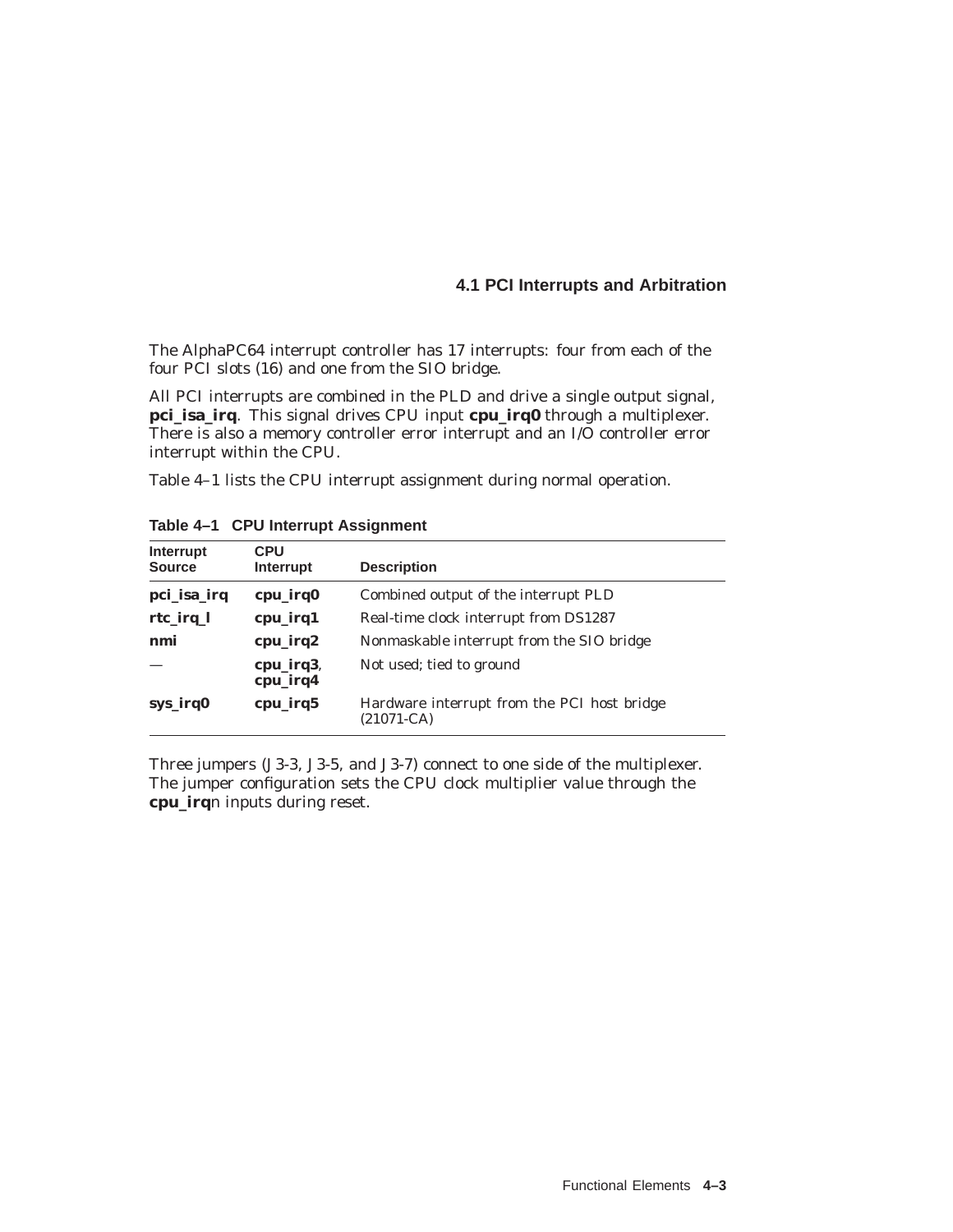The ISA bus interrupt signals (**irq0** through **irq8** and **irq12** through **irq14**) are all nested through the SIO and then into the CPU. The interrupt assignment is configurable but is normally used as follows:

| <b>Interrupt Level</b> | <b>Interrupt Source</b>                                           |  |
|------------------------|-------------------------------------------------------------------|--|
| IRQ0                   | Interval timer                                                    |  |
| IRQ1                   | Keyboard                                                          |  |
| IRQ <sub>2</sub>       | Chains interrupt from slave peripheral interrupt controller (PIC) |  |
| IRQ3                   | 8-bit ISA from serial port COM2                                   |  |
| IRQ4                   | 8-bit ISA from serial port COM1                                   |  |
| IRQ5                   | 8-bit ISA from parallel port (or <b>irg7</b> )                    |  |
| IRQ <sub>6</sub>       | 8-bit ISA from diskette controller                                |  |
| IRQ7                   | 8-bit ISA from parallel port (or <b>irg5</b> )                    |  |
| IRQ8                   | Unused (real-time clock internal to the SIO)                      |  |
| IRQ9, IRQ10,<br>IRQ11  | 16-bit ISA                                                        |  |
| IRQ12                  | Mouse                                                             |  |
| IRQ13                  | 16-bit ISA                                                        |  |
| IRQ14                  | <b>IDE</b>                                                        |  |
| IRQ15                  | 16-bit ISA                                                        |  |

The AlphaPC64 timer interrupt is generated by the real-time clock by means of **cpu\_irq1**, rather than by the timer within the SIO, which would route the interrupt through the ISA bus interrupts.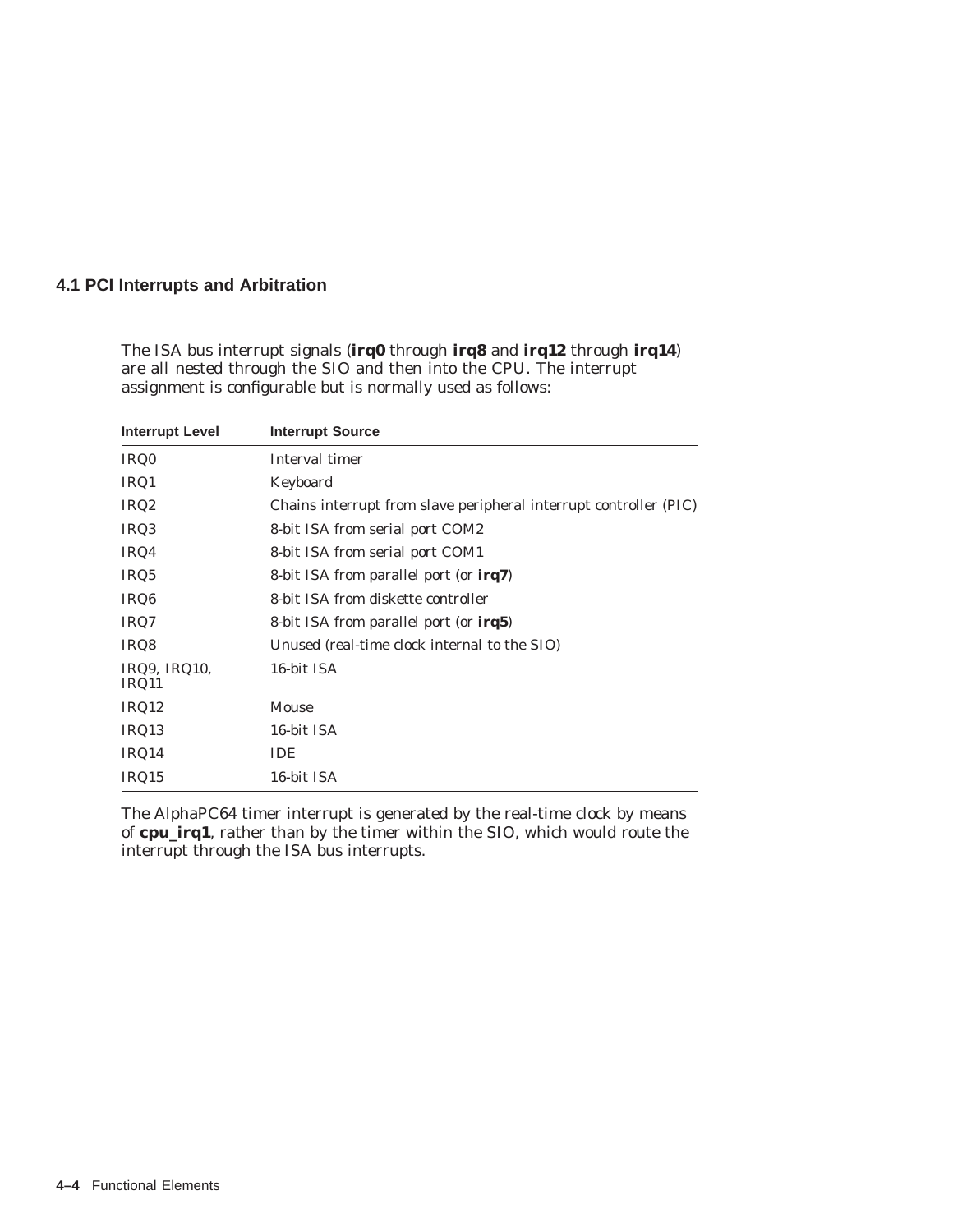#### **Interrupt PLDs Function**

The MACH210 PLD acts as an 8-bit I/O slave on the ISA bus at addresses 804h, 805h, and 806h. This is accomplished by a decode of the three ISA address bits **sa<2:0>** and the three **ecas\_addr<2:0>** bits.

Each interrupt can be individually masked by setting the appropriate bit in the mask register. An interrupt is disabled by writing a 1 to the desired position in the mask register. An interrupt is enabled by writing a 0. For example, bit <7> set in interrupt mask register 1 indicates that the INTB2 interrupt is disabled. There are three mask registers located at ISA addresses 804h, 805h, and 806h.

An I/O read transaction at ISA addresses 804h, 805h, and 806h returns the state of the 17 PCI interrupts rather than the state of the masked interrupts. On read transactions, a 1 means that the interrupt source shown in Figure 4–2 has asserted its interrupt. The mask register can be updated by writing addresses 804h, 805h, or 806h. The mask register is write-only.

#### **Figure 4–2 Interrupt and Interrupt Mask Registers**

| Interrupt and Interrupt Mask Register 1 (ISA Address 804h) |             |     |       |                   |       |       |
|------------------------------------------------------------|-------------|-----|-------|-------------------|-------|-------|
|                                                            |             |     |       |                   |       |       |
| intb <sub>2</sub>                                          | intb1 intb0 | sio | inta3 | inta <sub>2</sub> | inta1 | inta0 |

| Interrupt and Interrupt Mask Register 2 (ISA Address 805h) |  |  |
|------------------------------------------------------------|--|--|
|------------------------------------------------------------|--|--|

| intd <sub>2</sub> | intd1 | intd <sub>0</sub> | intc3 | intc2 | intc1 | intc0 | intb <sub>3</sub> |
|-------------------|-------|-------------------|-------|-------|-------|-------|-------------------|

Interrupt and Interrupt Mask Register 3 (ISA Address 806h)

| <b>RAZ</b><br>L | <b>RAZ</b> | <b>RAZ</b> | RAZ | <b>RAZ</b> | <b>RAZ</b> | <b>RAZ</b> | intd <sub>3</sub> |
|-----------------|------------|------------|-----|------------|------------|------------|-------------------|
| .               | .          |            |     |            |            |            |                   |

Notes: RAZ = Read-as-Zero, Read-Only Interrupt Mask Register Is Write-Only

LJ-04211.AI

#### **4.1.2 PCI/ISA Arbitration**

Arbitration logic is implemented in the Intel 82378ZB Saturn IO (SIO) chip. The arbitration scheme is flexible and software programmable. Refer to the Intel *82420/82430 PCIset ISA and EISA Bridges* document for more information about programmable arbitration.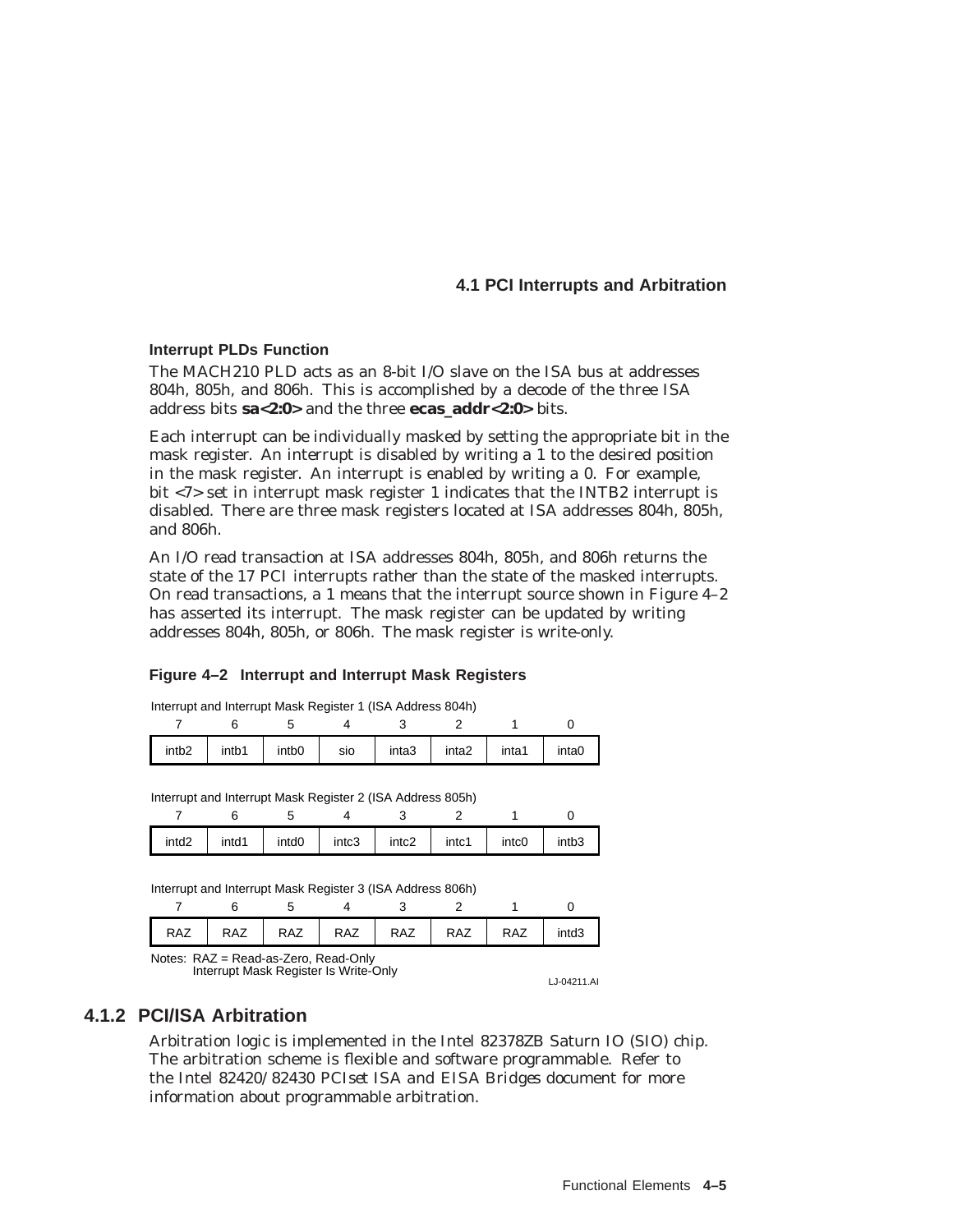#### **4.2 ISA Devices**

# **4.2 ISA Devices**

Figure 4–3 shows the AlphaPC64 ISA bus implementation with peripheral devices and connectors. Also shown is the utility bus (Ubus) with system support devices.



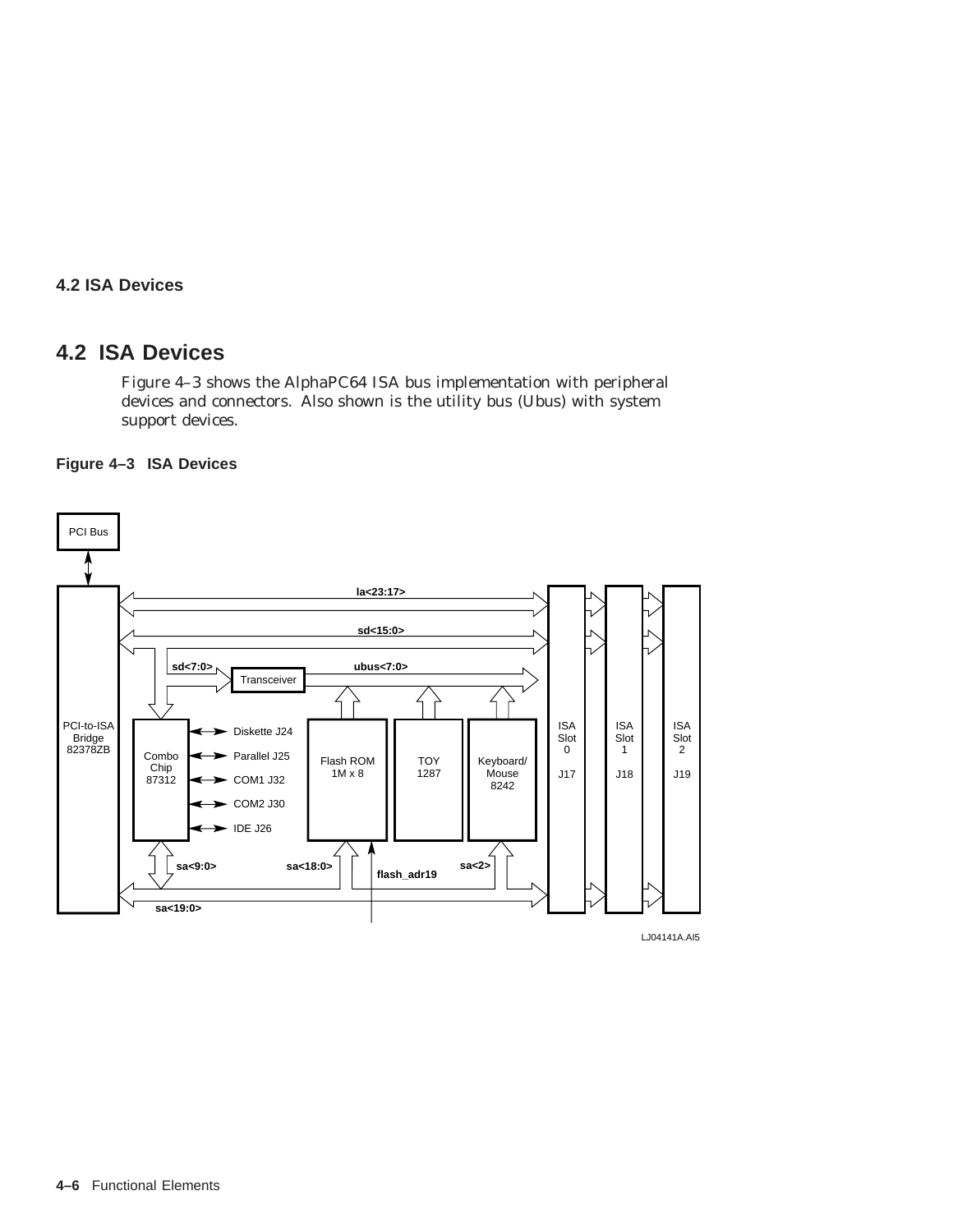**4.3 dc Power Distribution**

# **4.3 dc Power Distribution**

The AlphaPC64 derives its system power from a user-supplied, industrystandard PC power supply. The power supply must provide +12 V dc, –12 V dc,  $-5$  V dc,  $\vec{V}$ dd (+5  $\vec{V}$ dc), and  $+3.3$  V dc. The dc power is supplied through power connectors J27, J28, J29, and J31 (see Figure 4–4). Power is distributed to the board logic through dedicated power planes within the 6-layer board structure.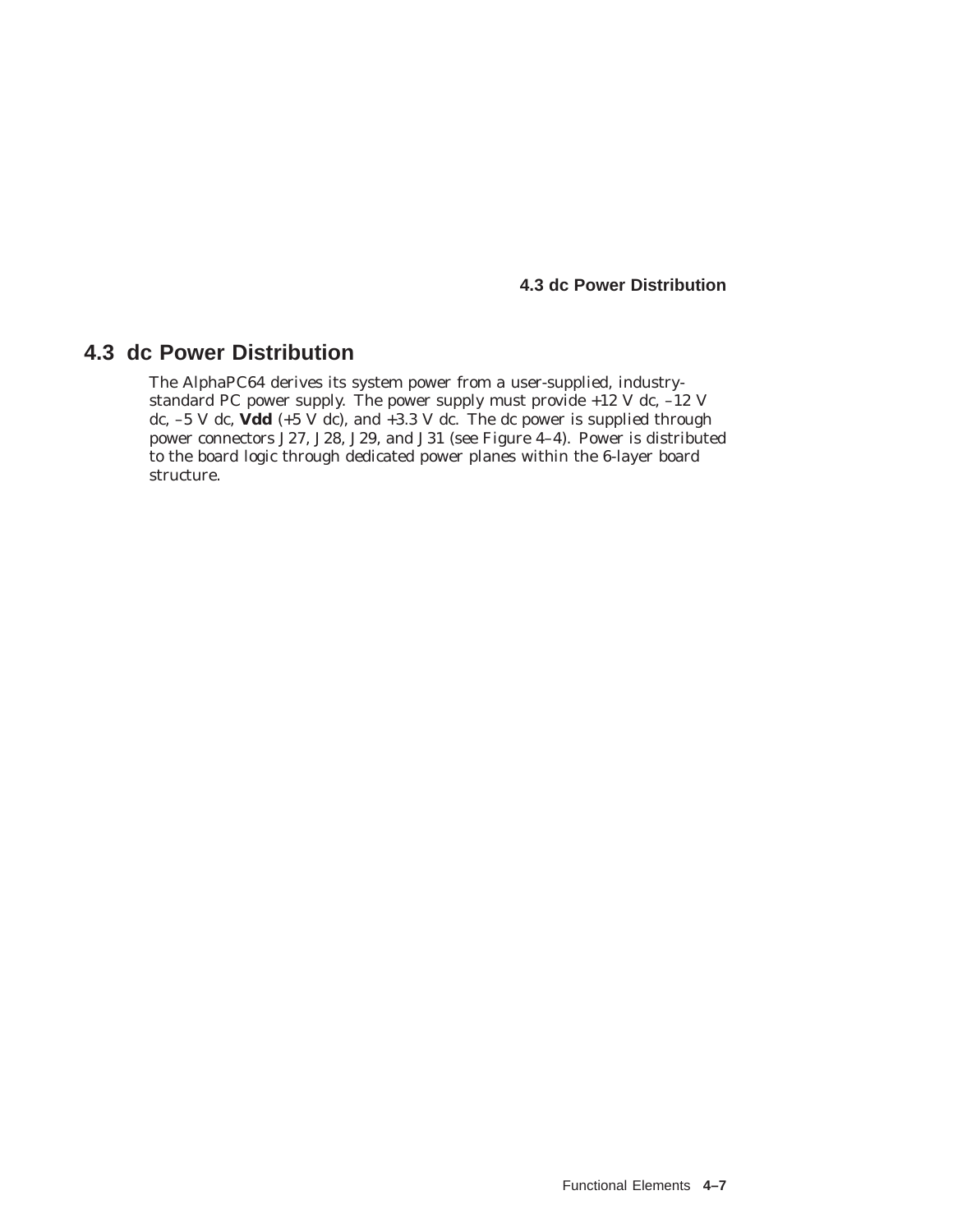#### **4.3 dc Power Distribution**

#### **Figure 4–4 dc Power Distribution**



**4–8** Functional Elements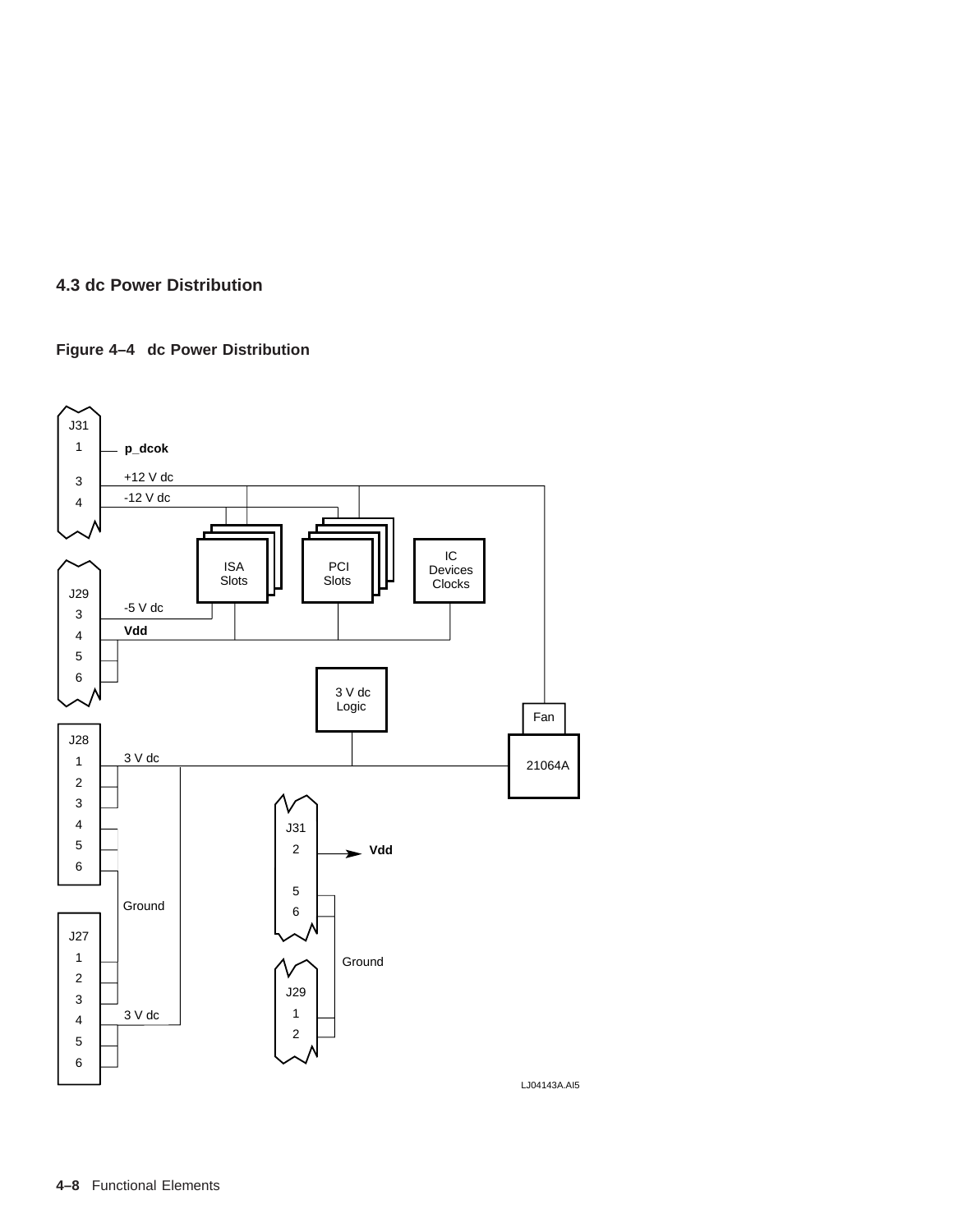# **4.4 Flash ROM (System ROM)**

The flash ROM, sometimes called the system ROM, is a 1MB, nonvolatile, writable ROM. After the SROM code initializes the AlphaPC64 system, flash ROM code prepares the system for booting. The flash ROM headers, structure, and access methods are described here.

#### **4.4.1 Special Flash ROM Headers**

The MAKEROM tool is used to place a special header on ROM image files. The SROM allows the flash ROM to contain several different ROM images, each with its own header. The header informs the SROM where to load the image, and whether or not it has been compressed with the MAKEROM tool. The header is optional for flash ROM containing a single image. If the header does not exist, the 1MB flash ROM is loaded and executed at physical address zero. Figure 4–5 shows the header content.

| 31                                 |                               |                                        |                 | 0 <sup>0</sup> |
|------------------------------------|-------------------------------|----------------------------------------|-----------------|----------------|
|                                    |                               | Validation Pattern 5A5AC3C3            |                 | 00             |
|                                    |                               | Inverse Validation Pattern A5A53C3C    |                 | 04             |
|                                    | Header Size (Bytes)           |                                        |                 | 08             |
|                                    |                               | Image Checksum                         |                 | 0C             |
|                                    | Image Size (Memory Footprint) |                                        |                 | 10             |
| Decompression Flag                 |                               |                                        |                 | 14             |
| Destination Address Lower Longword |                               |                                        |                 | 18             |
|                                    |                               | Destination Address Upper Longword     |                 | 1C             |
| Reserved<31:16>                    |                               | Firmware ID<15:8>                      | Header Rev<7:0> | 20             |
|                                    |                               | Flash ROM Image Size                   |                 | 24             |
| Optional Firmware ID<31:0>         |                               |                                        |                 |                |
| Optional Firmware ID<63:32>        |                               |                                        |                 | 2C             |
|                                    |                               | Header Checksum (excluding this field) |                 | 30             |

#### **Figure 4–5 Special Header Content**

LJ04171A.AI5

Table 4–2 describes each entry in the special header.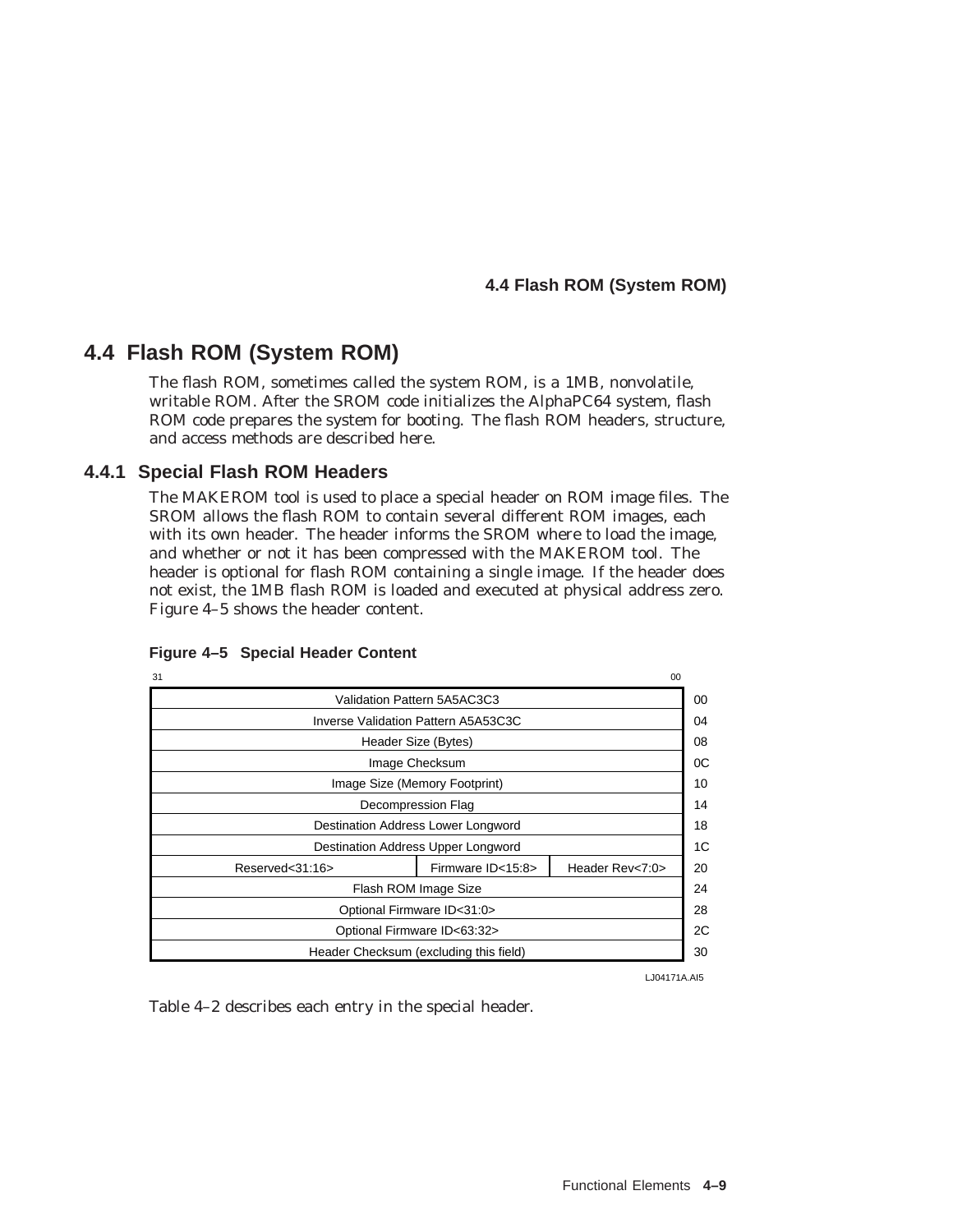| Entry                                        | <b>Description</b>                                                                                                                                                                                                                                                                                                                          |                                                                                                                                                          |                                                                                                                                                                                 |  |  |  |
|----------------------------------------------|---------------------------------------------------------------------------------------------------------------------------------------------------------------------------------------------------------------------------------------------------------------------------------------------------------------------------------------------|----------------------------------------------------------------------------------------------------------------------------------------------------------|---------------------------------------------------------------------------------------------------------------------------------------------------------------------------------|--|--|--|
| Validation and inverse<br>validation pattern |                                                                                                                                                                                                                                                                                                                                             | This quadword contains a special signature pattern used to<br>validate that the special ROM header has been located. The<br>pattern is 5A5AC3C3A5A53C3C. |                                                                                                                                                                                 |  |  |  |
| Header size (bytes)                          |                                                                                                                                                                                                                                                                                                                                             |                                                                                                                                                          | This longword contains the size of the header block, which<br>varies among versions of the header specification.                                                                |  |  |  |
|                                              |                                                                                                                                                                                                                                                                                                                                             |                                                                                                                                                          | When the header is located, SROM code determines where<br>the image begins based on the header size. Additional data<br>added to the header will be ignored by older SROM code. |  |  |  |
|                                              | specifications.                                                                                                                                                                                                                                                                                                                             |                                                                                                                                                          | A header size of 32 bytes implies version 0 of the header                                                                                                                       |  |  |  |
| Image checksum                               |                                                                                                                                                                                                                                                                                                                                             |                                                                                                                                                          | This longword is used to verify the integrity of the ROM.                                                                                                                       |  |  |  |
| Image size<br>(memory footprint)             | much of the flash ROM should be loaded.                                                                                                                                                                                                                                                                                                     |                                                                                                                                                          | The image size is used by the SROM code to determine how                                                                                                                        |  |  |  |
| Decompression flag                           | The decompression flag informs the SROM code whether<br>the MAKEROM tool was used to compress the ROM image<br>with a repeating byte algorithm. The SROM code contains<br>routines that execute the decompression algorithm. Other<br>compression and decompression schemes, which work<br>independently from this scheme, may be employed. |                                                                                                                                                          |                                                                                                                                                                                 |  |  |  |
| <b>Destination address</b>                   | This quadword contains the destination address for the<br>image. The SROM code will load the image at this address<br>and begin execution.                                                                                                                                                                                                  |                                                                                                                                                          |                                                                                                                                                                                 |  |  |  |
| <b>Firmware ID</b>                           | boot different operating systems.                                                                                                                                                                                                                                                                                                           |                                                                                                                                                          | The firmware ID is a byte that specifies the firmware type.<br>This information facilitates image boot options necessary to                                                     |  |  |  |
|                                              | <b>Firmware Name</b>                                                                                                                                                                                                                                                                                                                        | <b>Firmware</b><br><b>Type</b>                                                                                                                           | <b>Firmware Description</b>                                                                                                                                                     |  |  |  |
|                                              | Debug monitor                                                                                                                                                                                                                                                                                                                               | 0                                                                                                                                                        | Alpha evaluation board<br>debug monitor                                                                                                                                         |  |  |  |
|                                              | <b>Windows NT</b>                                                                                                                                                                                                                                                                                                                           | 1                                                                                                                                                        | Windows NT firmware                                                                                                                                                             |  |  |  |
|                                              | Alpha SRM                                                                                                                                                                                                                                                                                                                                   | $\overline{2}$                                                                                                                                           | Alpha System Reference<br>Manual console                                                                                                                                        |  |  |  |

**Table 4–2 Special Header Entry Descriptions**

(continued on next page)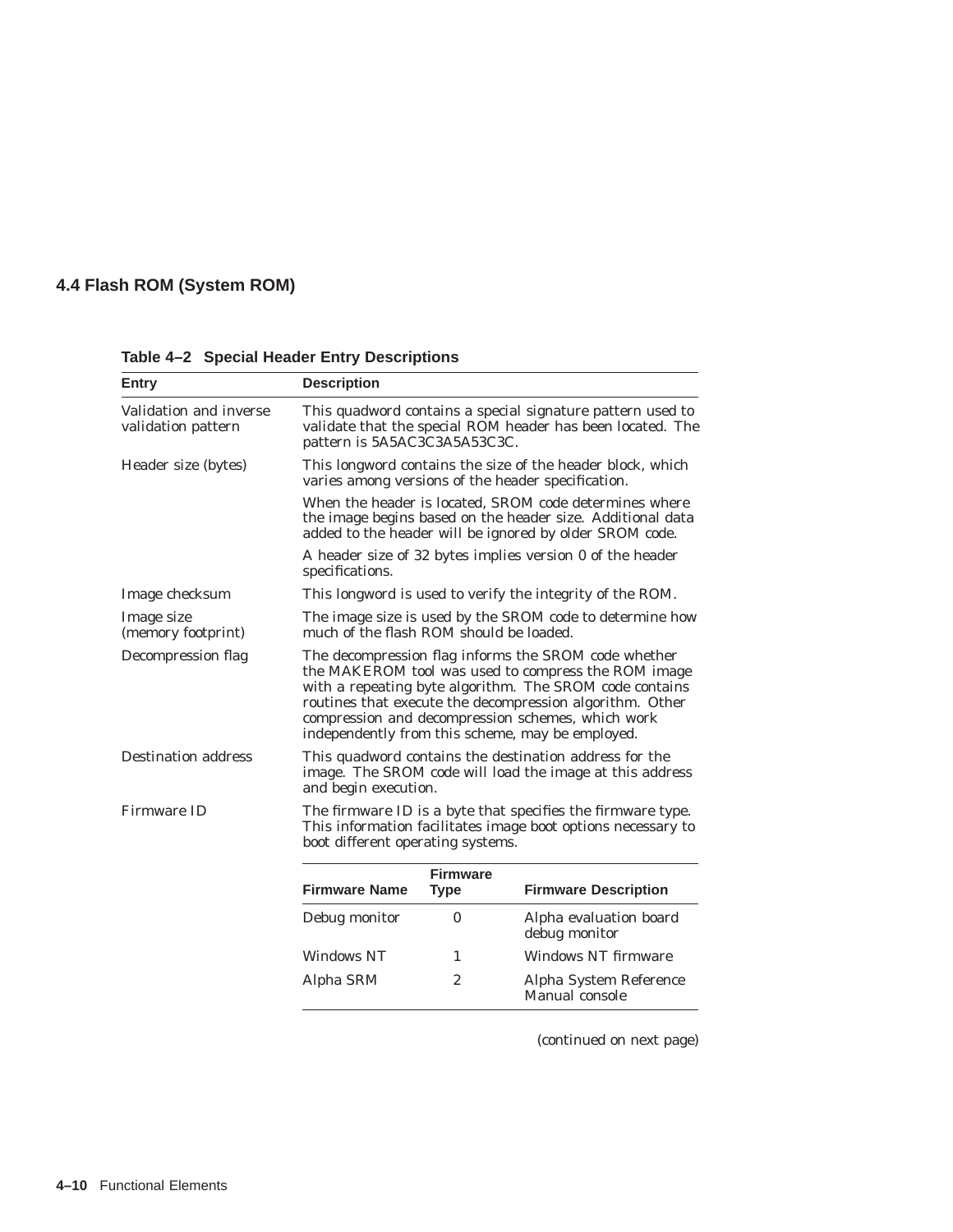| Entry                  | <b>Description</b>                                                                                                                                                                                                   |
|------------------------|----------------------------------------------------------------------------------------------------------------------------------------------------------------------------------------------------------------------|
| <b>Header revision</b> | The revision of the header specifications used in this header.<br>This is necessary to provide for changes to the header<br>specification. Version 0 headers are identified by the size of<br>the header (32 bytes). |
| Flash ROM image size   | The flash ROM image size reflects the size of the image as<br>it is contained in the flash ROM.                                                                                                                      |
| Optional firmware ID   | This optional field can be used to provide additional<br>firmware information such as firmware revision or a<br>character descriptive string up to 8 characters.                                                     |
| Header checksum        | The checksum of the header. This is used to validate the<br>presence of a header beyond the validation provided by the<br>validation pattern.                                                                        |

**Table 4–2 (Cont.) Special Header Entry Descriptions**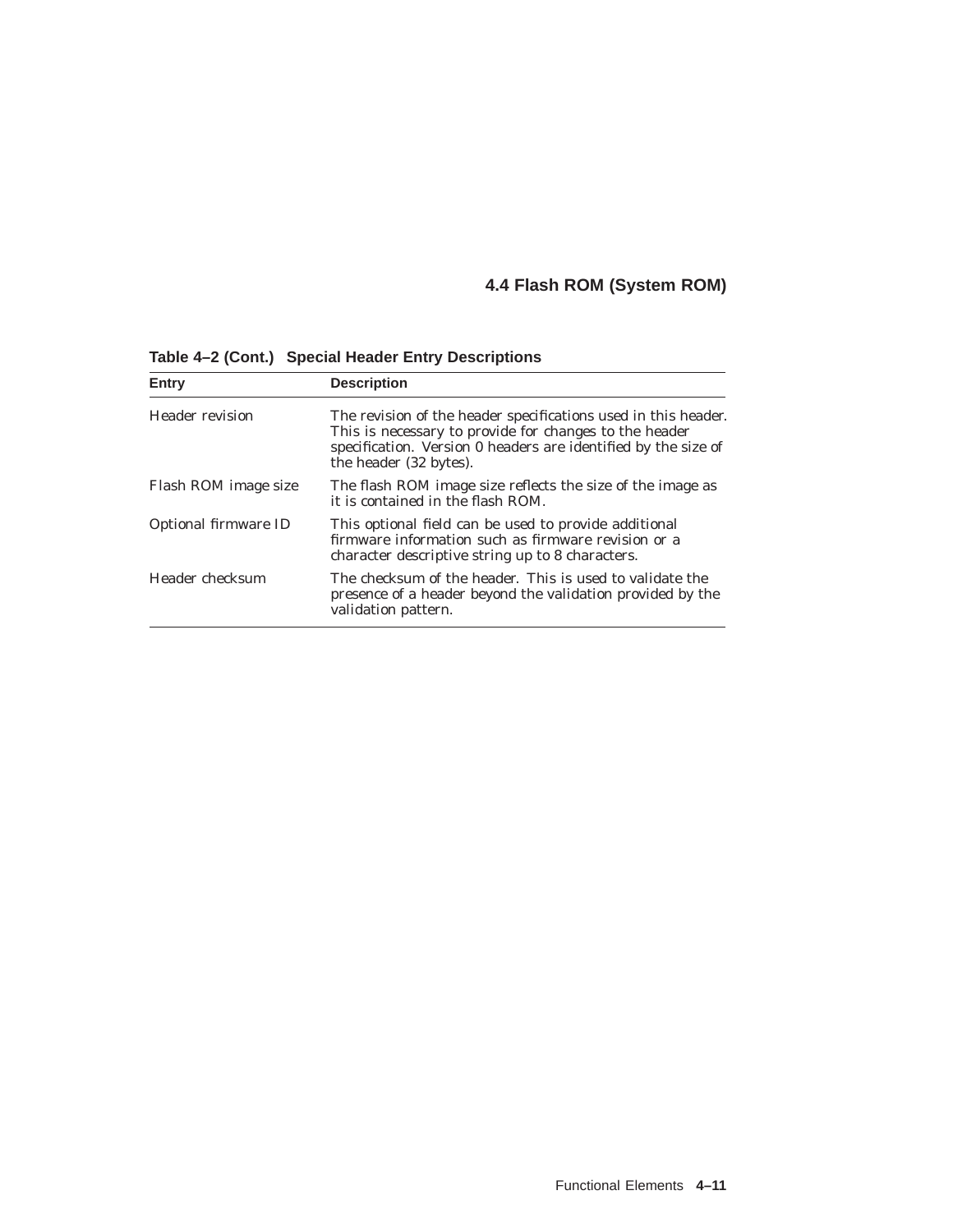#### **4.4.2 Flash ROM Structure**

During the power-up and initialization sequence, the AlphaPC64 always loads the first image if the BOOT\_OPTION jumper J3-25/26 is not installed. Then the first image (the debug monitor) will be booted.

If jumper J3-25/26 is installed, the AlphaPC64 reads the value at location 3F of the TOY NVRAM. The AlphaPC64 uses the value found there to determine which image will be selected (see Table 4–3). The selected image is loaded and executed.

| TOY RAM Value <sup>1</sup> | Firmware $ID2$  | <b>Image Description</b>                                                                                                                                                                                                   |
|----------------------------|-----------------|----------------------------------------------------------------------------------------------------------------------------------------------------------------------------------------------------------------------------|
| 0 <sub>0</sub>             | 0               | Evaluation board debug monitor firmware                                                                                                                                                                                    |
| 01                         |                 | Windows NT ARC firmware                                                                                                                                                                                                    |
| 02                         | 2               | Alpha SRM firmware $(OpenVMS)^3$                                                                                                                                                                                           |
| 03                         | 2               | Alpha SRM firmware (Digital $UNIX$ ) <sup>3</sup>                                                                                                                                                                          |
| 8n                         | NA <sup>4</sup> | SROM code will load the <i>n</i> th image from<br>flash ROM.<br>If $n=0$ , the SROM code loads the entire<br>flash ROM contents.<br>If $n=1, 2, \ldots$ , the SROM code loads the first<br>image, second image, and so on. |

**Table 4–3 Higher 512KB Flash ROM Image Selection**

1Operating system type. Found at TOY RAM address 3F.

2Found in image header.

<sup>3</sup> **Note:** SRM firmware is not included in the AlphaPC64 kit.<br>The flash ROM contains only one of these images.

4Not applicable.

If an image is specified and is not found, the AlphaPC64 loads the first image in the flash ROM with a valid header. If no valid header is found, the entire 1MB flash image is loaded at address 0000 0000.

The following sequence of steps describes how to change the value stored in TOY RAM location 3F by using either the basic debug monitor commands or the debug monitor bootopt command.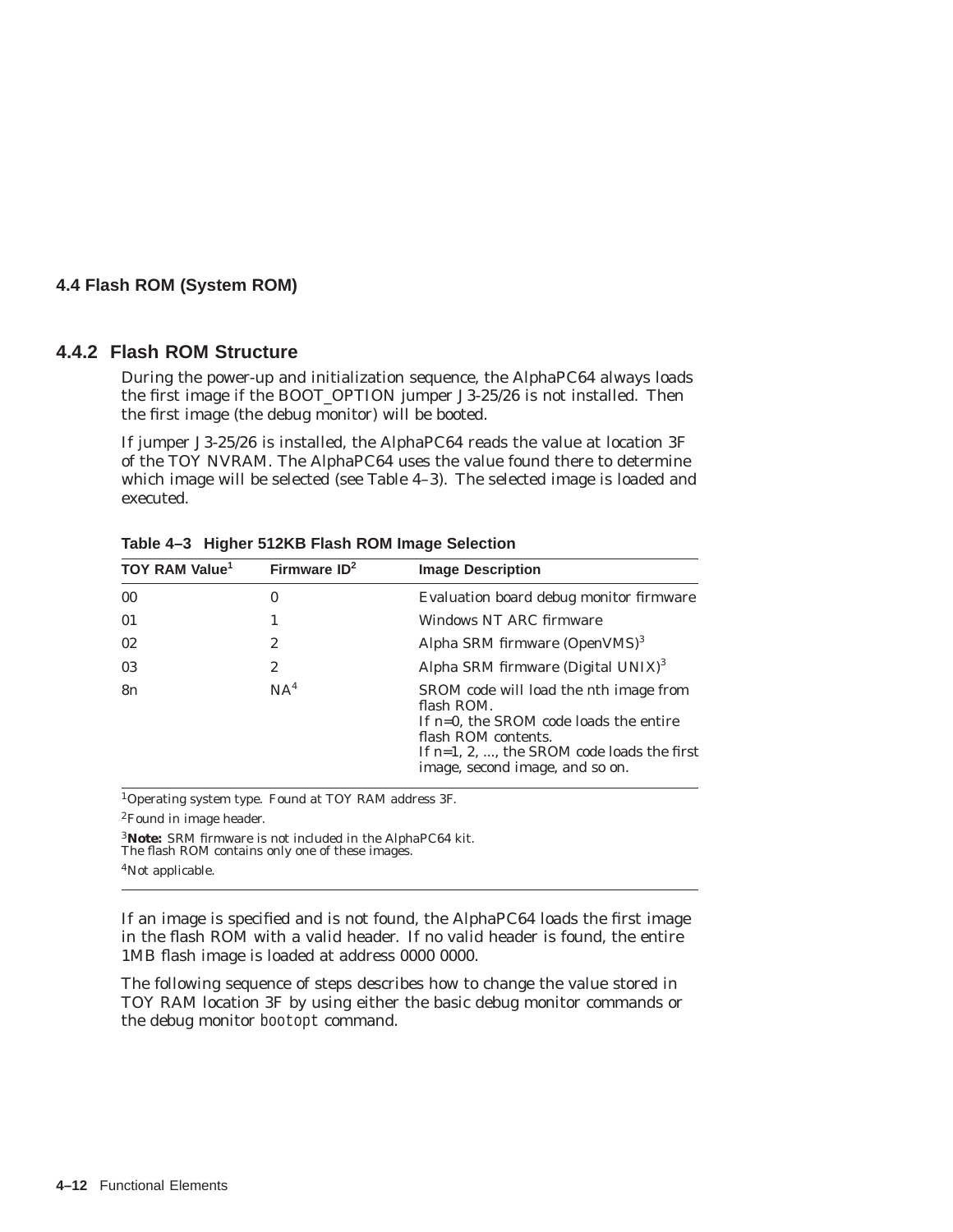#### **Changing TOY RAM Location 3F—Debug Monitor** bootopt **Command**

Use the debug monitor bootopt command to change the value in location 3F. In the example shown here, the bootopt command is used to change the value in location 3F from 0 to 1:

```
AlphaPC64> bootopt 1
```

```
Predefined bootoptions are...
  "0" "Alpha Evaluation Board Debug Monitor" "DBM"
  "1" "The Windows NT Operating System" "NT"
  "2" "OpenVMS" "VMS"
  "3" "Digital UNIX" "UNIX"
O/S type selected: "Alpha Evaluation Board Debug Monitor"
....Firmware type: "DBM Firmware"
AlphaPC64> bootopt nt 2
O/S type selected: "The Windows NT Operating System"
....Firmware type: "Windows NT Firmware"
AlphaPC64> bootopt 3
Predefined bootoptions are...
  "0" "Alpha Evaluation Board Debug Monitor" "DBM"
  "1" "The Windows NT Operating System" "NT"
 "2" "OpenVMS" "VMS"
 "3" "Digital UNIX" "UNIX"
O/S type selected: "The Windows NT Operating System"
```
....Firmware type: "Windows NT Firmware" AlphaPC64>

- **1** Use the debug monitor bootopt command to see the image choices and note which image is selected.
- **2** Use the debug monitor bootopt nt command to change the selected image from 0 to 1.
- **3** Use the debug monitor bootopt command to verify that the selected image has changed from 0 to 1.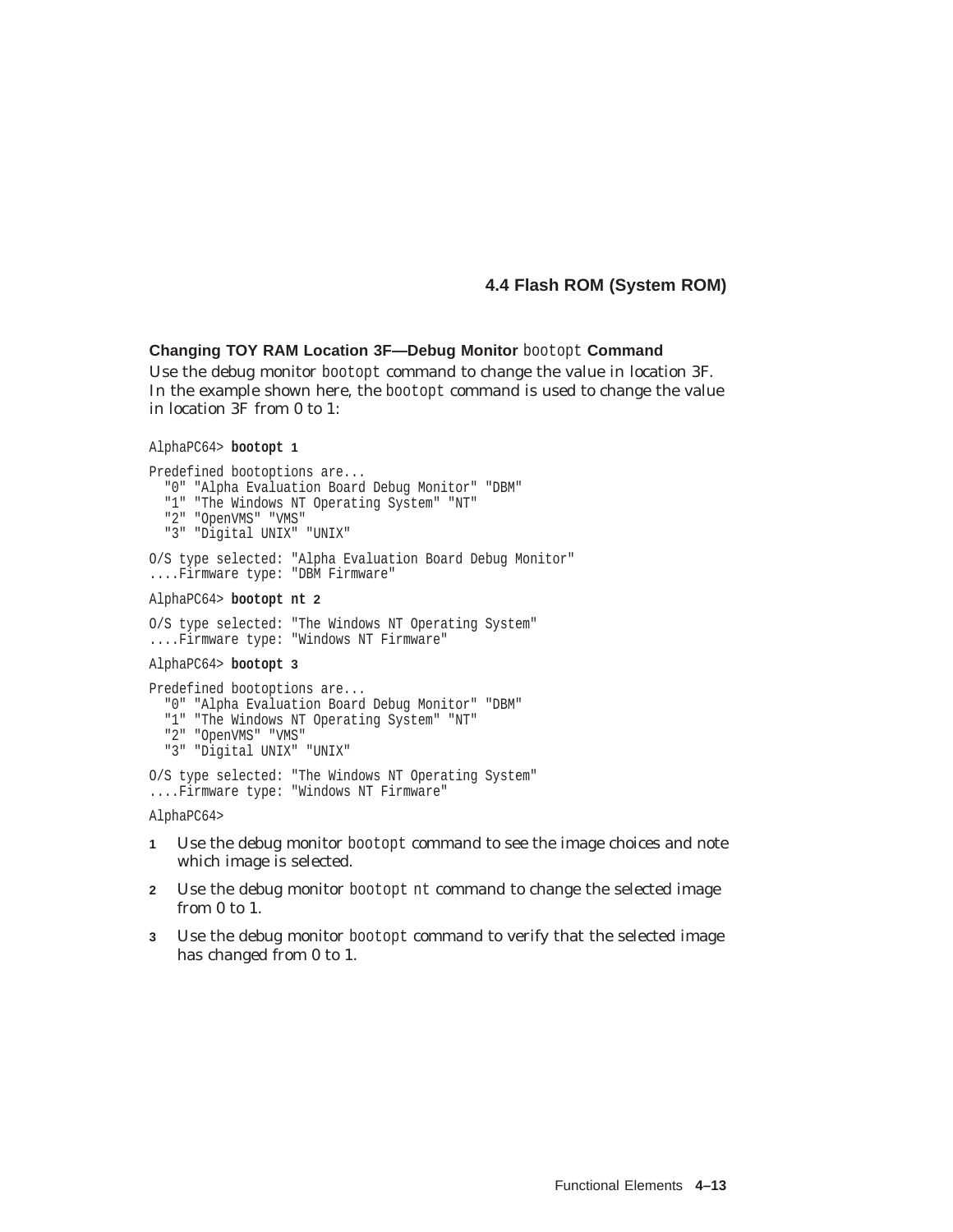#### **4.4.3 Flash ROM Access**

The flash ROM can be viewed as two banks of 512KB each. At power-up, the lower 512KB bank is accessed using the address range 3 FFF8 0000 to 3 FFFF FFFF.

Setting address bit 19 will allow you to access the higher 512KB of flash ROM. Write a 1 to the register at address 800 to set address bit 19. Manually deposit a 1 to address 1 C001 0000 or enter the following command from the debug monitor:

> wb 800 1

The address range for the higher bank is 3 FFF8 0000 to 3 FFFF FFFF, the same as for the lower bank. Access is now to the higher bank and will continue until the AlphaPC64 is reset or a 0 is written to the register at address 800.

#### **Note**

The update-enable jumper must be installed from pin J16-2 to pin J16-3 to enable writing to the flash ROM. See connector J16 in Table 2–3.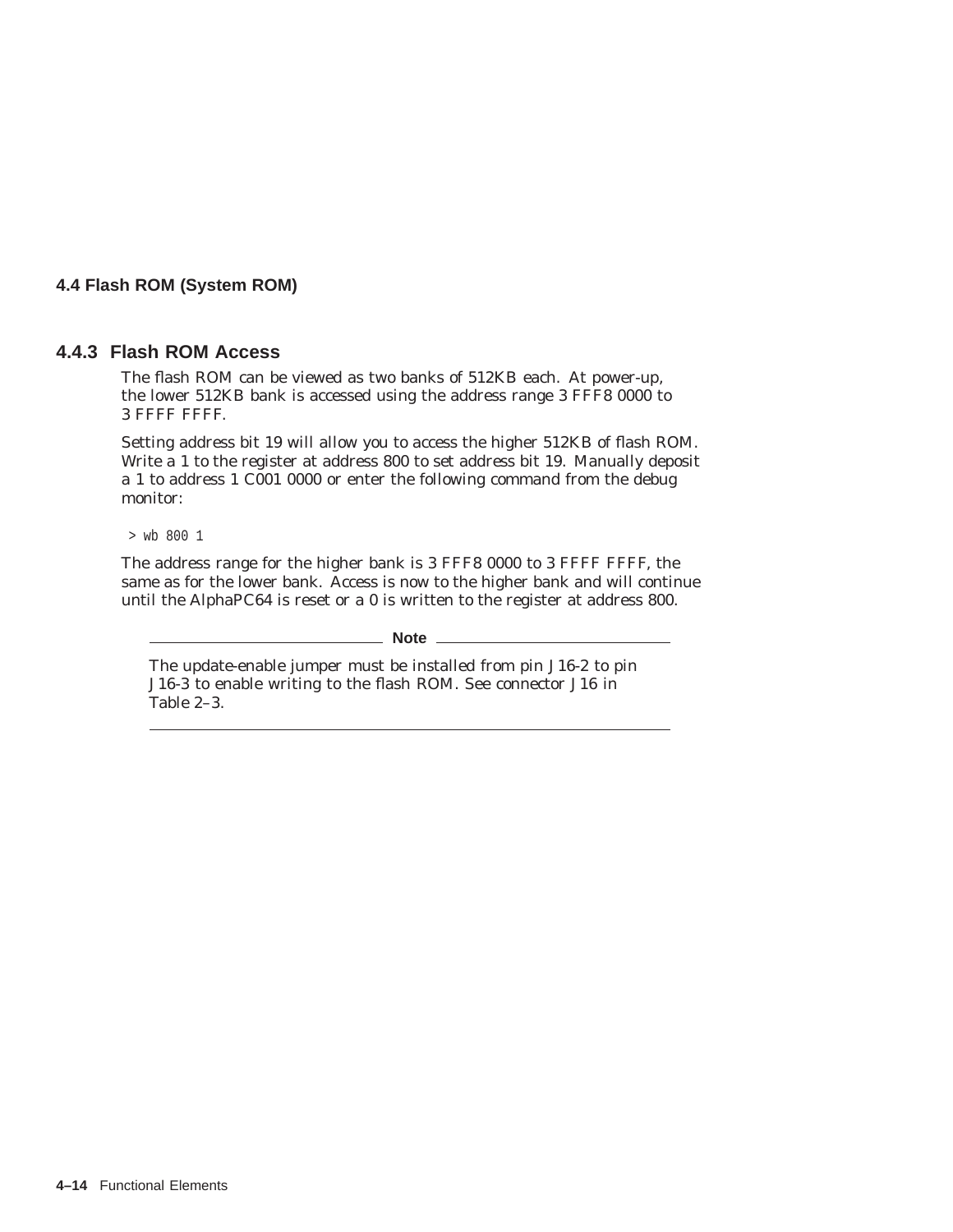# **5**

# **Board Requirements and Parameters**

This chapter describes the evaluation board power and environmental requirements, and physical board parameters.

#### **5.1 Power Requirements**

The AlphaPC64 derives its main dc power from a user-supplied, industrystandard PC power supply. The board has a total power dissipation of 96.2 W, excluding PCI and ISA devices. Table 5–1 lists the power requirements of each dc supply voltage.

The power supply must supply signal **p\_dcok** to the system reset logic.

| <b>Voltage</b> | <b>Current</b>    |  |
|----------------|-------------------|--|
| $+5$ V dc      | 10 A (maximum)    |  |
| $+3.3$ V dc    | 10 A (maximum)    |  |
| $-5$ V dc      | 0 A               |  |
| $+12$ V dc     | 1 A (maximum)     |  |
| $-12$ V dc     | $0.1$ A (maximum) |  |

**Table 5–1 Power Supply dc Current Requirements (275 MHz)**

#### **Caution: Fan Sensor Required**

The 21064A cooling fan *must* have a built-in sensor that drives a signal if the airflow stops. The sensor is connected to J14.

When airflow is interrupted, the sensor signal **fan\_conn\_l** is asserted causing the signal **cpu\_dcok** to be deasserted to the 21064A. This protects the 21064A under fan-failure conditions because the 21064A dissipates less heat when **cpu\_dcok** is deasserted.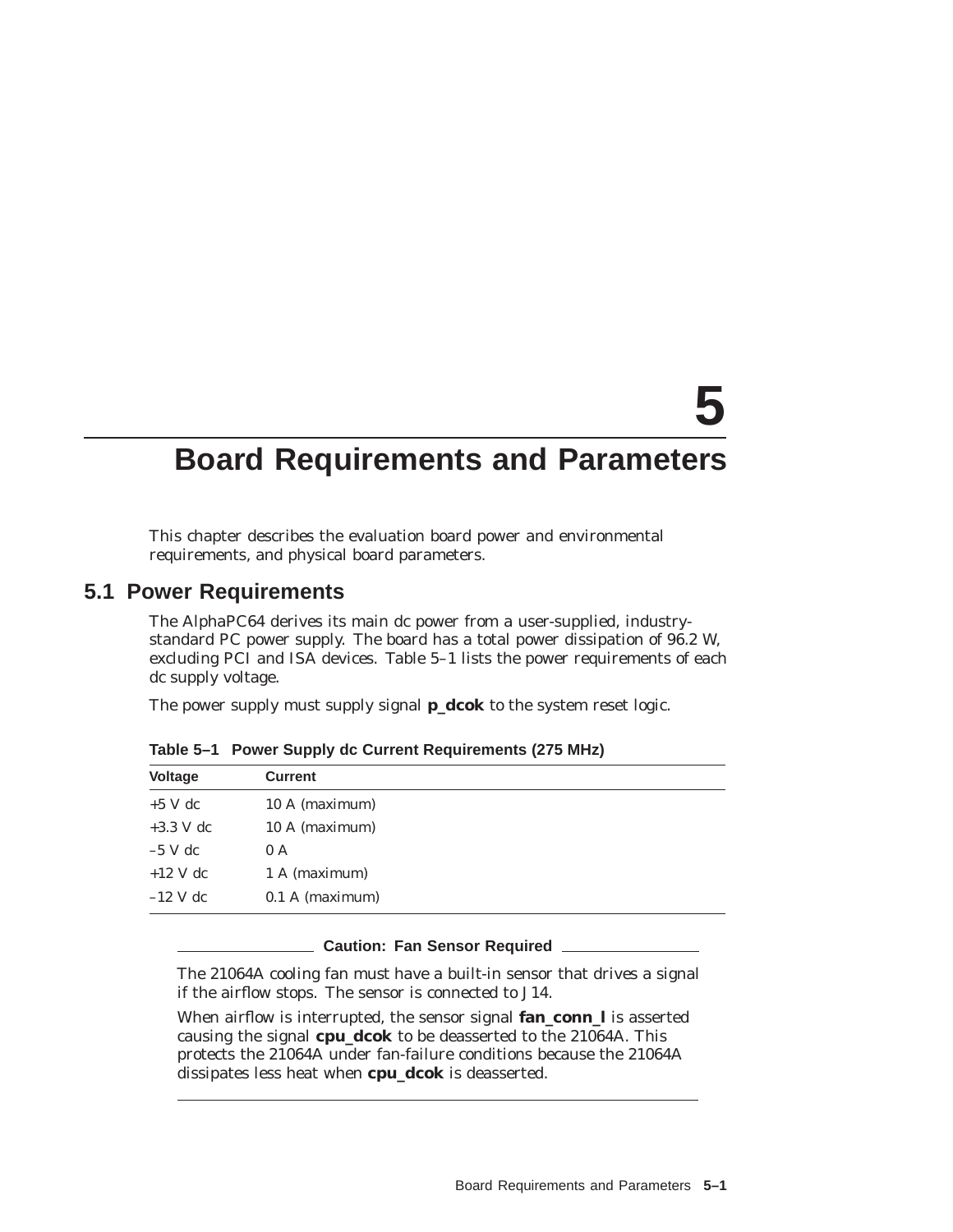#### **5.2 Environmental Characteristics**

## **5.2 Environmental Characteristics**

The AlphaPC64 board environmental characteristics are:

- Operating temperature range of 10°C to 40°C (50°F to 104°F)
- Storage temperature range of  $-55^{\circ}$ C to  $125^{\circ}$ C ( $-67^{\circ}$ F to  $257^{\circ}$ F)

## **5.3 Physical Board Parameters**

The AlphaPC64 board consists of a 6-layer printed-wiring board. The board is populated with integrated circuit packages together with supporting active and passive components. The AlphaPC64 is a baby-AT-size board with the following dimensions:

- Width: 22.1 cm  $(8.7 \text{ in } \pm 0.0005 \text{ in})$
- Length:  $33.0 \text{ cm} (13.0 \text{ in } \pm 0.0005 \text{ in})$

The board can be used in certain desktop systems that have adequate clearance for the 21064A heat sink. All ISA and PCI expansion slots are usable in standard desktop or deskside enclosures.

Figure 5–1 shows the board and component outlines and identifies key components. The components are described in Table 5–2. Refer to Chapter 2 for jumper and connector locations.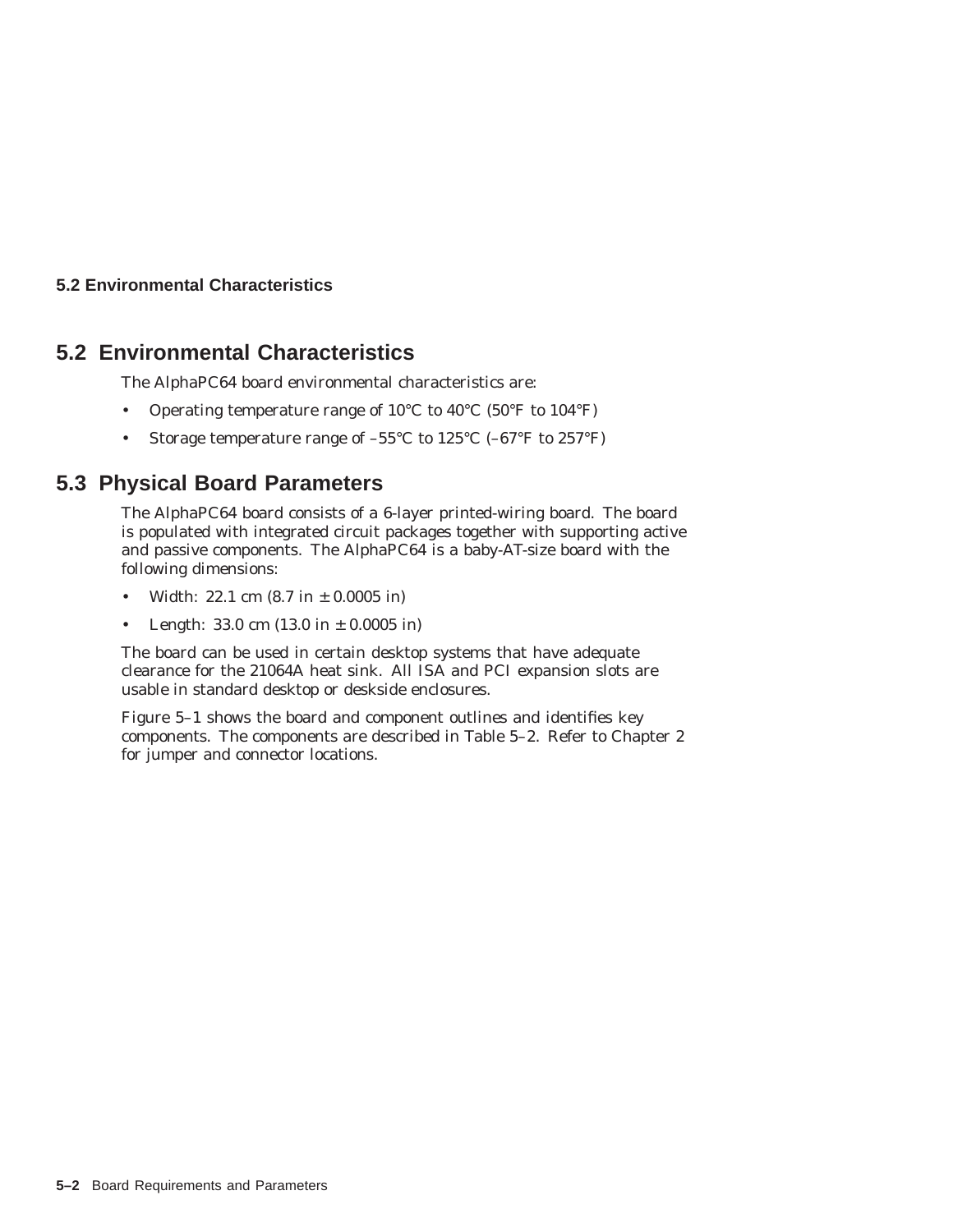# **5.3 Physical Board Parameters**

**Figure 5–1 Board Component Layout**



LJ-04460.AI5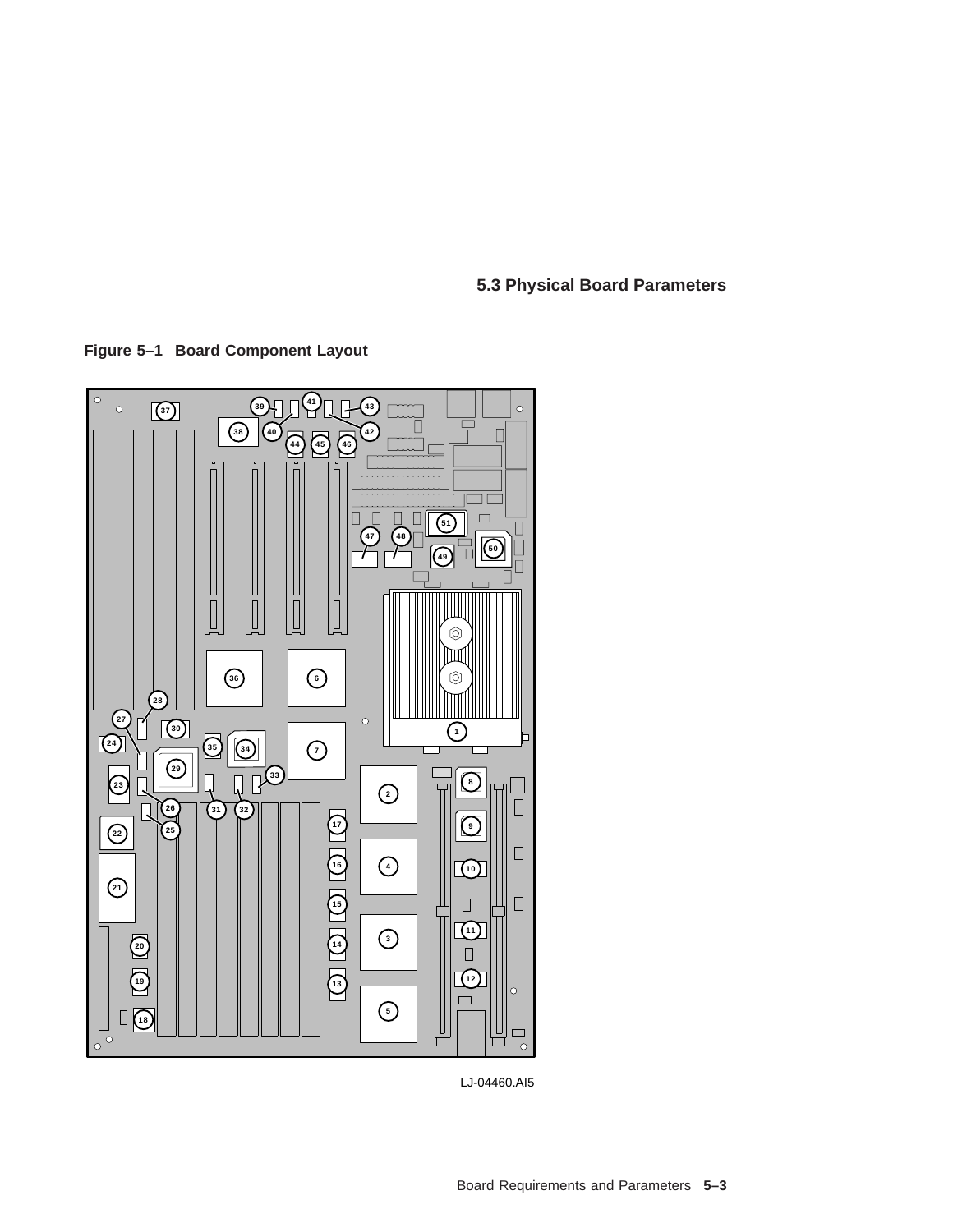# **5.3 Physical Board Parameters**

| <b>Number</b>         | <b>Device</b>                                     | <b>Component Description</b>                                                             |
|-----------------------|---------------------------------------------------|------------------------------------------------------------------------------------------|
| $\mathbf{1}$          | U36                                               | Alpha 21064A-275 microprocessor-431 PGA,<br>275 MHz                                      |
| 2                     | U <sub>24</sub>                                   | DECchip 21071-BA0, 208-pin PQFP, ASIC                                                    |
| 3                     | U <sub>8</sub>                                    | DECchip 21071-BA1, 208-pin PQFP, ASIC                                                    |
| 4                     | U13                                               | DECchip 21071-BA2, 208-pin PQFP, ASIC                                                    |
| 5                     | U <sub>2</sub>                                    | DECchip 21071-BA3, 208-pin PQFP, ASIC                                                    |
| 6                     | U35                                               | DECchip 21071-DA, 208-pin PQFP, ASIC                                                     |
| 7                     | U31                                               | DECchip 21071-CA, 208-pin PQFP, ASIC                                                     |
| 8, 9                  | U <sub>25</sub> , 17                              | PALCE16V8-5, 5-ns, 125-mA, 20-pin PLCC                                                   |
| 10, 11, 12            | U <sub>14</sub> , U <sub>9</sub> , U <sub>5</sub> | 74FCT162244ETPV-48 SSOP                                                                  |
| 13, 14, 15,<br>16, 17 | U4, U7, U11,<br>U12, U16                          | 74ABT162244-48-pin SSOP, 16-bit buffer/driver                                            |
| 18                    | U1                                                | $64K \times 1$ CMOS OTP serial ROM (initialization<br>code)                              |
| 19, 20                | U3, U6                                            | 74F244 buffer/line driver                                                                |
| 21                    | U10                                               | Dallas Semiconductor DS1287-24-pin DIP, real-<br>time clock and 50-byte RAM with crystal |
| 22                    | U15                                               | Intel N8242PC/PHOENIX/1991 mouse and<br>keyboard controller, 44-pin PLCC                 |
| 23                    | U19                                               | E28F008SA-120, 40-pin TSOP, 1MX8 CMOS flash<br>ROM, 120 ns                               |
| 24                    | U <sub>28</sub>                                   | 74F245 transceiver                                                                       |
| 25                    | U18                                               | 74LS05 inverter gate                                                                     |
| 26                    | U20                                               | 74F14 trigger, SOIC                                                                      |
| 27                    | U26                                               | 74F02D NOR gate                                                                          |
| 28                    | U32                                               | 74F257 data selector/multiplexer                                                         |
| 29                    | U27                                               | PLD, MACH210-20, 20-ns, 180-mA, 44-pin PLCC,<br>interrupt controller                     |
| 30                    | U33                                               | 14.3-MHz crystal oscillator, PCI-to-ISA bridge<br>(SIO) oscillator                       |
| 31                    | U21                                               | 74F04 hex inverter                                                                       |
|                       |                                                   |                                                                                          |

**Table 5–2 Board Component Descriptions**

(continued on next page)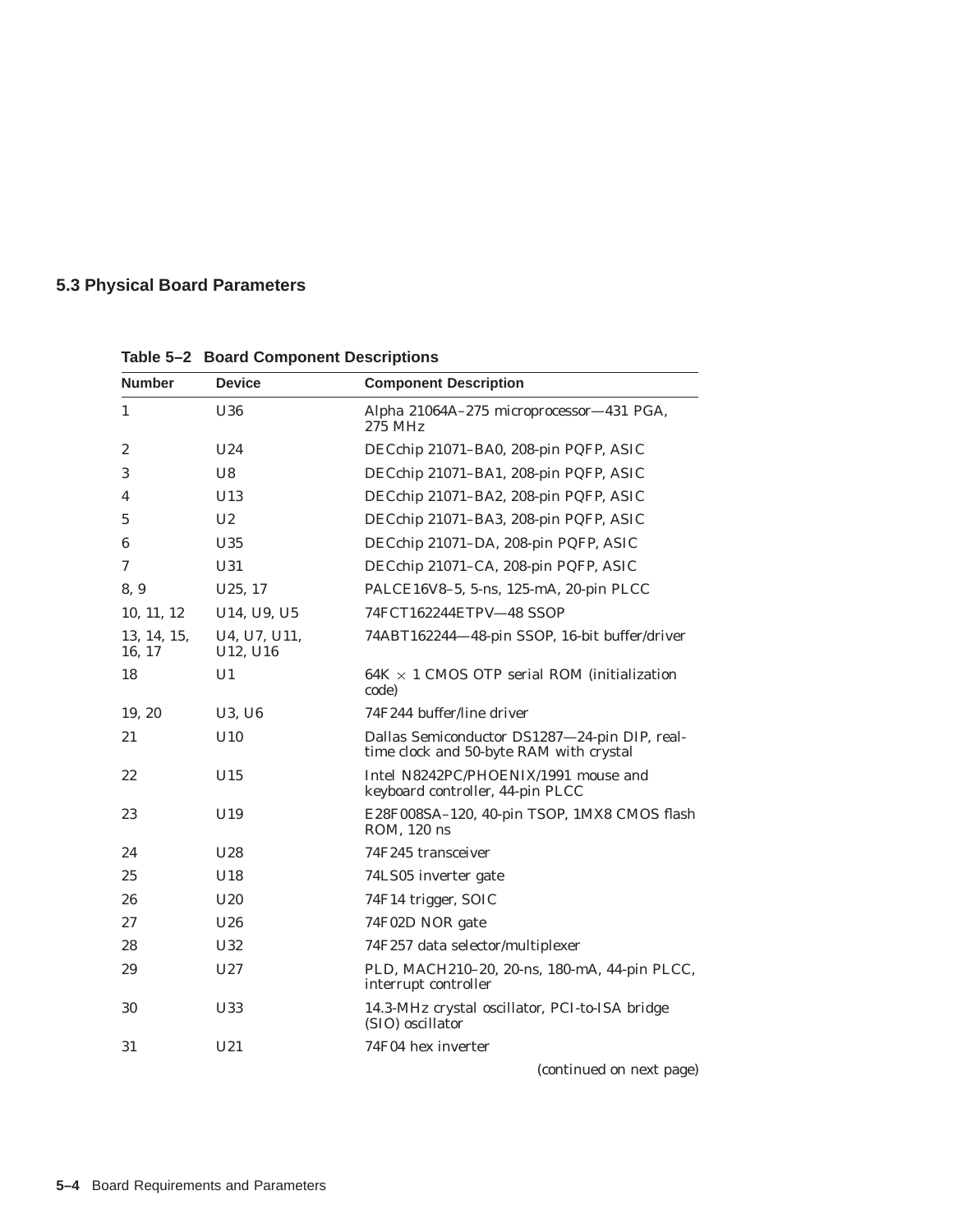# **5.3 Physical Board Parameters**

| <b>Number</b> | <b>Device</b>                     | <b>Component Description</b>                                    |
|---------------|-----------------------------------|-----------------------------------------------------------------|
| 32, 33        | U22, U23                          | 74F08 AND gate                                                  |
| 34            | U30                               | PALCE22V10H-25JC, 28-pin PLCC, 25 ns                            |
| 35            | U <sub>29</sub>                   | 74ACT244                                                        |
| 36            | U34                               | S82378ZB-208-pin PQFP, PCI-to-ISA bridge chip                   |
| 37            | U47                               | 24-MHz crystal oscillator                                       |
| 38            | U <sub>43</sub>                   | PC87312VF combination diskette controller chip-<br>100-pin PQFP |
| 39, 41, 43    | U48, U50, U52                     | SN75189 receiver                                                |
| 40, 42        | U <sub>49</sub> , U <sub>51</sub> | SN75188 driver                                                  |
| 44, 45        | U44, U45                          | 74F245 transceiver                                              |
| 46            | U46                               | 74F244 buffer/line driver                                       |
| 47, 48        | U37, U38                          | IDC FCT805CT-20-pin SOIC                                        |
| 49            | U39                               | AMCC S4402 PLL-28-pin PLCC                                      |
| 50            | U40                               | TriQuint TQ2061-28-pin PLCC, PLL 500-MHz to<br>700-MHz output   |
| 51            | U <sub>41</sub>                   | 27.50-MHz crystal oscillator                                    |

**Table 5–2 (Cont.) Board Component Descriptions**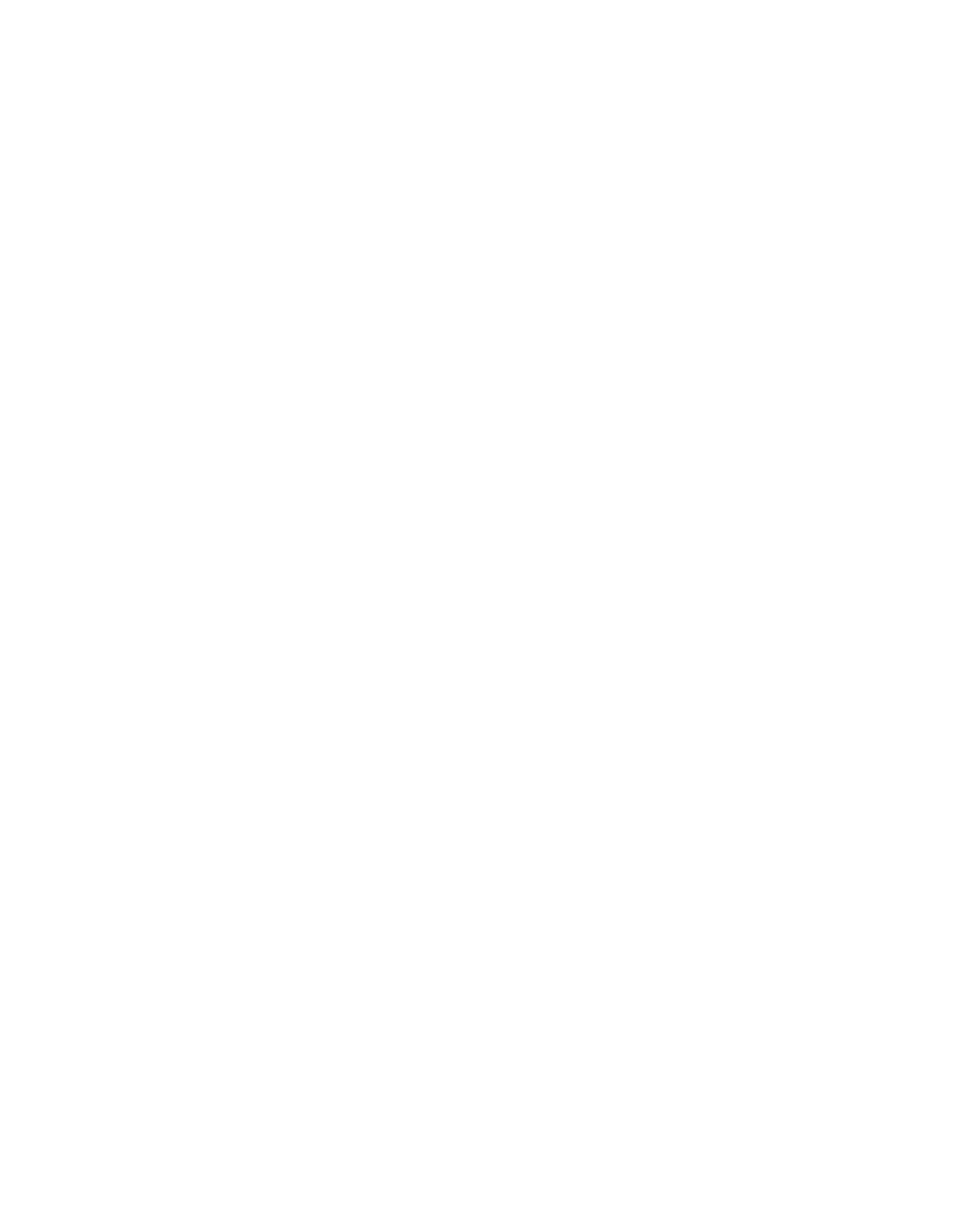# **A Supporting Vendor Products**

To obtain components and accessories that are not included with your AlphaPC64 motherboard, Digital Equipment Corporation suggests the following vendors. In doing so, Digital does not warrant these components or guarantee that they will function in all configurations.

## **A.1 Products Included**

The following products are included in the AlphaPC64 motherboard kit.

• Alpha microprocessor clock solution. Components available from:

TriQuint Semiconductor 2300 Owen Street Santa Clara CA 95054 Phone: 408.982.0900 ext 142 FAX: 408.982.0222

NEL Frequency (crystal oscillator source)

| <b>CPU Frequency</b> | <b>Oscillator</b><br><b>Frequency</b> | <b>TriQuint PLL Part Number</b> |
|----------------------|---------------------------------------|---------------------------------|
| 21064A-200           | $40.0$ MHz                            | TQ2060 (optional)               |
| 21064A-233           | 46.66 MHz                             | TQ2060 (optional)               |
| 21064A-275           | 27.5 MHz                              | TQ2061 (included)               |

• Heat sink and fan solution. Components included: heat sink, GRAFOIL pad, 2 hex nuts, heat sink clips, 60-mm fan, fan guard, and 4 screws. Components available from:

United Machine and Tool Design River Road Fremont NH 03044 Phone 603.642.5040 FAX 603.642.5819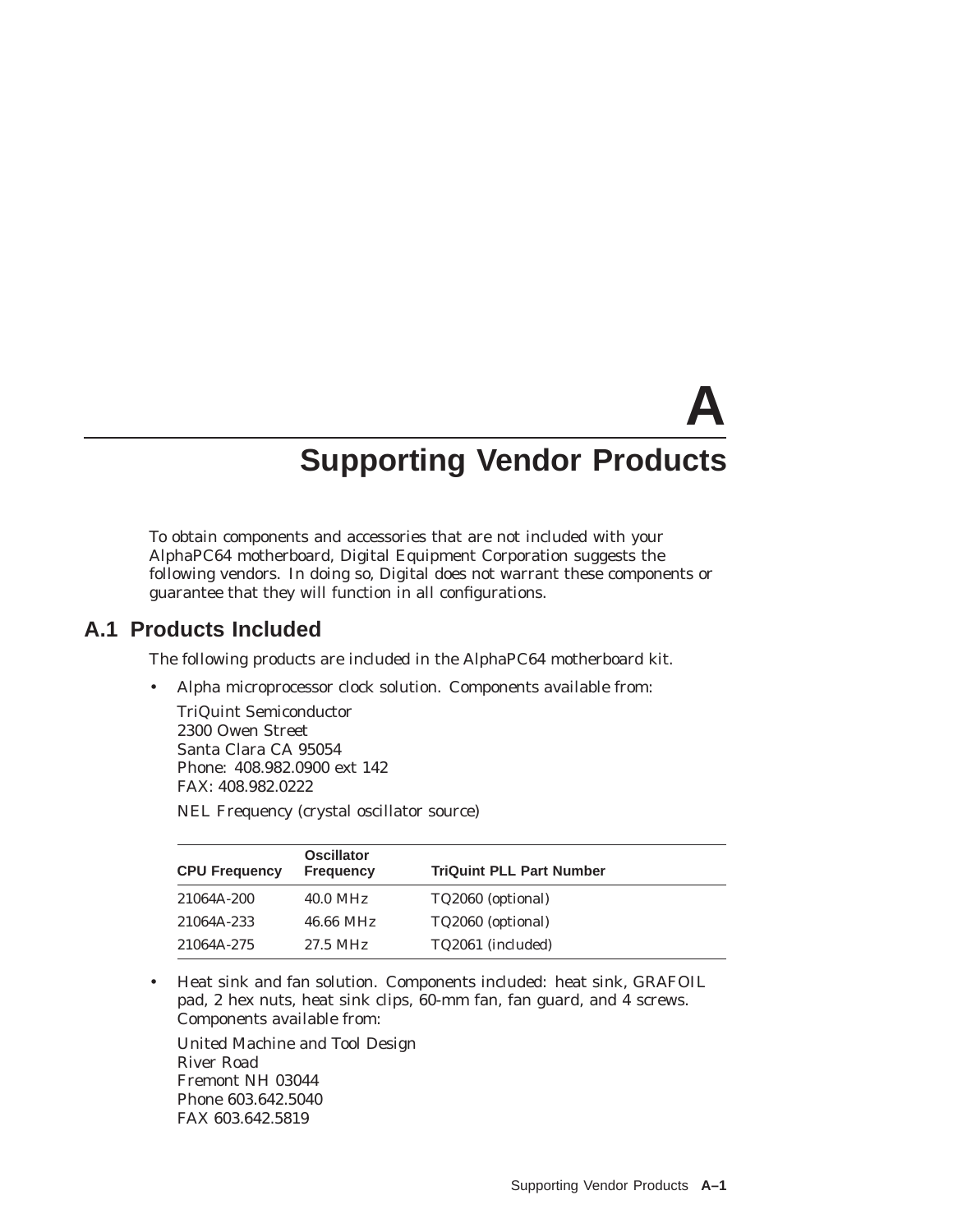#### **A.1 Products Included**

• L2 cache SIMMs (21A02-A3 does not include cache SIMMs)

| <b>Cache Size</b>                                                  | <b>SIMM</b><br><b>Configuration</b> | Qtv | <b>Vendor/Part Number</b>                                                        |
|--------------------------------------------------------------------|-------------------------------------|-----|----------------------------------------------------------------------------------|
| $512KB$ , 15 $ns1$                                                 | $32K \times 96$                     | 2   | Digital PN, 21A02-M1<br>Motorola PN, MCM96AA32SG15                               |
| $2MB$ , 12 $ns^2$                                                  | $128K \times 92$                    | 2   | Digital PN, 21A02-M2<br>Motorola PN, MCM92AA128SG12<br>Micron PN, MBDLS12896G-12 |
| <sup>1</sup> Included in $21A02-A5$ .<br>$2$ Included in 21A02-A4. |                                     |     |                                                                                  |

## **A.2 Products Not Included**

The following products are not included in the AlphaPC64 motherboard kit.

- DRAM system memory—70 ns DRAM SIMMs (5 V, 72 pin)  $1M \times 36$ ,  $2M \times 36$ ,  $4M \times 36$ ,  $8M \times 36$ ,  $16M \times 36$ . DRAM SIMMs must include provisions for parity.
- Power supply—+3.3 V,  $+5$  V,  $-5$  V,  $+12$  V,  $-12$  V, available from:

Emacs Electronics USA, Inc. 1410 Gail Borden Place C-4 El Paso TX 79935 Phone: 915.599.2688 Part number: AP2-5300F (300 W)

Autec Power System 69 Moreland Road Simi Valley CA 93065 Phone: 805.522.0888 Part number: PCB-3330-1010-D (275 W)

• Enclosure

Axxion Group 7801 Trade Center Avenue El Paso TX 79912 Phone: 915.877.3990 Part number: DL09-P51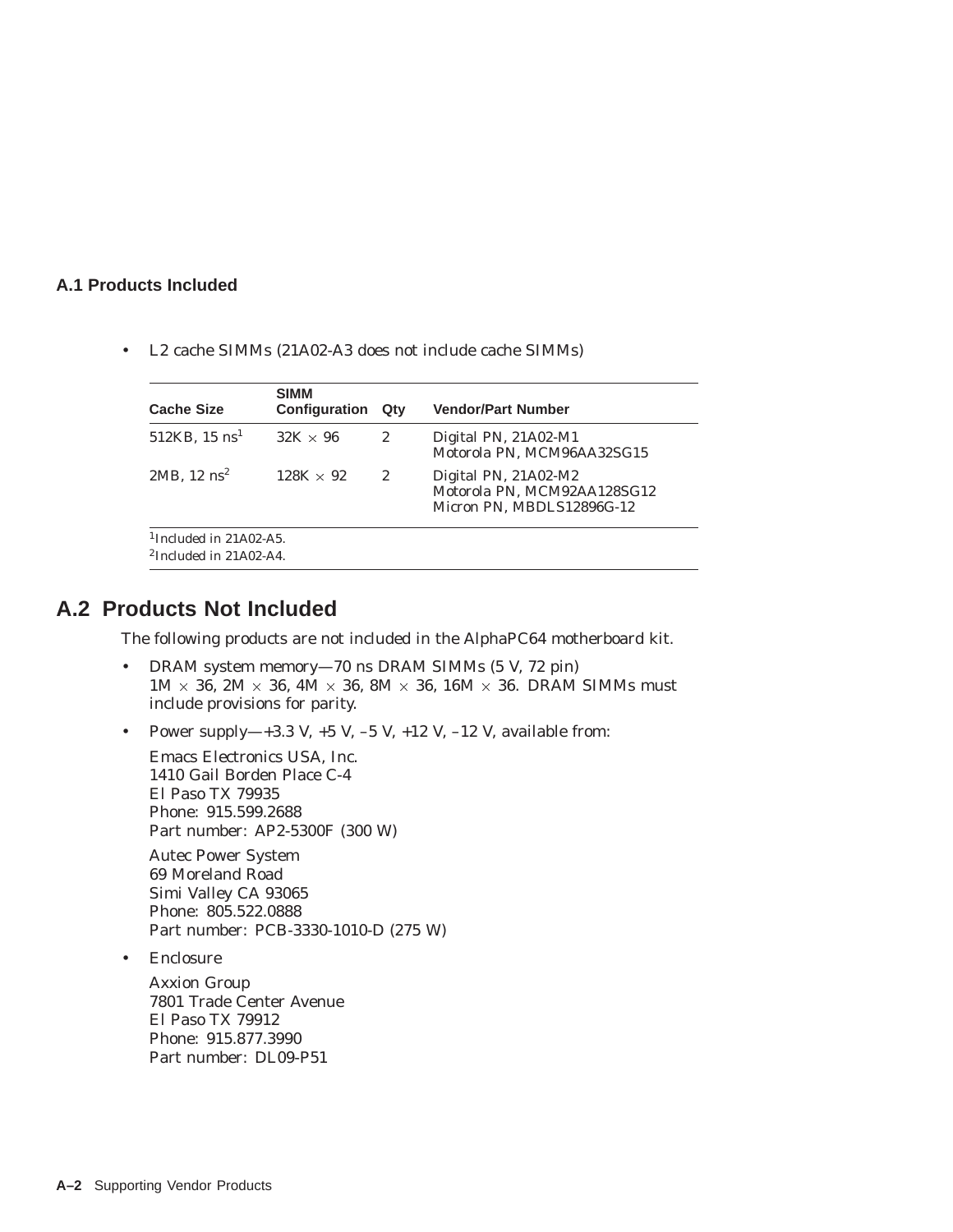# **B**

# **Technical Support and Ordering Information**

# **B.1 Technical Support**

If you need technical support or help deciding which literature best meets your needs, call the Digital Semiconductor Information Line:

| United States and Canada     | 1-800-332-2717          |
|------------------------------|-------------------------|
| <b>Outside North America</b> | $+1 - 508 - 628 - 4760$ |

# **B.2 Ordering Digital Semiconductor Products**

To order the AlphaPC64 evaluation board and related products, contact your local distributor.

You can order the following semiconductor products from Digital:

| <b>Product</b>                                                      | <b>Order Number</b> |
|---------------------------------------------------------------------|---------------------|
| Alpha 21064A-200 Microprocessor                                     | 21064-AB            |
| Alpha 21064A-233 Microprocessor                                     | 21064-BB            |
| Alpha 21064A-275 Microprocessor                                     | 21064-DB            |
| Alpha 21064PC-275 Microprocessor for PC products                    | 21064-P1            |
| AlphaPC64 P3 Motherboard                                            | $21A02 - A3$        |
| AlphaPC64 P3 Motherboard with 2MB, 12-ns L2 Cache SIMMs             | $21A02 - A4$        |
| AlphaPC64 P3 Motherboard with 512KB, 15-ns L2 Cache<br><b>SIMMs</b> | $21A02 - A5$        |
| AlphaPC64 Evaluation Board 275-MHz Kit                              | 21A02-03            |
| AlphaPC64 Evaluation Board Design Kit                               | $QR-21A02-13$       |
| 512KB, 15-ns L2 Cache SIMM for AlphaPC64                            | 21A02-M1            |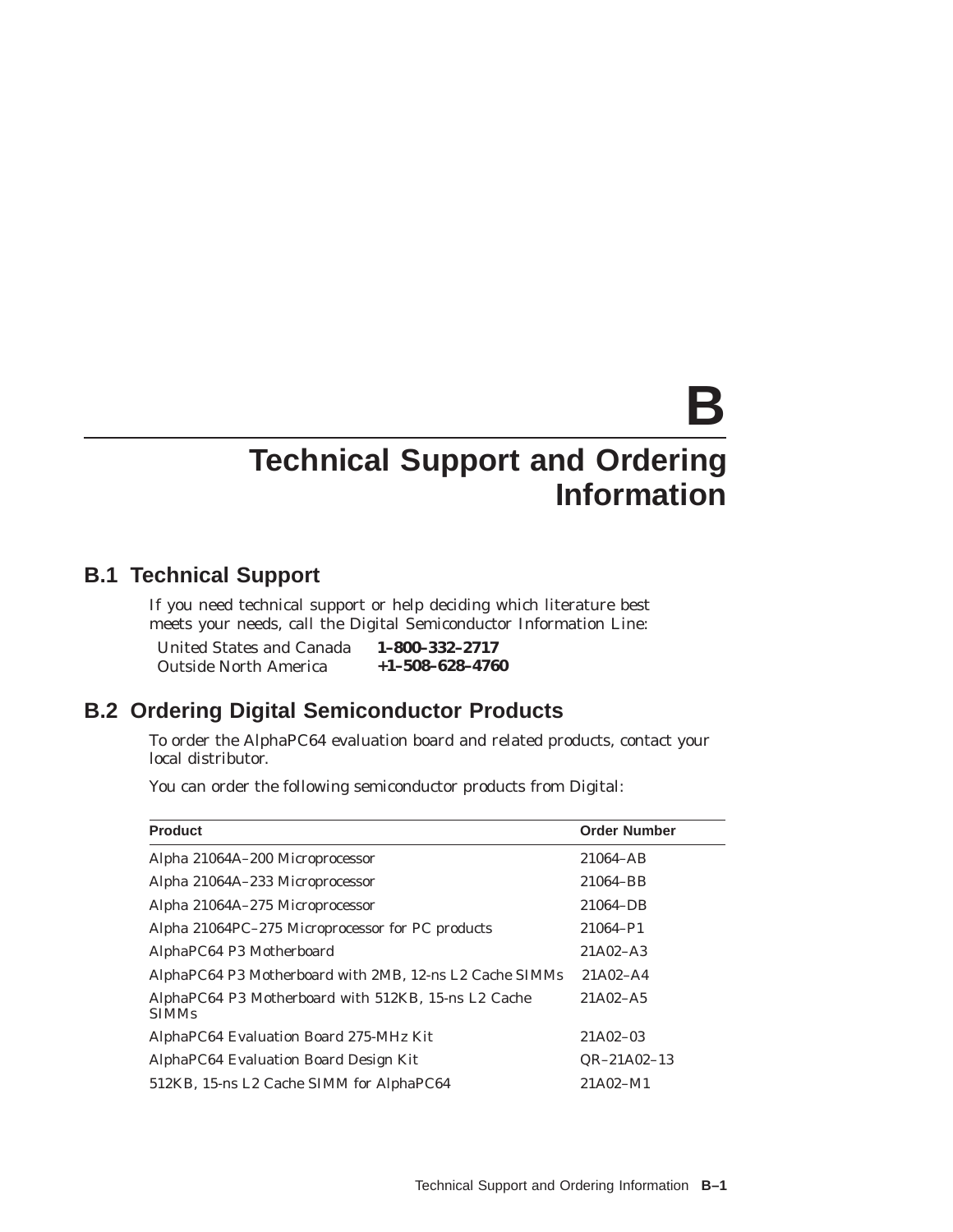#### **B.2 Ordering Digital Semiconductor Products**

| <b>Product</b>                              | <b>Order Number</b> |
|---------------------------------------------|---------------------|
| 2MB, 12-ns L2 Cache SIMM for AlphaPC64      | 21A02-M2            |
| <b>Heat Sink Assembly</b>                   | $2106H - AA$        |
| Alpha 21064 Evaluation Board Design Package | $21A01-13$          |

# **B.3 Ordering Associated Literature**

The following table lists some of the available Digital Semiconductor literature. For a complete list, contact the Digital Semiconductor Information Line.

| <b>Title</b>                                                                               | <b>Order Number</b> |  |
|--------------------------------------------------------------------------------------------|---------------------|--|
| Alpha 21064 and Alpha 21064A Documentation                                                 |                     |  |
| Alpha AXP Architecture Handbook                                                            | EC-QD2KA-TE         |  |
| Alpha 21064A Microprocessor Product Brief                                                  | EC-QH0RA-TE         |  |
| Alpha 21064A-233, -275 Microprocessor Data Sheet                                           | EC-QFGKA-TE         |  |
| Alpha 21064 and Alpha 21064A Microprocessors Hardware<br>Reference Manual                  | EC-Q9ZUB-TE         |  |
| SPICE Models for Alpha Microprocessors and Peripheral<br><b>Chips: An Application Note</b> | EC-QA4XB-TE         |  |
| Alpha Microprocessor Motherboard Software Documentation                                    |                     |  |
| PALcode for Alpha Microprocessors System Design Guide                                      | EC-QFGLB-TE         |  |
| Alpha Microprocessors Evaluation Board Debug Monitor User's<br>Guide                       | EC-QHUVB-TE         |  |
| Alpha Microprocessors Evaluation Board Software Design<br>Tools User's Guide               | EC-QHUWA-TE         |  |
| Alpha Microprocessors SROM Mini-Debugger User's Guide                                      | <b>EC-QHUXA-TE</b>  |  |
| Alpha Microprocessors Evaluation Board Windows NT 3.51<br><b>Installation Guide</b>        | EC-QLUAB-TE         |  |
| Alpha Evaluation Boards Software Developer's Kit Read Me<br>First                          | EC-QERSC-TE         |  |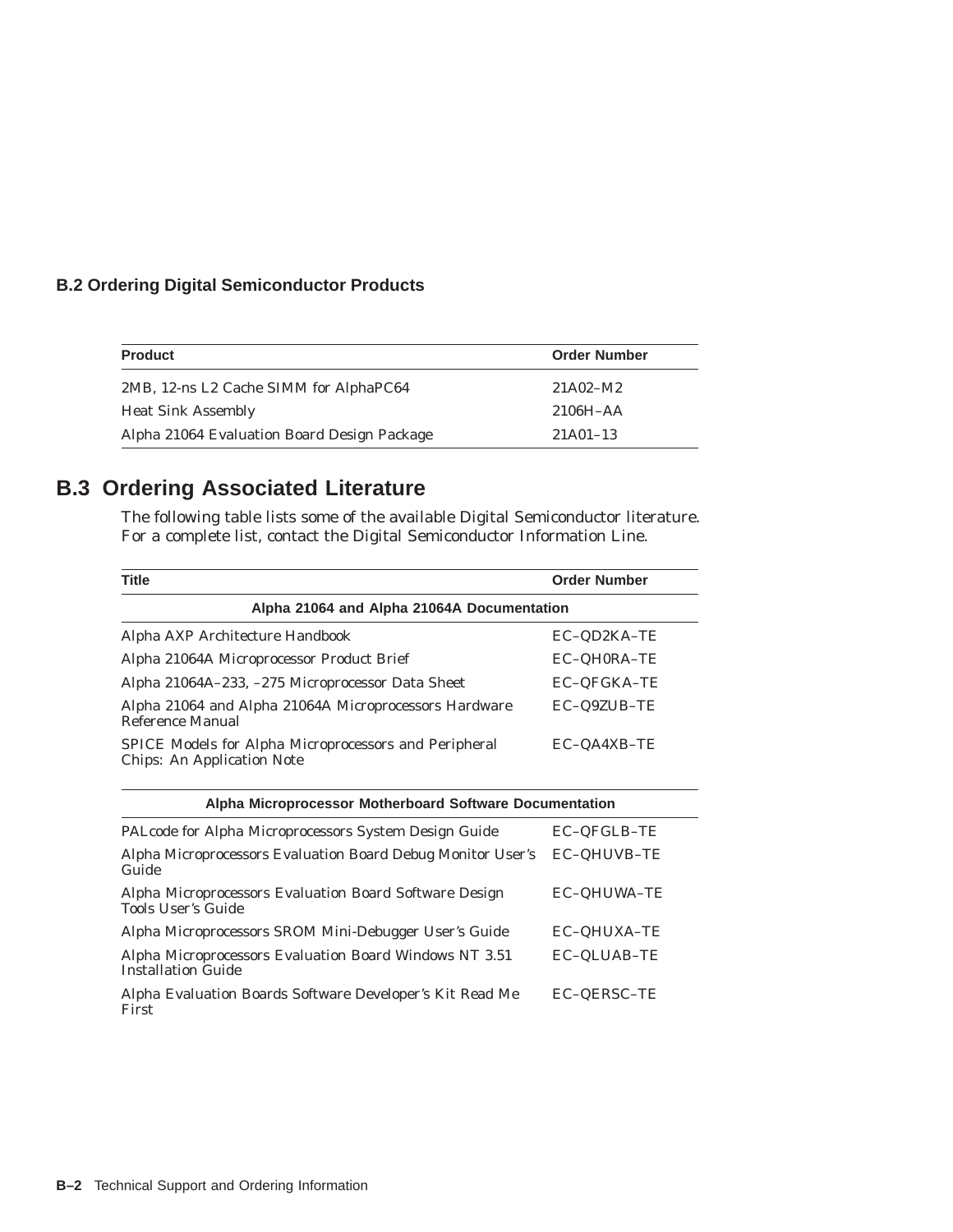# **B.3 Ordering Associated Literature**

| <b>Title</b>                                                                                    | <b>Order Number</b> |
|-------------------------------------------------------------------------------------------------|---------------------|
| <b>Associated DECchip Documentation</b>                                                         |                     |
| DECchip 21071 and DECchip 21072 Core Logic Chipsets<br><b>Product Brief</b>                     | EC-QH0QA-TE         |
| DECchip 21071 and DECchip 21072 Core Logic Chipsets Data<br><b>Sheet</b>                        | <b>EC-OAEMA-TE</b>  |
| Designing a Memory/Cache Subsystem for the DECchip 21064<br>Microprocessor: An Application Note | EC-N0301-72         |
| Designing a System with the DECchip 21064 Microprocessor:<br><b>An Application Note</b>         | $EC-N0107-72$       |
| Calculating a System I/O Address for the DECchip 21064<br>Evaluation Board: An Application Note | $EC-N0567-72$       |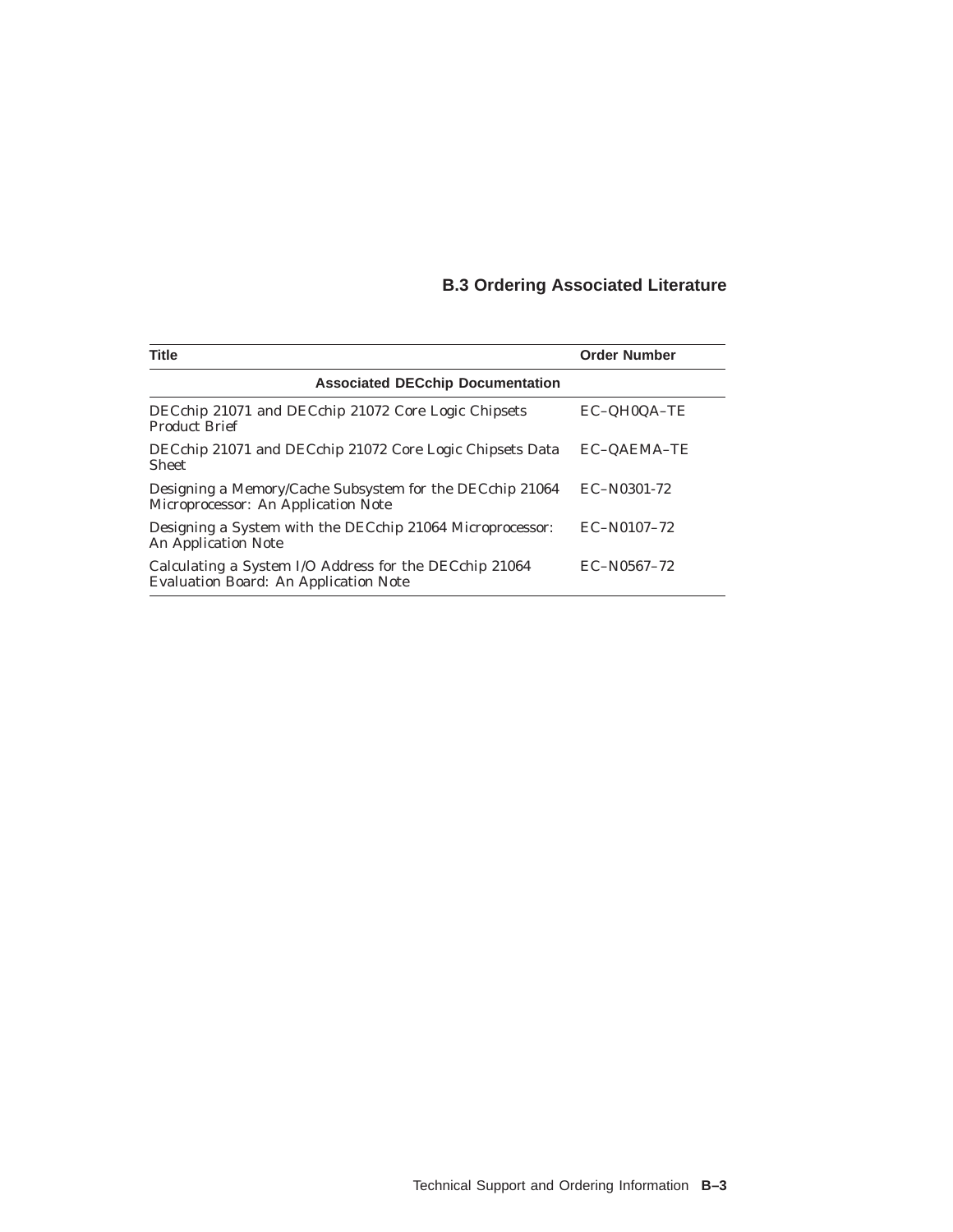#### **B.4 Ordering Third-Party Documentation**

# **B.4 Ordering Third-Party Documentation**

You can order the following documentation directly from the vendor:

| <b>Documentation</b>                                                                                                              | <b>Order Number</b>                                                                                                                                                                                                                   |
|-----------------------------------------------------------------------------------------------------------------------------------|---------------------------------------------------------------------------------------------------------------------------------------------------------------------------------------------------------------------------------------|
| 82420/82430 PCIset ISA and EISA Bridges<br>(includes 82378ZB SIO)                                                                 | Intel No 290483                                                                                                                                                                                                                       |
| $PC87311/PC87312$ (Super I/O <sup>TM</sup> II/III) Floppy<br>Disk Controller with Dual UARTs, Parallel<br>Port, and IDE Interface | National Semiconductor No 11362                                                                                                                                                                                                       |
| UPI-41AH/42AH Universal Peripheral Interface<br>8-Bit Slave Microcontroller                                                       | Intel No 210393                                                                                                                                                                                                                       |
| <b>Peripheral Components</b>                                                                                                      | <b>Intel No 296467</b>                                                                                                                                                                                                                |
| <b>Flash Memory</b>                                                                                                               | <b>Intel No 210830</b>                                                                                                                                                                                                                |
| PCI Local Bus Specification, Rev 2.0                                                                                              | <b>Contact PCI Special Interest Group</b>                                                                                                                                                                                             |
| <b>PCI System Design Guide</b>                                                                                                    | Contact PCI Special Interest Group                                                                                                                                                                                                    |
| <b>Hardware Compatability List</b>                                                                                                | <b>Contact Microsoft's Customer Service</b><br>representatives at 1-800-426-9400 or,<br>access CompuServe Information<br>Systems in Library 1 of the<br>WINNT forum (GO WINNT) or<br>Library 17 of the MSWIN32 forum<br>(GO MSWIN32). |

#### **Vendor Addresses**

Intel Corporation 2200 Mission College Boulevard PO Box 58119 Santa Clara CA 95052–8119 1–800–548–4725

National Semiconductor 2900 Semiconductor Drive PO Box 58090 Santa Clara CA 95052–8090 1–800–272–9959

PCI Special Interest Group M/S HF3-15A 5200 NE Elam Young Parkway Hillsboro OR 97124–6497 1–503–696–2000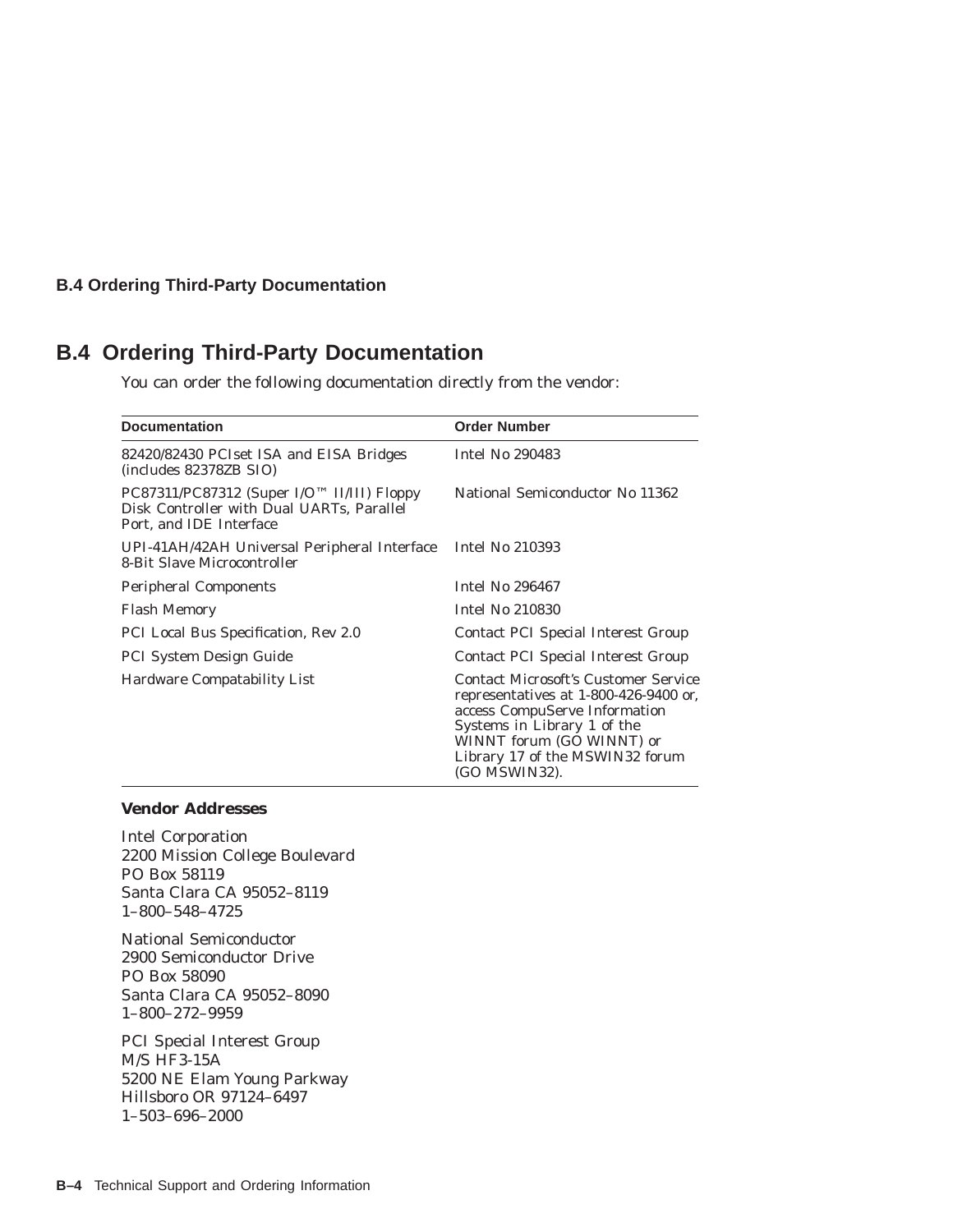# **C Warranty Registration Information**

To register your AlphaPC64 motherboard and be notified of changes and updates, as well as new kits and products available from Digital Equipment Corporation, please complete the registration card included in the kit, or send the following information to the address listed below:

Name Company Address Phone number FAX phone number Product purchased Serial number Date purchased

Mail the information to:

Digital Equipment Corporation Marketing/Product Updates HLO2-2/M9 77 Reed Road Hudson, MA 01749-2895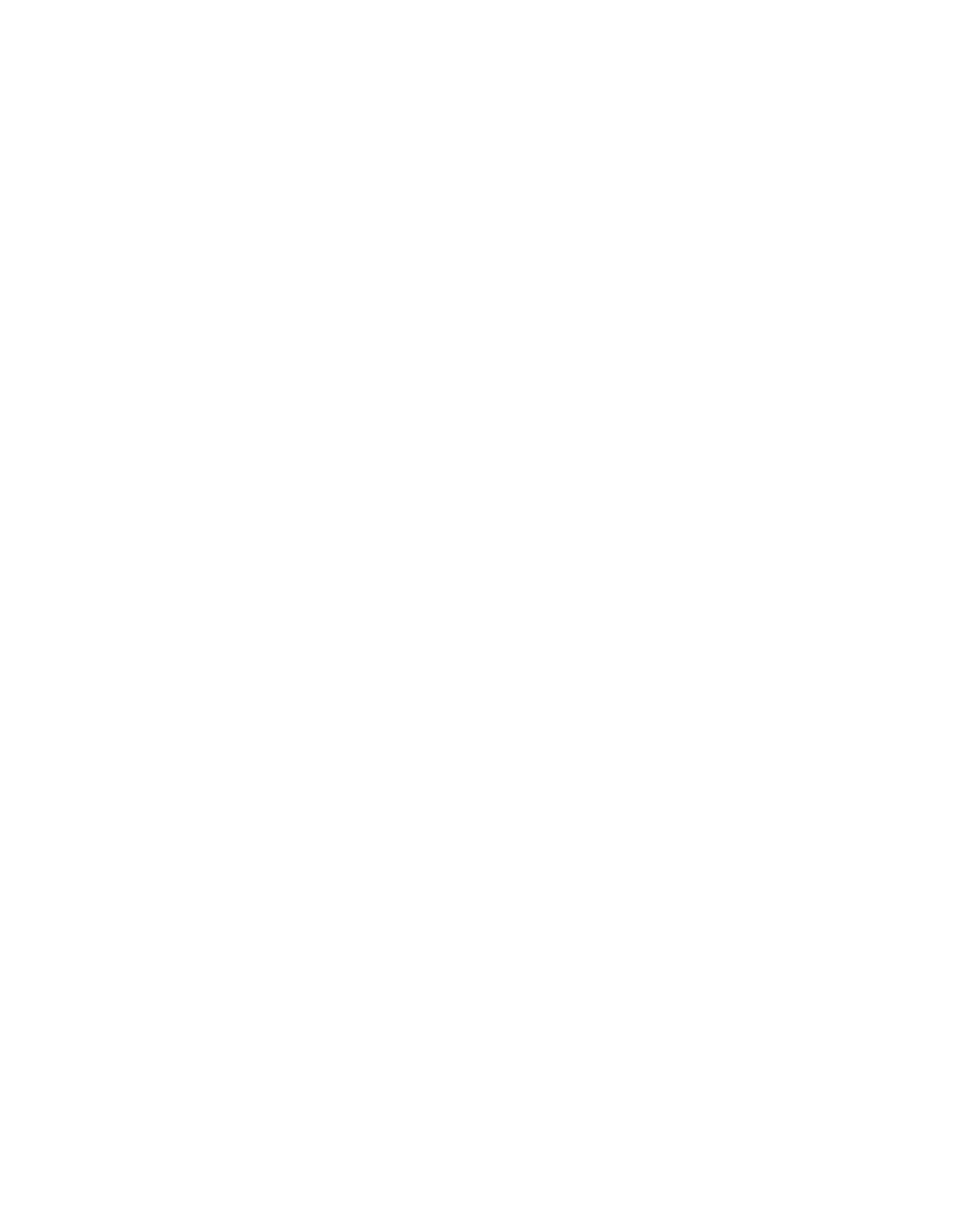# **Index**

# **A**

Alpha documentation, B–2 Arbitration PCI, 4–1 scheme, 4–5 Associated literature, B–2

## **B**

Backup cache *See* L2 cache Bank selection flash ROM, 4–12 BC\_SIZE<2:0> jumpers, 2–5 BC\_SPEED<2:0> jumpers, 2–4 Block diagram interrupt control and PCI arbitration logic, 4–1 system, 1–1 Board configuration, 2–1 connectors, 2–7, 2–9 overview, 1–1 parameters, 5–1, 5–2 BOOT\_OPTION jumper, 2–4 Bridge *See* SIO chip

# **C**

Cache *See* L2 cache Chipset support, 1–4 Clock subsystem overview, 1–5 COM1 connector, 2–10 COM2 connector, 2–10 Components, 1–1 Configuration, 2–1 hardware, 3–2 software, 3–9 Connectors, 2–7 to 2–13 COM1, 2–10 COM2, 2–10 CPU fan, 2–12 DRAM SIMM, 2–10 Enclosure fan, 2–13 IDE, 2–10 ISA, 2–9 keyboard, 2–9 L2 cache SIMM, 2–9 mouse, 2–9 parallel port, 2–10 PCI, 2–9 power, 2–11 speaker, 2–13 SROM test, 2–10 system reset, 2–13 Console interface code in flash ROM, 1–6 Conventions, viii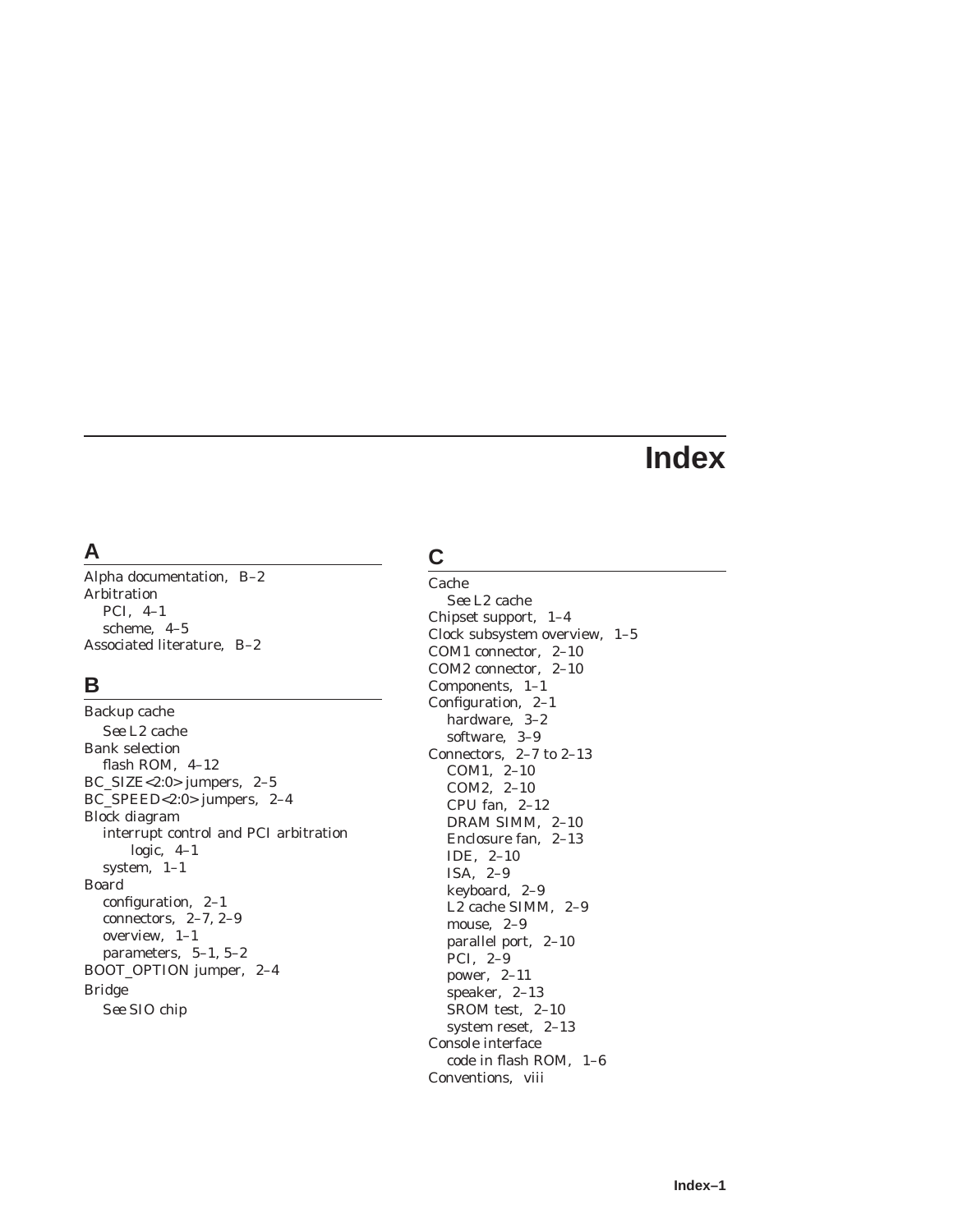CPU clock divisor jumpers, 2–7 CPU fan connector, 2–12

#### **D**

dc power distribution, 4–7 *See also* Power requirements Debugging native, 1–6 source-level, 1–6 Debug monitor, 3–9 code in flash ROM, 1–6 starting, 3–9 DECchip 21071-BA, 1–4 DECchip 21071-CA, 1–4 DECchip 21071-DA, 1–4 DECchip 21072 chipset, 1–1, 1–4 DECladebug, 1–6 Digital Semiconductor Information Line,  $B-1$ Diskette controller, 1–5 Diskette drive connector, 2–10 Documentation, B–2 DRAM, 1–1 SIMM connectors, 2–10 Dynamic RAM *See* DRAM

# **E**

Enclosure fan connector, 2–13 Environmental characteristics, 5–2

### **F**

Fan, heat sink, 3–3, 3–4, 3–6 Fan connectors CPU, 2–12 enclosure, 2–13 Features, 1–1 Flash ROM, 4–9 access, 4–14 address bit 19, 4–14 enable/disable jumpers, 2–6 Flash ROM (cont'd) header content, 4–9, 4–10 higher bank image selection, 4–12 jumper, 2–6 MAKEROM tool, 4–9 special headers, 4–9 structure, 4–12 TOY RAM location 3F, 4–12 update-enable jumper, 4–14 Floppy drive *See* Diskette drive

### **G**

GRAFOIL pad, 3–5

# **H**

Hardware configuration jumpers, 2–6 Hardware requirements, 3–1 to 3–2 Heat sink, 3–3, 3–5 Heat sink fan, 3–3, 3–4, 3–6

## **I**

IDE, 1–5 connector, 2–10 Industry Standard Architecture *See* ISA Integrated device electronics *See* IDE Interrupt assignment, 4–3 control, 4–1 mask registers, 4–5 scheme, 4–1 sources, 4–4 Interrupt control and PCI arbitration logic block diagram, 4–1 ISA arbitration, 4–5 connectors, 2–9 devices, 4–6 interface overview, 1–5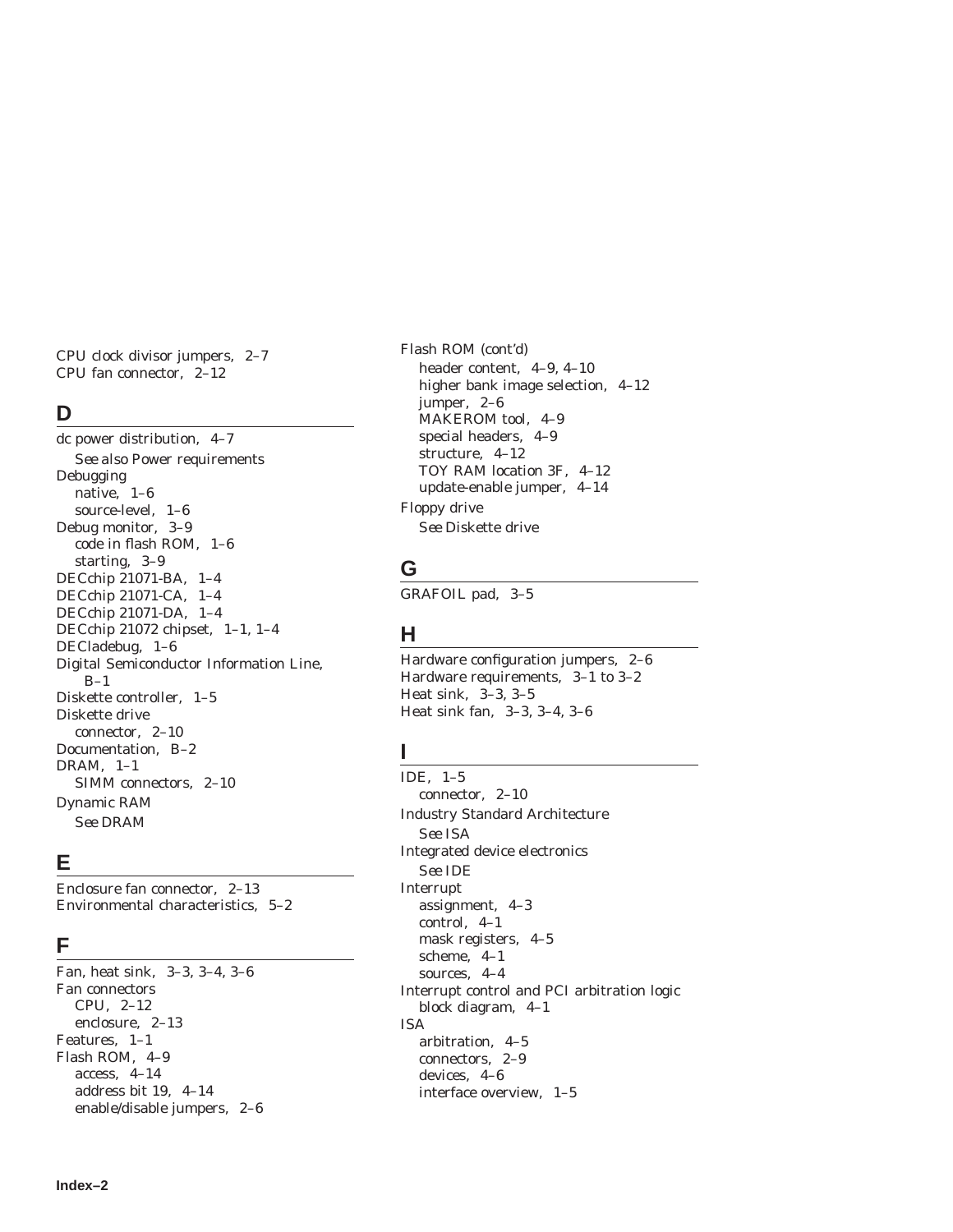#### **J**

Jumpers BC\_SIZE<2:0>, 2–5 BC\_SPEED<2:0>, 2–4 BOOT\_OPTION, 2–4 configuration, 2–1 to 2–7 CPU clock divisor, 2–7 flash ROM, 2–6 L2 cache address, 2–6 MINI\_DEBUG, 2–4 sp\_bit6, 2–4 sp\_bit7, 2–4 sp\_bit<2:0>, 2–5 sp\_bit<5:3>, 2–4

#### **K**

Keyboard connector, 2–9 Keyboard controller, 1–5

#### **L**

L2 cache address jumper, 2–6 SIMM connectors, 2–9 subsystem, 1–4 Level 2 cache *See* L2 cache Literature, B–2

#### **M**

Memory subsystem, 1–1 *See* DRAM MINI\_DEBUG jumper, 2–4 Mouse connector, 2–9 Mouse controller, 1–5

# **O**

Operating Systems *See* OS Ordering products, B–1 OS software support, 1–6

### **P**

PAL control set, 1–4 Parallel interface, 1–5 Parallel port connector, 2–10 Parameters, 5–1, 5–2 Parts ordering, B–1 PCI arbitration, 4–1, 4–5 arbitration logic, 4–1 connectors, 2–9 interface overview, 1–5 interrupt logic, 4–1 Peripheral component interconnect *See* PCI Physical board parameters, 5–2 Power connectors, 2–11 Power distribution, 4–7 Power requirements, 5–1 *See also* Power distribution

## **R**

RAM *See* DRAM; SRAM Registers interrupt mask, 4–5 Related documentation, B–2 ROM *See* Flash ROM; SROM